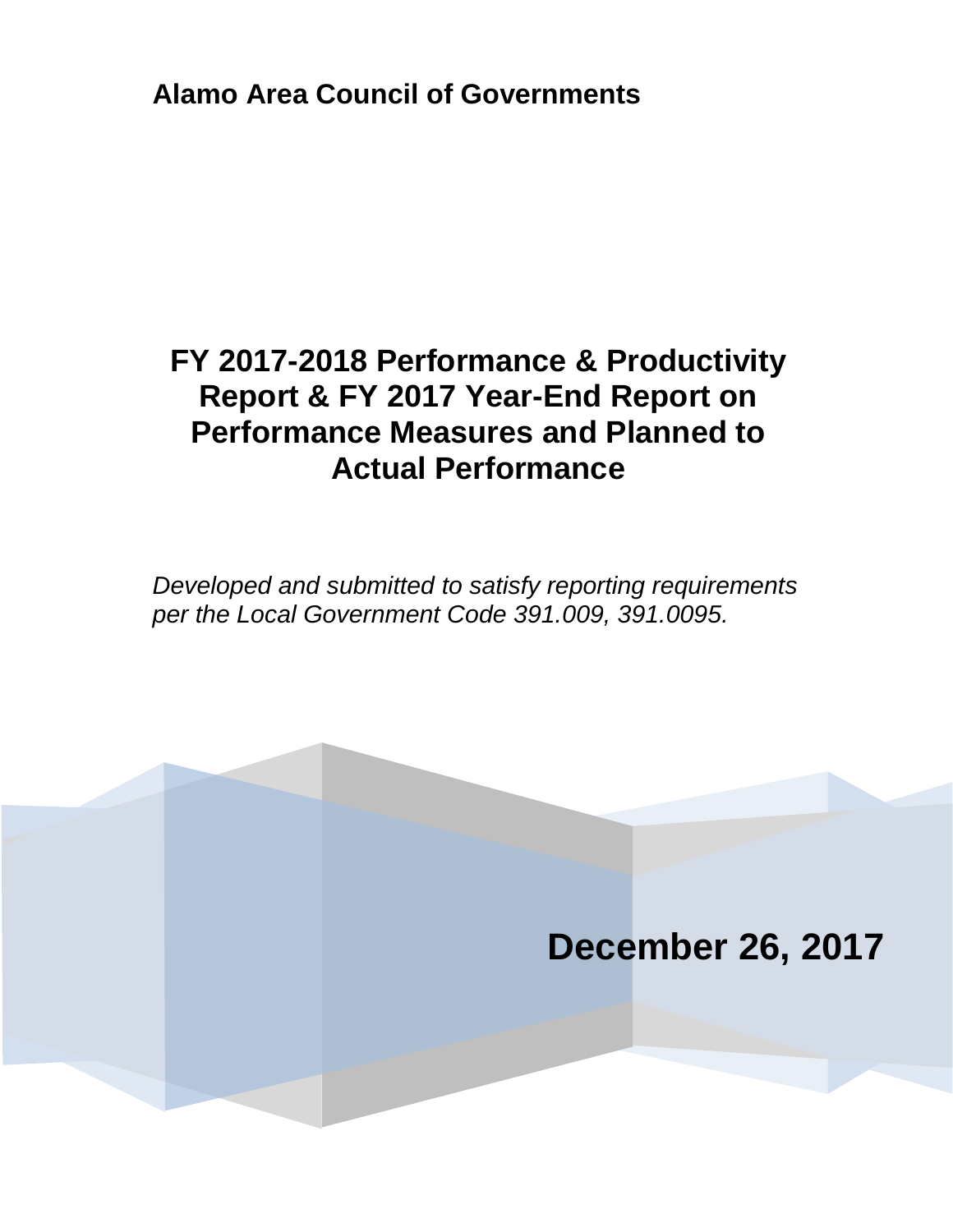## **FY 2017-2018 Performance & Productivity Report & FY 2017 Year-End Report on Performance Measures and Planned to Actual Performance STATE FINANCIAL ASSISTANCE ACTIVITY INFORMATION**

| <b>Committees</b>   | Project                           |                                                                                      |
|---------------------|-----------------------------------|--------------------------------------------------------------------------------------|
| used in review      | <b>Activity</b>                   | Brief narrative of FY 2017 performance                                               |
| process for         | <b>Review</b>                     | and FY 2018 projected productivity for program areas                                 |
| FY2017-2018         | <b>Summary</b>                    |                                                                                      |
|                     | <b>ALAMO AREA AGENCY ON AGING</b> |                                                                                      |
| <b>Alamo Senior</b> | The Alamo                         | 2017 Actual Performance Measures:                                                    |
| Advisory            | AAA is an                         | • The Alamo AAA networked and partnered in providing services with Veteran           |
| Committee           | area agency                       | support agencies such as AACOG's CARV program and with Veteran                       |
| (ASAC)              | on aging as                       | Service Officers (VSO) assigned to Alamo counties. Informal partnerships             |
|                     | mandated                          | with a variety of veteran organizations such as local VFWs and American              |
|                     | under the                         | Legion groups provide additional resource opportunities for veteran seniors          |
|                     | Older                             | and their families.                                                                  |
|                     | Americans                         | Alamo AAA Care Coordination staff monitored the distribution of space                |
|                     | Act of 1965,                      | heaters through the "Warm Hearts, Warm Home" program. The heaters                    |
|                     | as amended,                       | continued to assist those seniors in need during the winter season of 2016-          |
|                     | Section 305.                      | 2017.                                                                                |
|                     | The Alamo                         | • Alamo AAA Care Coordination worked with county, state, federal and                 |
|                     | AAA has the                       | nonprofit agencies (e.g. SA Food Bank, Community Council of South Central            |
|                     | sole                              | Texas, APS, CPS, and DADS) to allow coordinated services that support                |
|                     | responsibility                    | independent living goals of seniors in rural areas with limited resources. In        |
|                     | for providing                     | addition, Alamo AAA sought new agencies to assist in the efforts of services         |
|                     | services in                       | to those seniors.                                                                    |
|                     | the 12 rural                      | The Alamo AAAA provided a comprehensive benefits counseling program                  |
|                     | counties of                       | that provided legal awareness activities for older clients, caregiver and family     |
|                     | the AACOG                         | members that improved understanding and access to public benefits,                   |
|                     | region to                         | including preventive services available under Medicare.                              |
|                     | qualified older                   | The Alamo AAA provided a comprehensive benefits counseling program that<br>$\bullet$ |
|                     | Texans 60                         | provided legal assistance for clients aged 60 and older in order to ensure           |
|                     | years and                         | that individuals were able to access benefits that were available to them. In        |
|                     | older and                         | addition, provided legal assistance services to all Medicare recipients              |
|                     | their family                      | regardless of age.                                                                   |
|                     | caregivers.                       | The Alamo AAA retained a key partnership with the ADRC, the focal point of           |
|                     |                                   | contact that provided a locally-based system that connects older Texans              |
|                     |                                   | with a full range of long-term support options, programs, and benefits in the        |
|                     |                                   | Alamo region. As a key partner, the AAA escalated Information Referral and           |
|                     |                                   | Assistance inquiries in collaboration with Community Care Service Eligibility        |
|                     |                                   | (formerly DADS), Managed Care Organizations and a host of Community                  |
|                     |                                   | Based Organizations to assure that the most vulnerable older Texans were             |
|                     |                                   | afforded access to a comprehensive array of services to support their                |
|                     |                                   | independent living goals.                                                            |
|                     |                                   | The Alamo AAA worked proactively as an HHSC Community Partner in                     |
|                     |                                   | using www.yourtexasbenefits.com as the main Medicaid benefit enrollment              |
|                     |                                   | portal for dual eligible (Medicare and Medicaid) older Texans.                       |
|                     |                                   | The Alamo AAA utilized the Long Term Service Screening (LTSS) Tool for<br>$\bullet$  |
|                     |                                   | the receipt of referrals and for connecting clients to long term care services       |
|                     |                                   | and supports.                                                                        |
|                     |                                   |                                                                                      |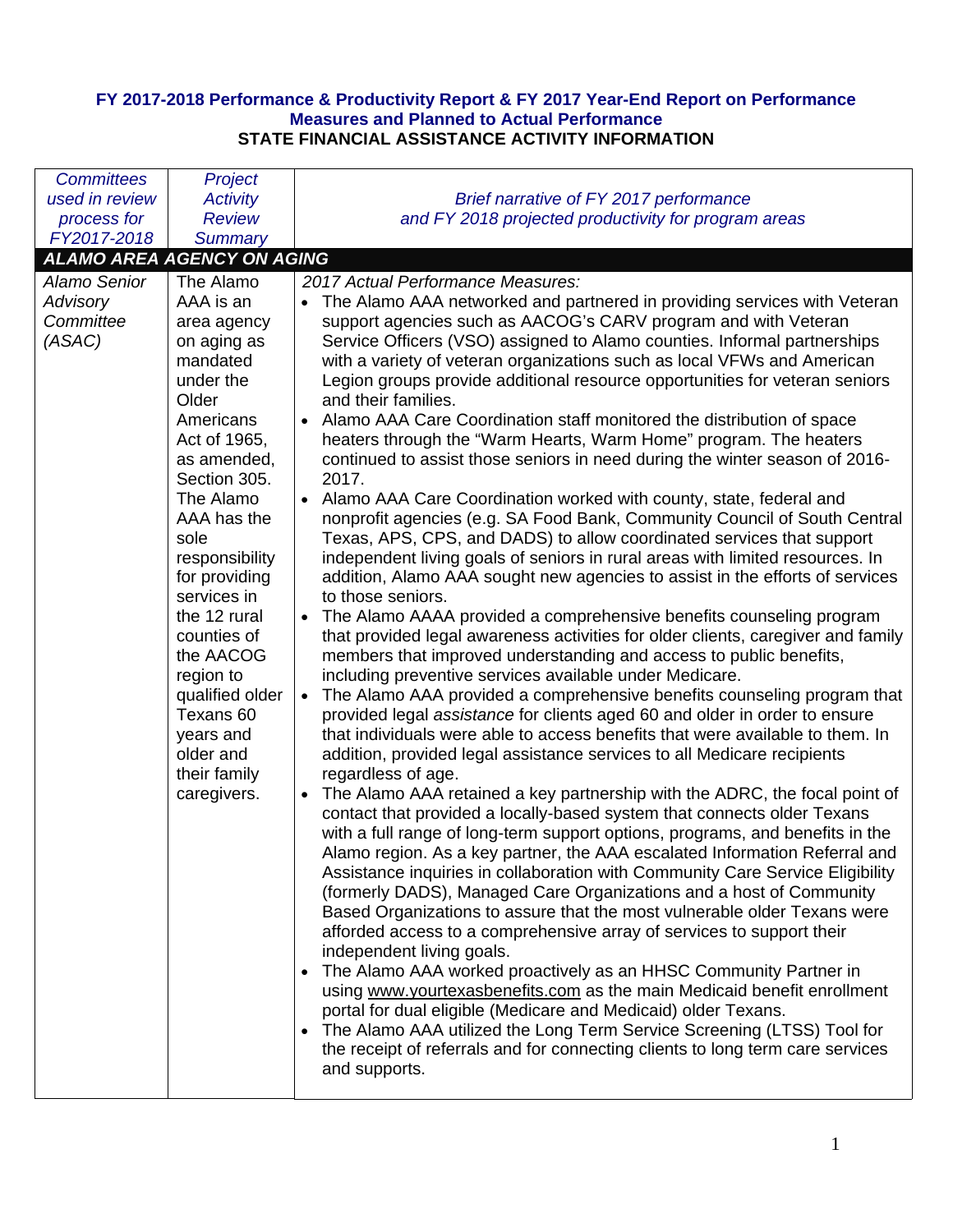|  | Comparison of Projected 2017 Performance Measures vs. Actual 2017                                                                                                                                                                                                                                                                                                                                                                                                                                                                                                                                                                                                                                       |
|--|---------------------------------------------------------------------------------------------------------------------------------------------------------------------------------------------------------------------------------------------------------------------------------------------------------------------------------------------------------------------------------------------------------------------------------------------------------------------------------------------------------------------------------------------------------------------------------------------------------------------------------------------------------------------------------------------------------|
|  | Performance Measures:<br>The Alamo AAA staff promoted and handed out pamphlets and fliers to<br>individuals at Health Fairs, Senior Fairs, Community Events and<br>presentations regarding the Call-A-Ride-4-Vets (CARV) program. AAA staff<br>worked to create informal partnerships with local VFWs and American<br>Legion groups to better inform individuals of all services available to them<br>from the Alamo Area Agency on Aging. ACCOMPLISHED & ONGOING<br>Care Coordination staff and other AAA staff monitored and distributed space<br>heaters through the "Warm Hearts, Warm Hands" program. A donation of<br>\$1,200 in December led to the purchase of 55 more heaters for the program. |
|  | <b>ACCOMPLISHED</b><br>Alamo AAA Care Coordination built rapport with the community agencies<br>CCSCT, APS, CPS, SA Food Bank and DADS (now Health Human Services<br>Commission or HHSC). In addition, AAA staff created new partnerships with<br>the Canyon Lake Fire Department, Canyon Resource Recovery Center<br>(CRRC), Bulverde Spring Branch Center, Frio County Commissioners Court,<br>Medina County Nutrition Center and Peterson Hospital-Hospice<br>Department. ACCOMPLISHED & ONGOING                                                                                                                                                                                                     |
|  | Alamo AAA provided legal awareness and assistance from the Benefits<br>Counseling program. The benefits counseling program saw a slight<br>decrease of funding (10%) from 2016 to 2017; however, the number of<br>clients assisted increased roughly 26%. ACCOMPLISHED                                                                                                                                                                                                                                                                                                                                                                                                                                  |
|  | Alamo AAA staff collaborated with the Aging & Disability Resource Center<br>$\bullet$<br>(ADRC). The Benefits Counseling (BC) staff were provided access to use of<br>the ACD phone system utilized by the ADRC. Access to the ACD phone<br>system provided BC staff to effectively assist clients when a call was<br>initiated. Additionally, staff collaborated with management to seek<br>partnerships with Managed Care Organizations (MCOs) and Community<br>Based Organizations (CBOs). ONGOING                                                                                                                                                                                                   |
|  | "Alamo AAA staff successfully gained access to the "Your Texas Benefits"<br>$\bullet$<br>website to assist clients with enrollment, status updates and answer<br>questions pertaining to Medicare and Medicaid. ACCOMPLISHED<br>Alamo AAA staff continued to utilize and implement the Long Term Service<br>Screening (LTSS) tool to identify potential clients and assist them in applying<br>for long-term care services and supports. ONGOING<br>The Alamo AAA funded 54,708 Congregate Meals and 113,204 Home<br>Delivered Meals to older adults in the 12-county region. ACCOMPLISHED                                                                                                              |
|  | The Alamo AAA provided 13,723 services to older adults in the 12-county<br>region. ACCOMPLISHED<br>The Caregiver and Grandparents program provided 5,447 services to<br>Caregivers and Grandparents age 55 and older raising grandchildren.<br><b>ACCOMPLISHED</b>                                                                                                                                                                                                                                                                                                                                                                                                                                      |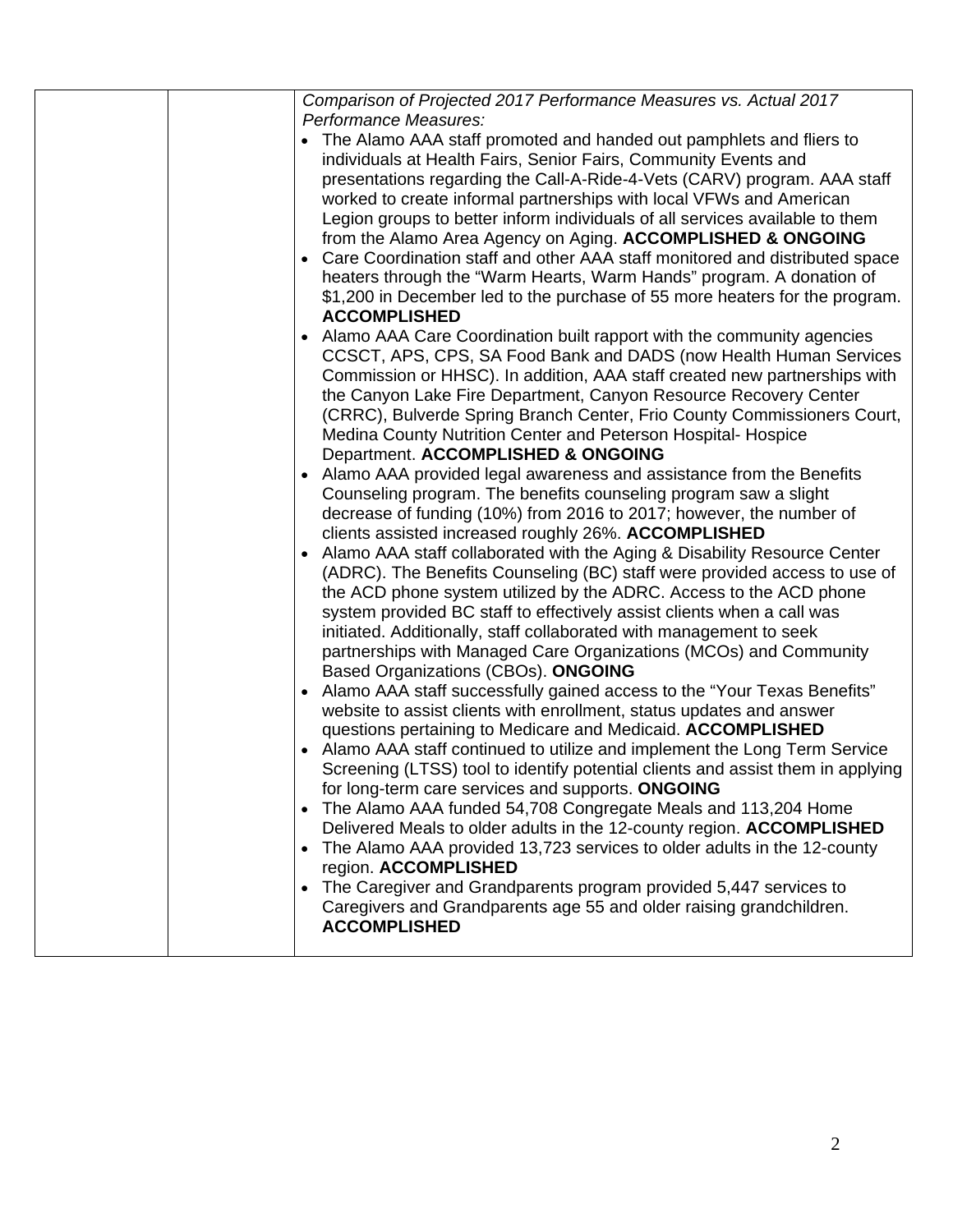|  | 2018 Projected Productivity/Performance Measures:                                     |
|--|---------------------------------------------------------------------------------------|
|  | • Alamo AAA staff will work with community partners to plan and organize              |
|  | three daylong summits in Atascosa, Comal and Kerr counties.                           |
|  | Alamo AAA will focus on outreach to Community Based Organizations, First<br>$\bullet$ |
|  | Responders and County Officials to inform them of the services and                    |
|  | programs provided. In addition, create interlocal agreements and Memorandi            |
|  | of Understanding to assist in delivering services as well as teaching in              |
|  | Health and Wellness programs.                                                         |
|  | • Alamo AAA staff will collaborate with the ADRC in finding alternative ways to       |
|  | streamline calls received, reviewed and documented to provide more                    |
|  | effective and efficient customer service to clients.                                  |
|  | • Alamo AAA staff will assist in the expansion of the TXServes program that           |
|  | launched in Bexar County. The program is expanding to include the counties            |
|  | in the San Antonio Metropolitan Statistical Area. Those counties are                  |
|  | Atascosa, Bandera, Bexar, Comal, Guadalupe, Kendall, Medina and Wilson.               |
|  | Alamo AAA staff will provide contacts to the Veterans Coordinator as a                |
|  | means to add providers to the TXServes network.                                       |
|  | Alamo AAA management and staff will look to shift to electronic storage of            |
|  | case files to be more effective and efficient with documentation of cases.            |
|  | Alamo AAA staff will collaborate with Emergency Management organizations              |
|  | to effectively assist clients, vendors and County officials if a disaster occurs.     |
|  |                                                                                       |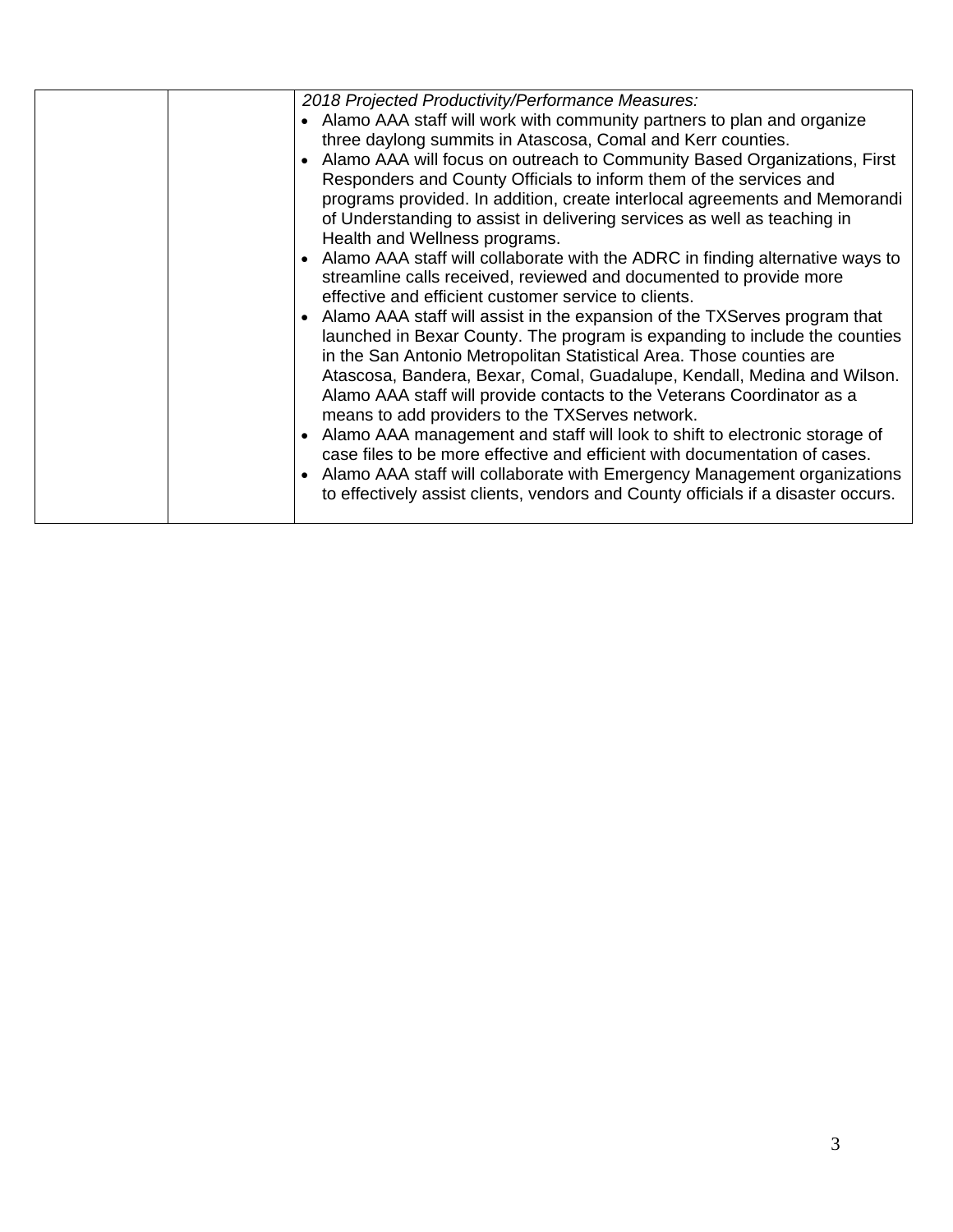| Committees used               | Project         | Brief narrative of FY 2017 performance measures, comparison of                                                                                                                                                                                                                                                                       |  |  |  |
|-------------------------------|-----------------|--------------------------------------------------------------------------------------------------------------------------------------------------------------------------------------------------------------------------------------------------------------------------------------------------------------------------------------|--|--|--|
| in review process             | <b>Activity</b> | projected to actual 2017 productivity,                                                                                                                                                                                                                                                                                               |  |  |  |
| for FY2017-2018               | <b>Review</b>   | and FY 2018 projected productivity                                                                                                                                                                                                                                                                                                   |  |  |  |
| <b>ALAMO REGIONAL TRANSIT</b> | <b>Summary</b>  |                                                                                                                                                                                                                                                                                                                                      |  |  |  |
|                               |                 |                                                                                                                                                                                                                                                                                                                                      |  |  |  |
| Regional<br>Coordination      |                 | 2017 Actual Performance Measures                                                                                                                                                                                                                                                                                                     |  |  |  |
| Committee (RCC)               |                 | <b>Service Delivery</b>                                                                                                                                                                                                                                                                                                              |  |  |  |
|                               |                 | • Provided 101,394 rides in FY 2017.<br>• "Connect Seguin": Renewed the contract for a fifth year and also<br>updated and improved the fixed-route transit system in Seguin.<br>• VIA/Urbanized Area (UZA): Continued service with 5 cities: New<br>Braunfels, Schertz, Cibolo, Marion, and Guadalupe County.                        |  |  |  |
|                               |                 | <b>Operating Effectiveness and Efficiencies</b>                                                                                                                                                                                                                                                                                      |  |  |  |
|                               |                 | Increased ridership by 13%.<br>Increased Medicaid trips by 5%<br>• Reduced operating costs by approximately 1%.<br>Reduced maintenance costs by approximately 1%.<br>Received a commendable rating on the Annual TxDOT compliance<br>review.                                                                                         |  |  |  |
|                               |                 | <b>Planning and Coordination</b>                                                                                                                                                                                                                                                                                                     |  |  |  |
|                               |                 | Conducted multiple Regional Coordination Meetings to finalize the 5-<br>Year Regional Comprehensive Transportation Plan.                                                                                                                                                                                                             |  |  |  |
|                               |                 | <b>Training and Development</b>                                                                                                                                                                                                                                                                                                      |  |  |  |
|                               |                 | • Provided training to 3 external agencies.<br>Provided over 1,465 hours of internal training to ART personnel.                                                                                                                                                                                                                      |  |  |  |
|                               |                 | <b>Public Outreach and Marketing</b>                                                                                                                                                                                                                                                                                                 |  |  |  |
|                               |                 | • Created a new position to focus on more outreach throughout the 12<br>counties.<br>• Participated in all of the AACOG "Road Shows" (resource fairs)<br>throughout the region.<br>AACOG POC for the Alamo Rural Regional Planning Organization.<br>Participated in the TTA bus Rodeo, placing 7 <sup>th</sup> and 9 <sup>th</sup> . |  |  |  |
|                               |                 |                                                                                                                                                                                                                                                                                                                                      |  |  |  |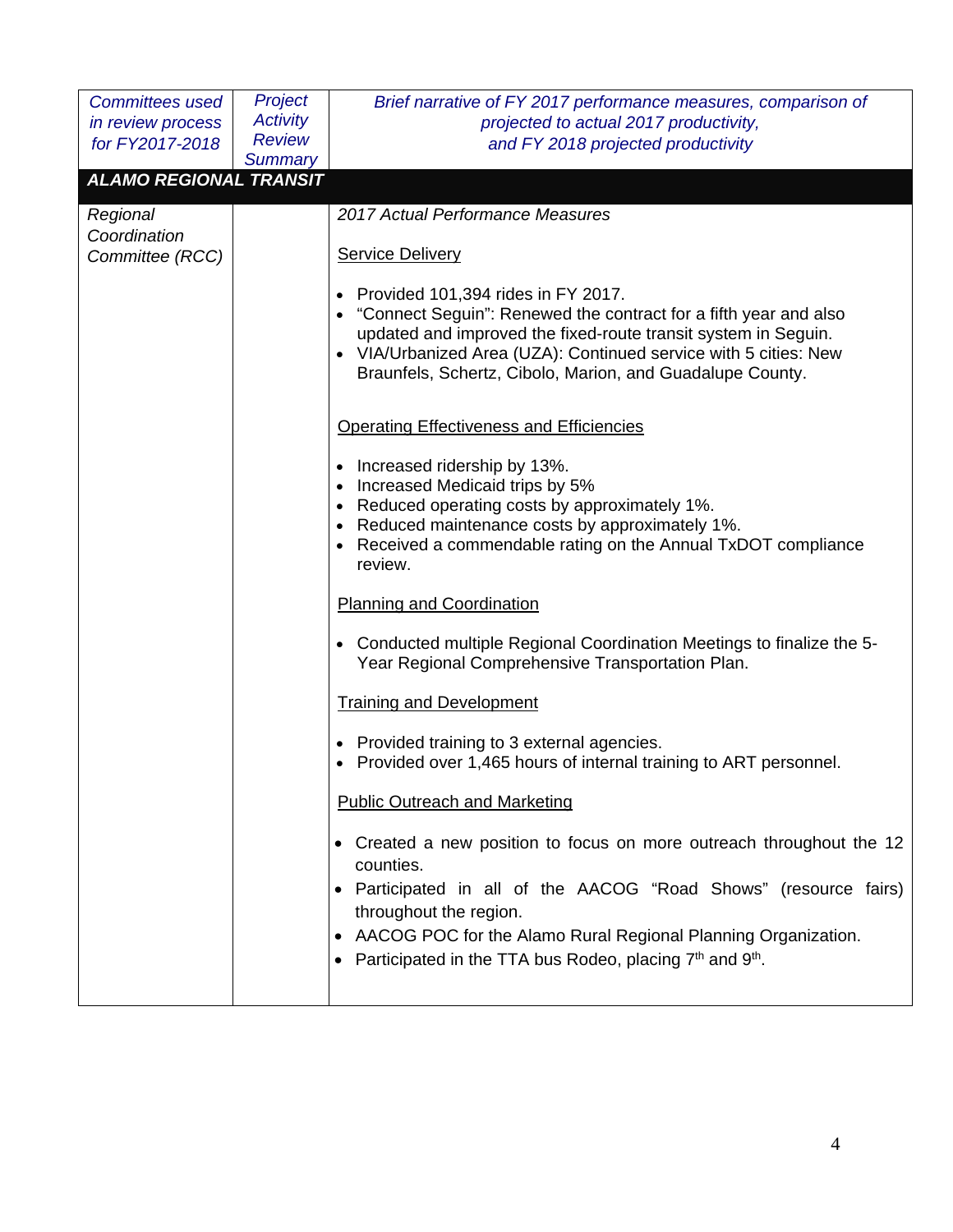| Comparison of Projected to Actual 2017 Productivity:                                                                                                                                    |  |  |
|-----------------------------------------------------------------------------------------------------------------------------------------------------------------------------------------|--|--|
| Medicaid revenue increased by approximately 12%.                                                                                                                                        |  |  |
| Restructuring of ART is still in progress to reduce redundancy,<br>improve efficiency, and reduce personnel expenditures.                                                               |  |  |
| Increasing efficiencies in routing trips is an ongoing process that<br>demonstrated improvement year with a 5% increase in ridership.                                                   |  |  |
| 2018 Projected Productivity/Performance Measures:                                                                                                                                       |  |  |
| Improve efficiencies and productivity through new scheduling<br>software and equipment.                                                                                                 |  |  |
| Increase ridership through marketing and developing/strengthening<br>external relations.                                                                                                |  |  |
| Increase Medicaid revenue through improved relations with the<br>provider and developing routes that will increase the availability to<br>accept more trips and continue local service. |  |  |
| Reduce maintenance costs with the implementation of new<br>vehicles, new maintenance software and vendor management.                                                                    |  |  |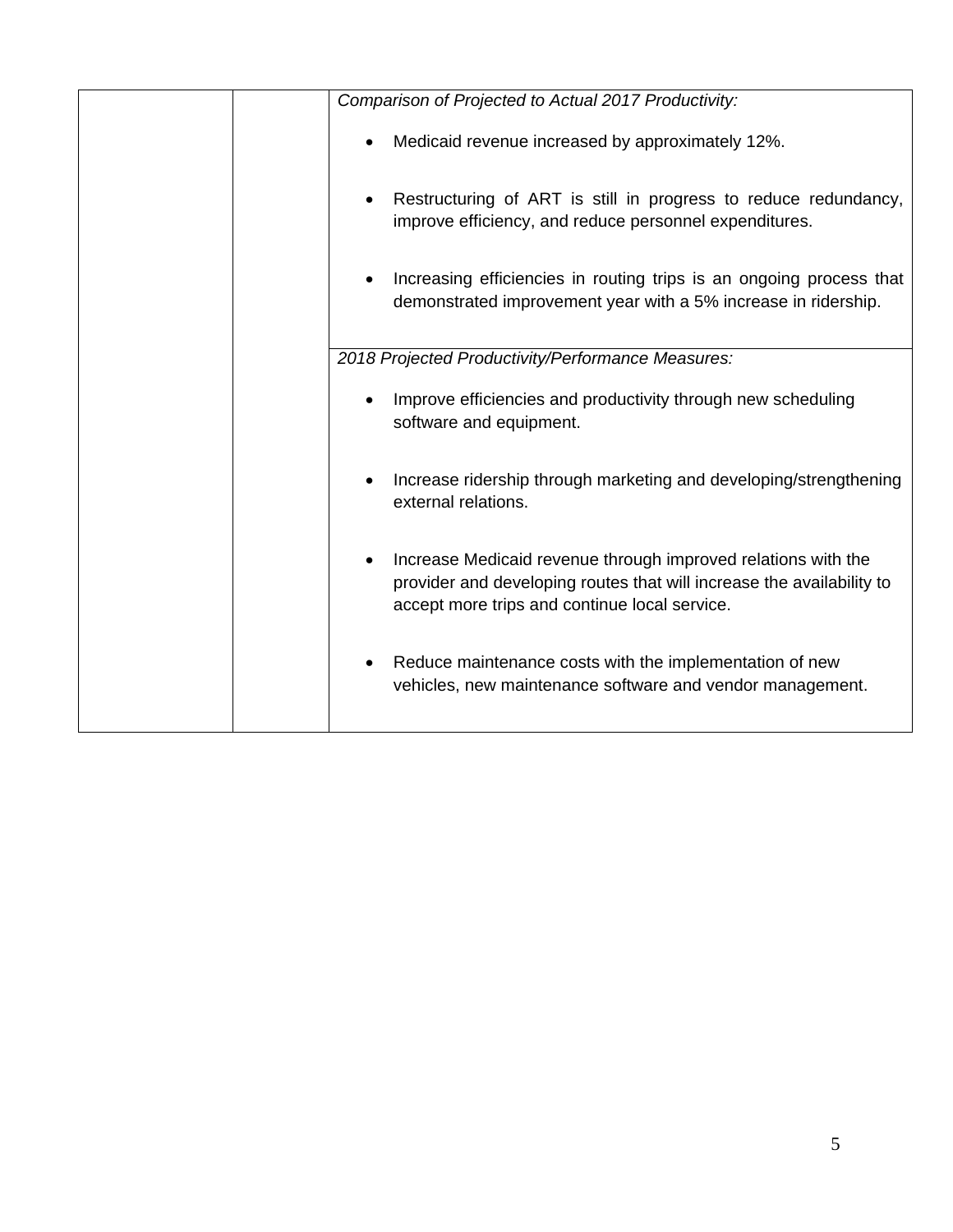| <b>Committees</b><br>used in review | Project<br><b>Activity</b> | Brief narrative of FY 2017 performance measures, comparison of<br>projected to actual 2017 productivity,                             |
|-------------------------------------|----------------------------|--------------------------------------------------------------------------------------------------------------------------------------|
| process for                         | <b>Review</b>              | and FY 2018 projected productivity                                                                                                   |
| FY2017-2018                         | <b>Summary</b>             |                                                                                                                                      |
| <b>BEXAR AREA AGENCY ON AGING</b>   |                            |                                                                                                                                      |
| <b>Bexar Senior</b>                 |                            | 2017 Actual Performance Measures:                                                                                                    |
| Advisory<br>Committee               |                            | Benefits counseling provided assistance to seniors 60 years of age<br>and older and beneficiaries of any age concerning their public |
| (BSAC)                              |                            | benefits entitlements.                                                                                                               |
|                                     |                            | Benefits counselors consulted on topics including Medicare,                                                                          |
|                                     |                            | Medicaid, supplemental security income, senior fraud, advance<br>directives, long term care, etc.                                    |
|                                     |                            | Senior Medicare Patrols conducted outreach and education,                                                                            |
|                                     |                            | engaged volunteers and received requests that resulted in 66<br>presentations, 32 booths and community events.                       |
|                                     |                            | Facilitated 42 Medicare events to appropriately utilize the MIPPA                                                                    |
|                                     |                            | grant funding.<br>The Caregiver Program provided three classes in English and one                                                    |
|                                     |                            | in Spanish of the Powerful Tools for Caregivers classes and one<br>Stressbusters class in Spanish and one in English.                |
|                                     |                            | The Caregiver/Older Relative Caregiver (ORC) program provided                                                                        |
|                                     |                            | assistance to 200 children with a \$90 individual voucher for school                                                                 |
|                                     |                            | supplies, school clothing and uniforms. This is in conjunction with                                                                  |
|                                     |                            | partners such as, the Village of Incarnate Word, who provided                                                                        |
|                                     |                            | backpacks to all of the children in 2016, the Food Bank and Boys<br>Town.                                                            |
|                                     |                            | The Caregiver/ORC program conducted an ORC Symposium in                                                                              |
|                                     |                            | September to provide resources to the grandparents/kin in the<br>community of Bexar County.                                          |
|                                     |                            | The Caregiver program partnered with the Well Med Charitable                                                                         |
|                                     |                            | Foundation to provide a Caregiver Summit which was free to the<br>community.                                                         |
|                                     |                            | Alamo Service Connection (ASC) partnered with both Alamo and                                                                         |
|                                     |                            | Bexar Area Agency on Aging to provide Information and referrals                                                                      |
|                                     |                            | services and screen initiate intake to clients needing AAA services.                                                                 |
|                                     |                            | As a key to no wrong door partner, ASC utilized the Long Term<br>Service Screening (LTSS) Tool to connect clients to long term care  |
|                                     |                            | services and supports.                                                                                                               |
|                                     |                            | Expanded Veteran Directed Home & Community Based Services                                                                            |
|                                     |                            | (VDHCBS) to serve 24 clients and hire full time staff to case manage                                                                 |
|                                     |                            | program.                                                                                                                             |
|                                     |                            | Funded the "Warm Hearts, Warm Home" program to purchase 100                                                                          |
|                                     |                            | heaters.<br>Sponsored outreach events such as "Silver Solutions" and "Access"                                                        |
|                                     |                            | and Ability Fest" to inform and educate the community on supportive                                                                  |
|                                     |                            | services for seniors veterans, individuals with disabilities and                                                                     |
|                                     |                            | caregivers.                                                                                                                          |
|                                     |                            |                                                                                                                                      |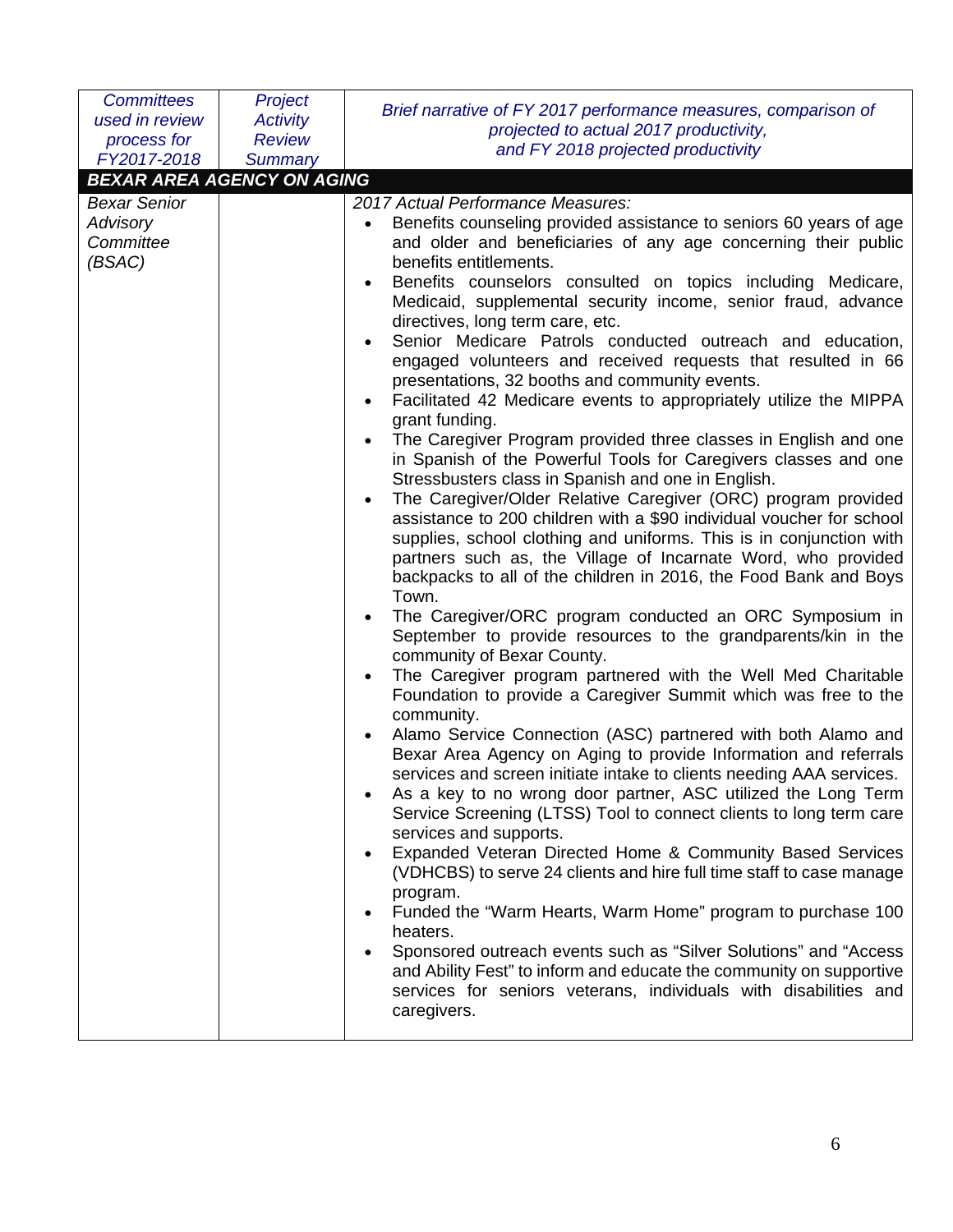| Comparison of Projected to Actual 2017 Productivity:                                                                                                                                                                                                                                                                                                                                                                                                                                                                                                                                                                                                                                                                                                                                                                                                                                                                                                                                                                                                                                                                      |
|---------------------------------------------------------------------------------------------------------------------------------------------------------------------------------------------------------------------------------------------------------------------------------------------------------------------------------------------------------------------------------------------------------------------------------------------------------------------------------------------------------------------------------------------------------------------------------------------------------------------------------------------------------------------------------------------------------------------------------------------------------------------------------------------------------------------------------------------------------------------------------------------------------------------------------------------------------------------------------------------------------------------------------------------------------------------------------------------------------------------------|
| Benefits counseling to seniors 60 years of age and older and<br>$\bullet$<br>beneficiaries of any age concerning their public benefits<br>entitlements. ACCOMPLISHED and ONGOING<br>The Caregiver Program offering three classes in English and one<br>$\bullet$<br>in Spanish of the Powerful Tools for Caregivers classes and one<br>Stressbusters class in Spanish and one in English. Additionally,<br>this program planned and organized a successful daylong<br>Caregiver Summit. ACCOMPLISHED<br>ASC partnering with both Alamo and Bexar Area Agency on Aging<br>to provide Information and Referral services and screen initial<br>intake to clients needing AAA services. ACCOMPLISHED<br>Expand VDHCBS to serve 24 clients and hire full-time staff to case<br>manage program. ACCOMPLISHED (more than doubled the<br>target for the upcoming Fiscal Year).<br>The Bexar AAA funded 355,000 Congregate Meals and 317,000<br>$\bullet$<br>Home Delivered Meals to older adults in the county.<br><b>ACCOMPLISHED</b><br>The Bexar AAA provided 58,615 services to older adults in Bexar<br>County. ACCOMPLISHED |
|                                                                                                                                                                                                                                                                                                                                                                                                                                                                                                                                                                                                                                                                                                                                                                                                                                                                                                                                                                                                                                                                                                                           |
| The Caregiver and Grandparents program provided 12,142<br>services to Caregivers and Grandparents age 55 and older raising<br>grandchildren. ACCOMPLISHED                                                                                                                                                                                                                                                                                                                                                                                                                                                                                                                                                                                                                                                                                                                                                                                                                                                                                                                                                                 |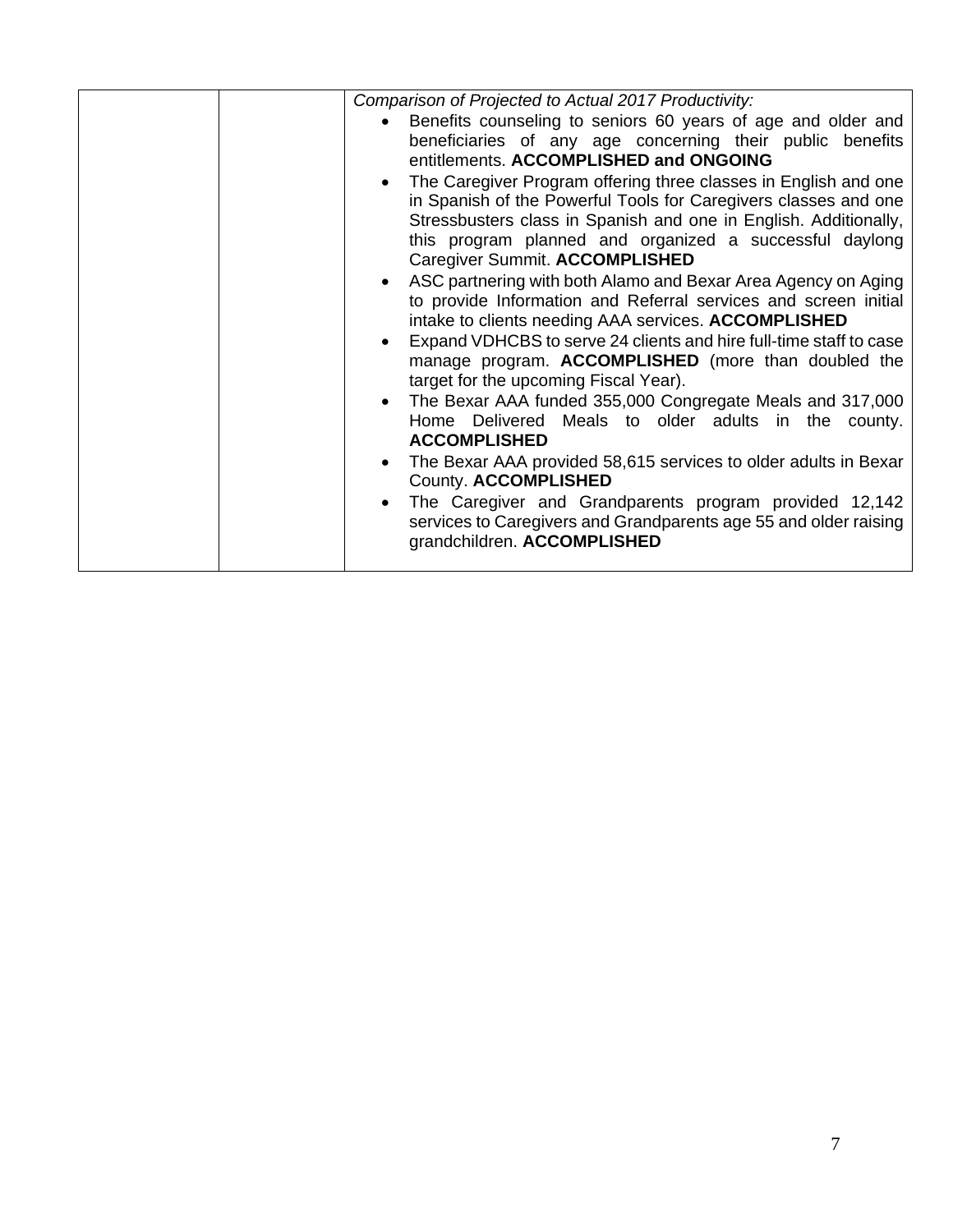| 2018 Projected Productivity/Performance Measures:<br>Bexar AAA staff will work with community partners to plan and<br>$\bullet$<br>organize three daylong summits within the county.<br>Bexar AAA will focus on outreach to Community Based<br>$\bullet$<br>Organizations, First Responders, and County Officials to inform<br>them of the services and programs provided. In addition, create<br>interlocal agreements and Memorandi of Understanding to assist                                                                                                                                                                                                                                                                                                                                                                                                                                                                                                                                                                                                                                                                                                |  |
|-----------------------------------------------------------------------------------------------------------------------------------------------------------------------------------------------------------------------------------------------------------------------------------------------------------------------------------------------------------------------------------------------------------------------------------------------------------------------------------------------------------------------------------------------------------------------------------------------------------------------------------------------------------------------------------------------------------------------------------------------------------------------------------------------------------------------------------------------------------------------------------------------------------------------------------------------------------------------------------------------------------------------------------------------------------------------------------------------------------------------------------------------------------------|--|
| in delivering services as well as teaching in Health and Wellness<br>programs.<br>Bexar AAA staff will collaborate with the ADRC in finding<br>$\bullet$<br>alternative ways to streamline calls received, reviewed, and<br>documented to provide more effective and efficient customer<br>service to clients.<br>Bexar AAA staff will assist in the expansion of the TXServes<br>$\bullet$<br>program that is expanding to include the counties in the San<br>Antonio Metropolitan Statistical Area. Those counties are<br>Atascosa, Bandera, Bexar, Comal, Guadalupe, Kendall, Medina,<br>and Wilson. Staff will provide contacts to the Veterans<br>Coordinator as a means to add providers to the TXServes<br>network.<br>Bexar AAA management and staff will look to shift to electronic<br>$\bullet$<br>storage of case files to be more effective and efficient with<br>documentation of cases.<br>Work with HHSC to ensure Coordinators and Managers receive<br>all necessary trainings for the purpose of achieving performance<br>metrics and continue to be fiscally responsible for all funding<br>sources throughout the Fiscal Year.<br>$\bullet$ |  |
| Streamline AAA duties and responsibilities to more efficiently<br>handle all clients regardless of service area or needed service.                                                                                                                                                                                                                                                                                                                                                                                                                                                                                                                                                                                                                                                                                                                                                                                                                                                                                                                                                                                                                              |  |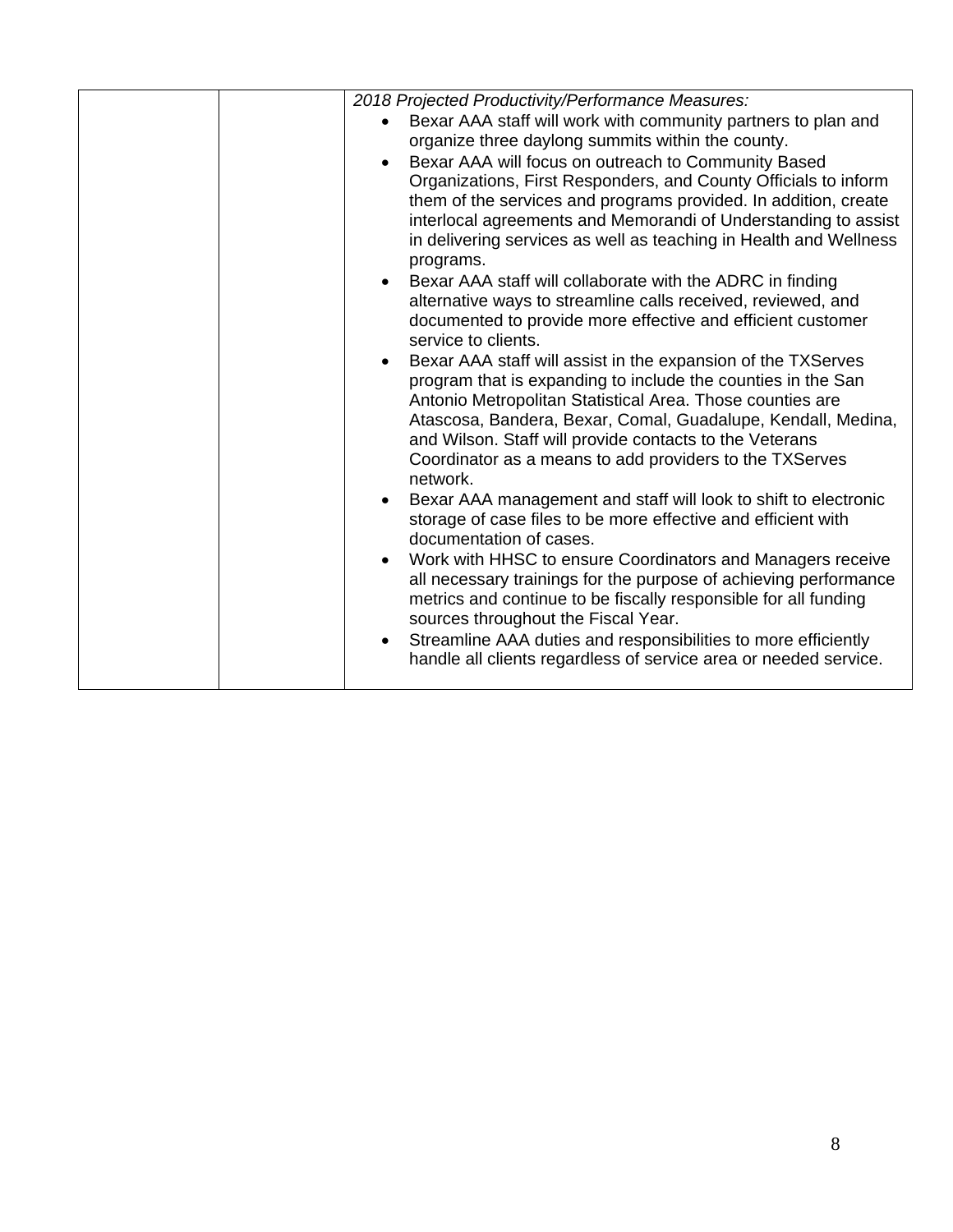| Committees used in        |                            | Brief narrative of FY 2017 performance measures, comparison of                                          |
|---------------------------|----------------------------|---------------------------------------------------------------------------------------------------------|
| review process for        | <b>Project Activity</b>    | projected to actual 2017 productivity,                                                                  |
| FY2017-2018               | <b>Review</b>              | and FY 2018 projected productivity                                                                      |
|                           | <b>Summary</b>             |                                                                                                         |
|                           |                            | <b>CRIMINAL JUSTICE / LAW ENFORCEMENT TRAINING ACADEMY</b>                                              |
| <b>Criminal Justice</b>   | <b>Total Number</b>        | 2017 Actual Performance Measures/Productivity:                                                          |
| <b>Advisory Committee</b> | of Projects                | Received the Interagency Agreement FY 2017-2018 from the                                                |
| (CJAC)                    | Reviewed for               | Governor's Office; increased funding to assist in monitoring site visits.                               |
|                           | FY 2017: 59                | Successfully updated Criminal Justice Strategic Plan.                                                   |
|                           | <b>Total Number</b>        | Successfully executed changes requested by the Office of the                                            |
|                           | of Projected               | Governor to the CJD grant implementation process.                                                       |
|                           | Project                    | Completed Grant Workshops throughout the AACOG region,                                                  |
|                           | <b>Reviews for FY</b>      | including hosting a Grant Writing USA course and a Grant                                                |
|                           | 2018: 55                   | Management course for 70 attendees.                                                                     |
|                           |                            | Completed the continuation of the Violence Against Women                                                |
|                           |                            | (VAWA) grant – Investigative Topics for VAWA project and thanks to                                      |
|                           | <b>Total Value of</b>      | additional funding, launched on-line in-service training courses related<br>to VAWA.                    |
|                           | Projects<br>Reviewed in FY | Reported training for 8,698 law enforcement personnel from 154                                          |
|                           | 2017:                      | counties in various licensing and in-service classes for a total of                                     |
|                           |                            | 162,575 reported training hours.                                                                        |
|                           | \$13,387,743.51            | Successful completion of three full-time Basic Peace Officer                                            |
|                           |                            | Course (BPOC) training programs.                                                                        |
|                           |                            | Facilitated three career and education fairs for BPOC cadets.                                           |
|                           | <b>Total Value of</b>      | Average of 30 recruiters present per event.                                                             |
|                           | Projected                  | Successful completion of eight Basic Jailer courses. Current first                                      |
|                           | Project                    | time pass rate on the Basic Peace Officer Course state exam is 100%<br>(state minimum standard is 80%). |
|                           | <b>Reviews for FY</b>      | Current first time pass rate on the Basic County Corrections Course                                     |
|                           | 2018:                      | (BCCC) state exam is 92% (state minimum standard is 80%).                                               |
|                           | \$11,000,000.00            | Continue to provide timely training in law enforcement, corrections,                                    |
|                           |                            | and telecommunications to professionals within and outside the                                          |
|                           | <b>Review</b>              | AACOG region; including expansion of course offerings to licensed                                       |
|                           | Timeline                   | telecommunication dispatchers.                                                                          |
|                           | (Average                   | Continued to provide active shooter response training for local                                         |
|                           | Number of                  | corporate security firm.                                                                                |
|                           | Days): 30                  | Updated Police Use of Force training utilizing the video simulator                                      |
|                           |                            | and real-life role player scenarios and taught eight requested classes                                  |
|                           |                            | for local agencies.<br>Successful incorporation of various AACOG departments and other                  |
|                           |                            | Public Safety agencies into the 12 Community Priority Plans.                                            |
|                           |                            | Trained Joint Base San Antonio (JBSA) Air Force Security Forces<br>$\bullet$                            |
|                           |                            | personnel in Basic SWAT training and provided additional                                                |
|                           |                            | supervisor/leadership trainings for civilian and military police for Joint                              |
|                           | Number of                  | Base San Antonio.                                                                                       |
|                           | State and                  |                                                                                                         |
|                           |                            |                                                                                                         |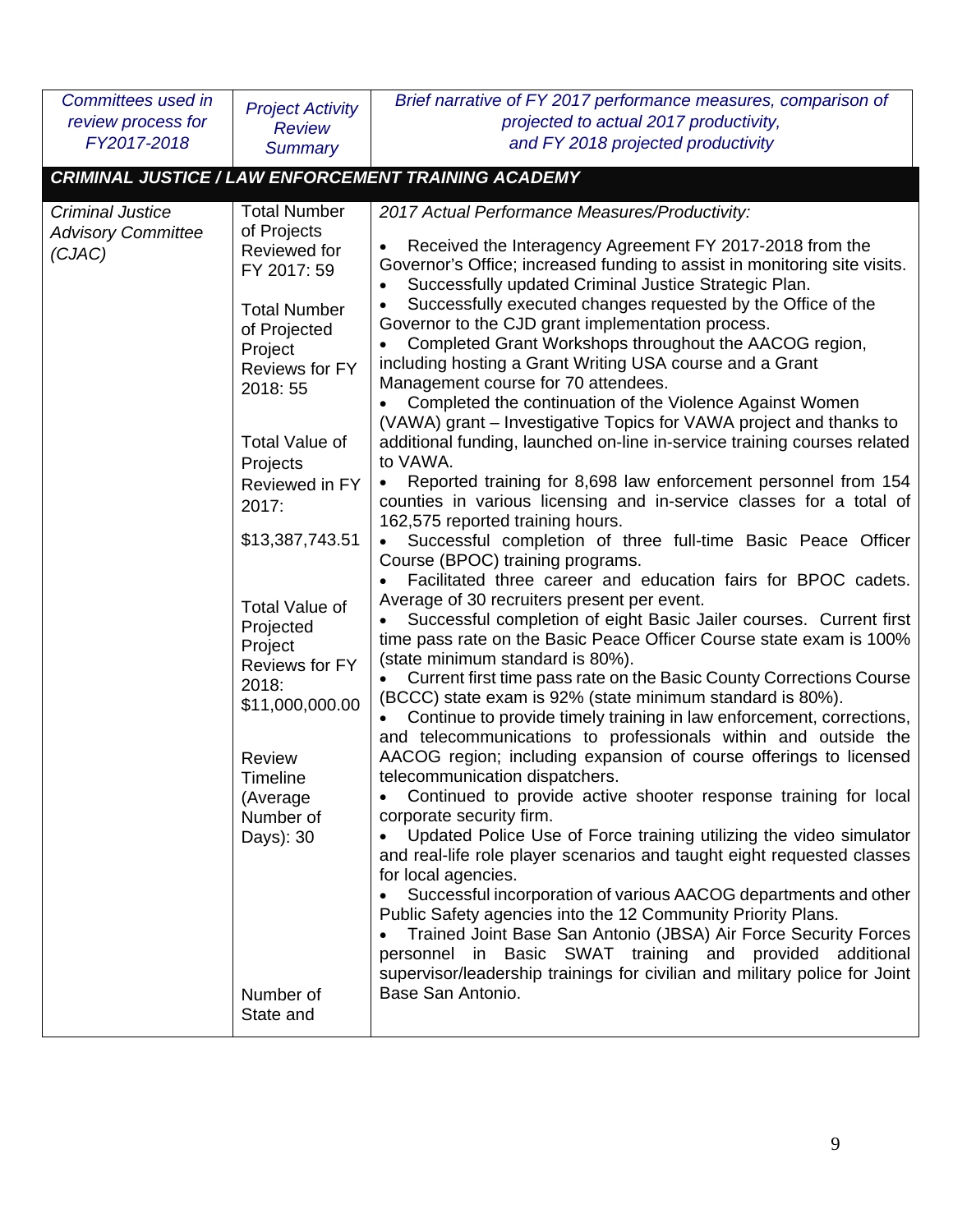| Impact<br><b>Statements</b><br>Reviewed for<br>FY 2017: 1 | Regional Plans/<br>Environmental | • Continued to attend and provide academy reports for the monthly<br>Alamo Area Chiefs and Sheriffs Association meetings.<br>Continued the Criminal Investigators Certification Program<br>through in-service training. The program graduated five additional<br>students in 2017.<br>Offered advanced and specialized courses for academy staff and<br>adjunct instructor development.<br>Continued to operate the Alamo Area Regional Information and<br>Intelligence Sharing Network in partnership with STRAC. The<br>information sharing network has contributed to the success of multiple<br>solved crimes in the region.<br>Comparison of Projected to Actual 2017 Productivity:<br>All projected accomplishments were completed.   |
|-----------------------------------------------------------|----------------------------------|---------------------------------------------------------------------------------------------------------------------------------------------------------------------------------------------------------------------------------------------------------------------------------------------------------------------------------------------------------------------------------------------------------------------------------------------------------------------------------------------------------------------------------------------------------------------------------------------------------------------------------------------------------------------------------------------------------------------------------------------|
|                                                           |                                  | 2018 Projected Productivity/Performance Measures:<br>Maintain the Alamo Area Regional Information and Intelligence<br><b>Sharing Network.</b><br>Launch the on-line in-service classes statewide for Texas'<br>150,000+ law enforcement personnel to participate.<br>improve the standards of entry of<br>Update<br>and<br>the<br>Telecommunications Licensing Course to improve first-time pass rates.<br>Continue to attend and provide academy reports for the monthly<br>Alamo Area Chiefs and Sheriffs Association meetings.<br>Continue the Criminal Investigators Certification Program through<br>in-service training.<br>Continue to host training for out of region trainers to increase the<br>level of skill of peace officers. |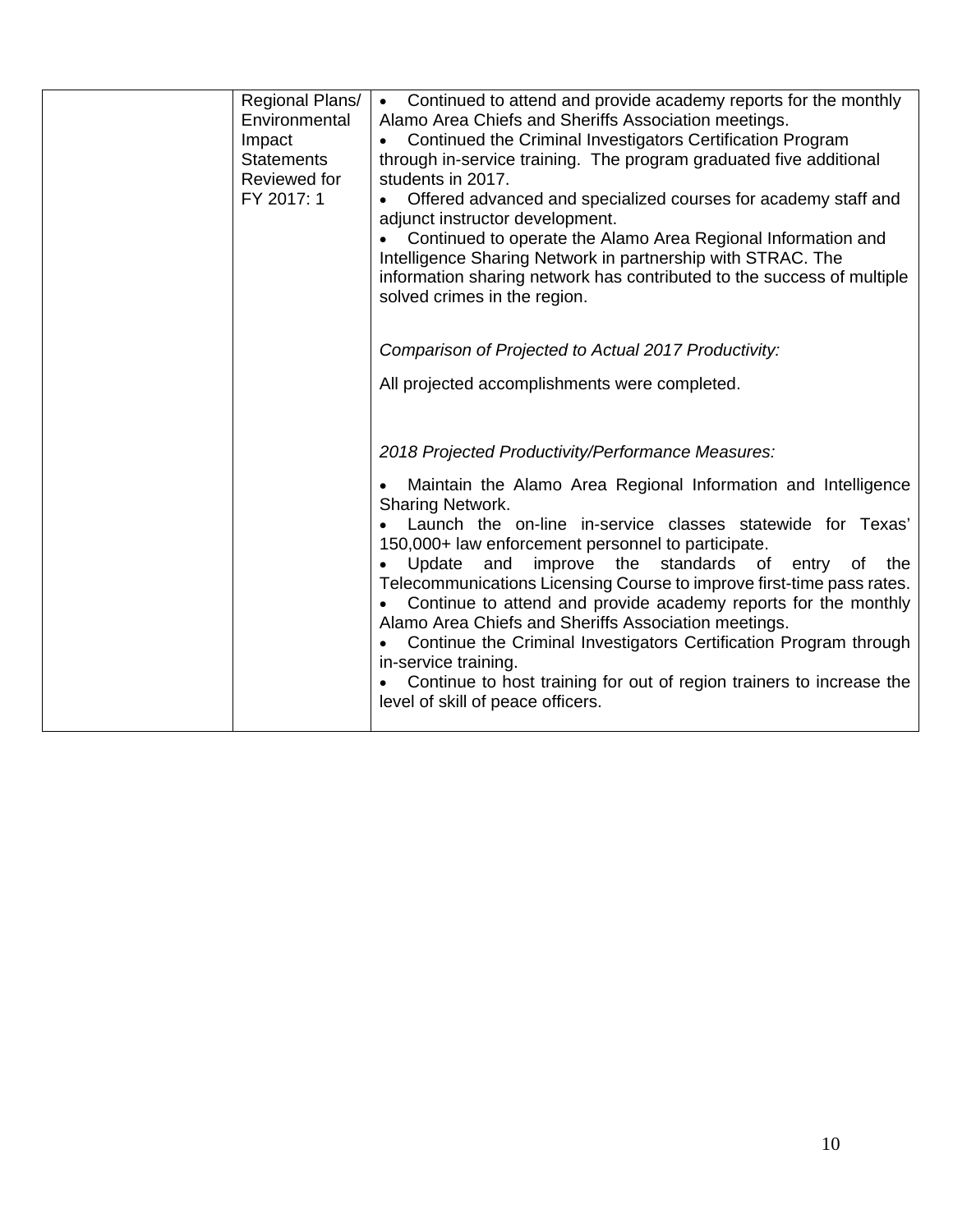| Committees used in<br>review process for<br>FY2017-2018                           | <b>Project Activity</b><br><b>Review</b><br><b>Summary</b>                                                                                                                                                                                              | Brief narrative of FY 2017 performance measures, comparison<br>of projected to actual 2017 productivity,<br>and FY 2018 projected productivity                                                                                                                                                                                                                                                                                                                                                                                                                                                                                                                                                                                                                                                                                                                                                                                                                                                                                                                                                                                                                                                                                                                                                                                                                                                                |
|-----------------------------------------------------------------------------------|---------------------------------------------------------------------------------------------------------------------------------------------------------------------------------------------------------------------------------------------------------|---------------------------------------------------------------------------------------------------------------------------------------------------------------------------------------------------------------------------------------------------------------------------------------------------------------------------------------------------------------------------------------------------------------------------------------------------------------------------------------------------------------------------------------------------------------------------------------------------------------------------------------------------------------------------------------------------------------------------------------------------------------------------------------------------------------------------------------------------------------------------------------------------------------------------------------------------------------------------------------------------------------------------------------------------------------------------------------------------------------------------------------------------------------------------------------------------------------------------------------------------------------------------------------------------------------------------------------------------------------------------------------------------------------|
| <b>HOMELAND SECURITY</b>                                                          |                                                                                                                                                                                                                                                         |                                                                                                                                                                                                                                                                                                                                                                                                                                                                                                                                                                                                                                                                                                                                                                                                                                                                                                                                                                                                                                                                                                                                                                                                                                                                                                                                                                                                               |
| <b>Regional Emergency</b><br>Preparedness<br><b>Advisory Committee</b><br>(REPAC) | <b>Total Number</b><br>of Projects<br>Reviewed for<br>FY 2017: 18<br><b>Total Number</b><br>of Projected<br>Project<br>Reviews for FY<br>2018:25<br><b>Total Dollar</b><br>Value of<br>Projects<br>Reviewed in<br><b>Fiscal 2017:</b><br>\$1,638,826.53 | 2017 Actual Performance Measures:<br>Continued service and assistance to our regional<br>jurisdictions.<br>Participated in state training, exercises and audit<br>compliance program.<br>Participated in the National Homeland Security and UASI<br>Conference in Buffalo, New York.<br>Attended the Texas Emergency Management Conference<br>$\bullet$<br>in San Antonio.<br>Continued to participate in Local, State and Department of<br>$\bullet$<br>Defense (DOD) Exercises.<br>Participated in Texas Association of Regional Councils.<br>Participated in Critical Infrastructure and Key Resources<br>$\bullet$<br>(CI/KR) and other Data Calls.<br>Completed 2017 THIRA, State Preparedness Report, and<br>the AACOG Implementation Plan.<br>Provided guidance and oversight to regional First<br>Responders organizations (LEPC, Law Enforcement, and<br>Fire) and jurisdictions on grant applications, Regional<br>Mutual Aid, National Incident Management System (NIMS)<br>compliance, and other emergency plans.<br>Revised the Regional Emergency Preparedness Advisory<br>$\bullet$<br>Committee (REPAC) subcommittee structure to be similar<br>to that of the local UASI as to reduce duplicate meetings.<br>Continued to provide support for WEB Emergency<br>Operations Center (WEBEOC), Emergency Notification<br>System and Notification System.<br>Hired new Homeland Security Planner. |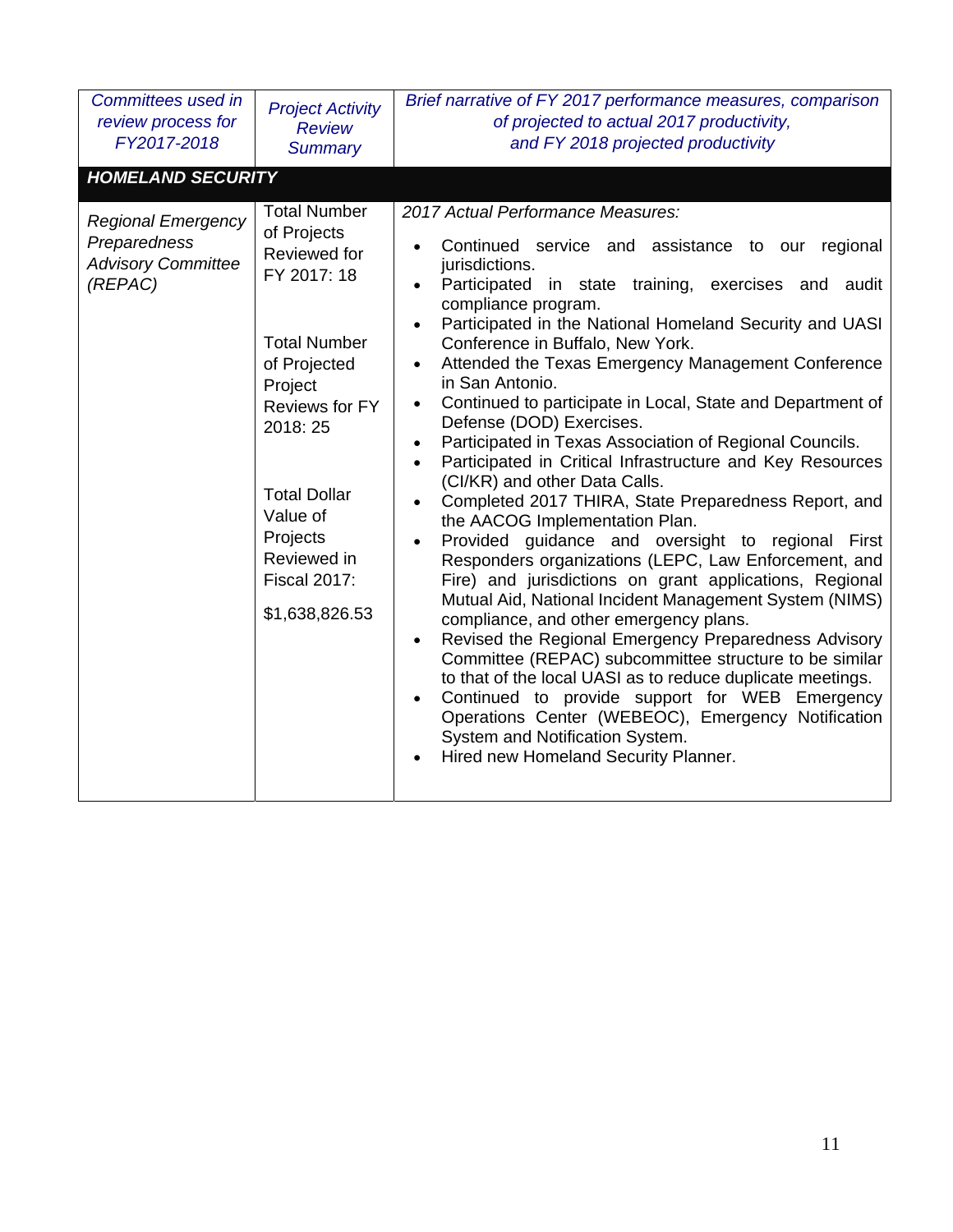| <b>Total Dollar</b>                                                           | Comparison of Projected to Actual 2017 Productivity:                                                                                                                                                                                                                                                                                                                                                                                                                                                                                                                                                                                                                                                                                                                                                                                                                                                                                                                                                                                                                                                                                                                                                                                                                                                                                                         |
|-------------------------------------------------------------------------------|--------------------------------------------------------------------------------------------------------------------------------------------------------------------------------------------------------------------------------------------------------------------------------------------------------------------------------------------------------------------------------------------------------------------------------------------------------------------------------------------------------------------------------------------------------------------------------------------------------------------------------------------------------------------------------------------------------------------------------------------------------------------------------------------------------------------------------------------------------------------------------------------------------------------------------------------------------------------------------------------------------------------------------------------------------------------------------------------------------------------------------------------------------------------------------------------------------------------------------------------------------------------------------------------------------------------------------------------------------------|
| Value of<br>Projected<br>Project<br>Reviews for FY<br>2018:<br>\$2,000,000.00 | We provide service and assistance to our regional<br>$\bullet$<br>jurisdictions allowing for an increase in regional funding.<br>We participated in state training, exercises and audit<br>compliance program.<br>We continued to participate in Local, State and<br>$\bullet$<br>Department of Defense (DOD) Exercises. Including the<br>DHS/FBI lead regional exercise similar in nature to the<br>terrorist attacks in Paris, France.<br>We participated in Texas Association of Regional<br>$\bullet$<br>Councils.<br>We participated in Critical Infrastructure and Key<br>Resources (CI/KR) and other data calls. We have now<br>set up a working group to deal with this issue that has<br>local, State and federal partners involved.<br>We participated in the regional Complex Coordinated<br>$\bullet$<br>Terrorist Attack (CCTA) training and exercises<br>spearheaded by the Regional Strategic Planner hosted<br>by City of San Antonio OEM.<br>Provided guidance and oversight to regional First<br>$\bullet$<br>Responders organizations (LEPC, Law Enforcement,<br>Fire) and jurisdictions on grant applications, mutual aid<br>and National Incident Management System (NIMS)<br>compliance.<br>We reviewed the REPAC bylaws and revised project<br>submission guidelines to reflect the current ranking<br>method that is being utilized. |
|                                                                               | 2018 Projected Productivity/Performance Measures:<br>Complete THIRA, SPR and Implementation Plan.<br>Attend the National Homeland Security and UASI<br>Conference in New York.<br>Attend the International Association of Emergency<br>Managers Conference in Grand Rapids, Michigan.<br>Attend the Texas Emergency Management Conference<br>$\bullet$<br>in San Antonio, Texas.<br>Participate in Texas Association of Regional Councils to<br>$\bullet$<br>involve our program in State Planning efforts.<br>Continue to participate in Local, State and Department<br>$\bullet$<br>of Defense (DOD) exercises.<br>Develop a regional Homeland Security strategy.<br>$\bullet$<br>Participate in more regional outreach and attend locally-<br>$\bullet$<br>sponsored meetings.<br>Assess the need for Geographic Information Systems in<br>٠<br>the AACOG planning program.<br>Continued participation in the regional Complex<br>$\bullet$<br>Coordinated Terrorist Attack (CCTA) training and<br>exercises.                                                                                                                                                                                                                                                                                                                                             |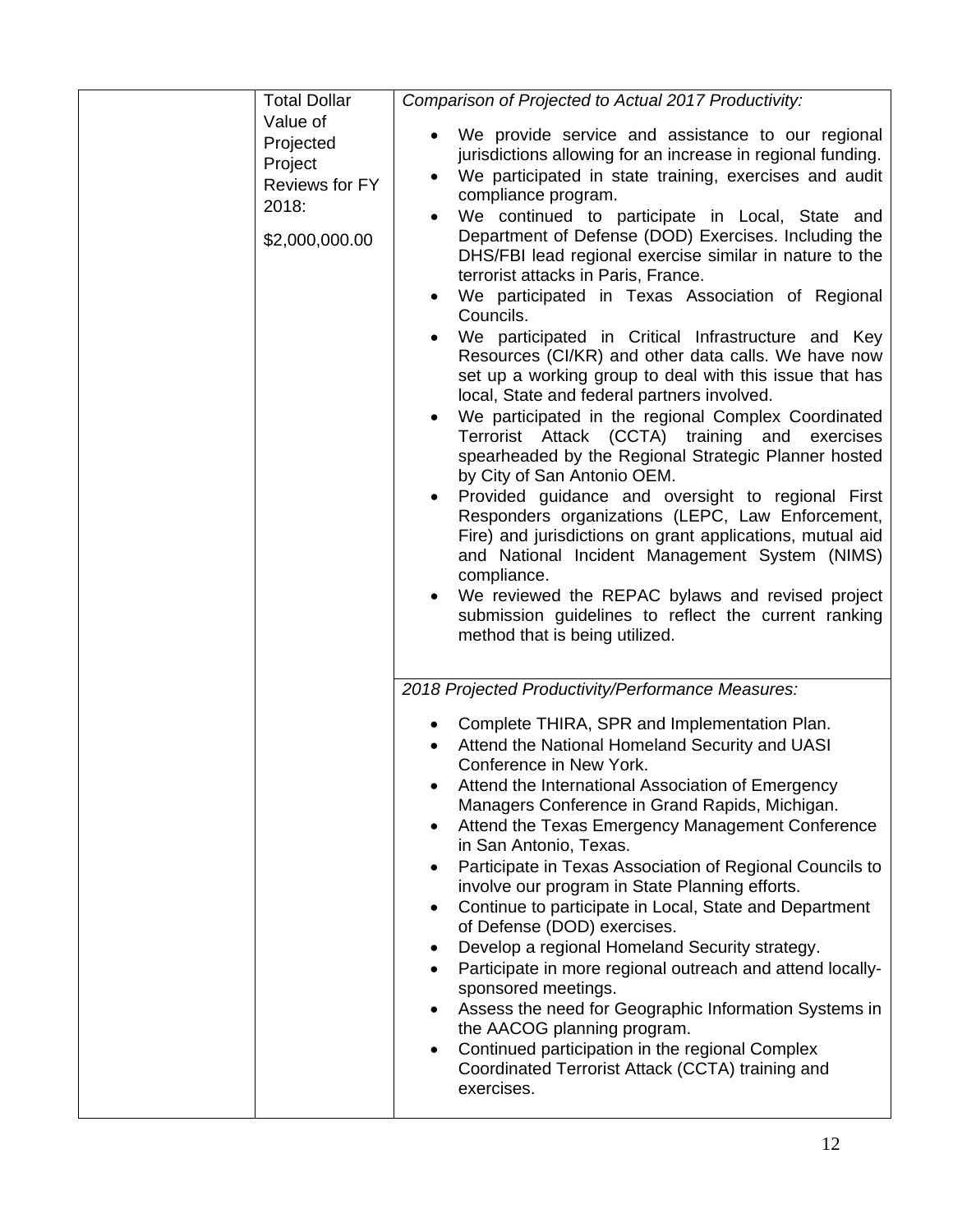| <b>Committees used</b><br>in review process<br>for FY2017-2018 | <b>Project Activity</b><br>Review<br>Summary | Brief narrative of FY 2017 performance<br>and FY 2018 projected productivity for program areas                                                                                                                                                                                                                                                                                                                                                                                                                                                                                                                                                                                                                                                                                                                                                                                                                                                                                                                                                                                                                                                              |
|----------------------------------------------------------------|----------------------------------------------|-------------------------------------------------------------------------------------------------------------------------------------------------------------------------------------------------------------------------------------------------------------------------------------------------------------------------------------------------------------------------------------------------------------------------------------------------------------------------------------------------------------------------------------------------------------------------------------------------------------------------------------------------------------------------------------------------------------------------------------------------------------------------------------------------------------------------------------------------------------------------------------------------------------------------------------------------------------------------------------------------------------------------------------------------------------------------------------------------------------------------------------------------------------|
|                                                                |                                              | <b>INTELLECTUAL AND DEVELOPMENTALLY DISABLED (IDD) SERVICES</b>                                                                                                                                                                                                                                                                                                                                                                                                                                                                                                                                                                                                                                                                                                                                                                                                                                                                                                                                                                                                                                                                                             |
| Not Applicable                                                 | N/A                                          | 2017 Actual Performance Measures:<br>Successfully met Health and Human Services Commission (HHSC)<br>Performance targets in the areas of Service Coordination, Permanency<br>Planning, Home and Community Based Services (HCS) and Texas Home<br>Living (TxHmL) Enrollments, Community Living Options Information<br>Process (CLOIP), Community Placements from State Supported Living<br>Centers (SSLC's) and Pre-Admission Screening and Resident Review.<br>Successfully completed 359 Determination of Intellectual Disability (DID)<br>$\bullet$<br>services and 672 new screening services.<br>Successfully completed 534 Consumer Benefit activities.<br>$\bullet$<br>Processed 103 Home and Community-based Services (HCS) enrollments<br>$\bullet$<br>from the statewide interest list.<br>Completed 200 Preadmission Screening and Resident Reviews (PASRR)<br>$\bullet$<br>for residents seeking admission to Medicaid certified nursing Facilities and<br>provided Service Coordination to 391 individuals residing in Nursing<br>Facilities.<br>Continue to participate in various workgroups that address concerns for<br>individuals served. |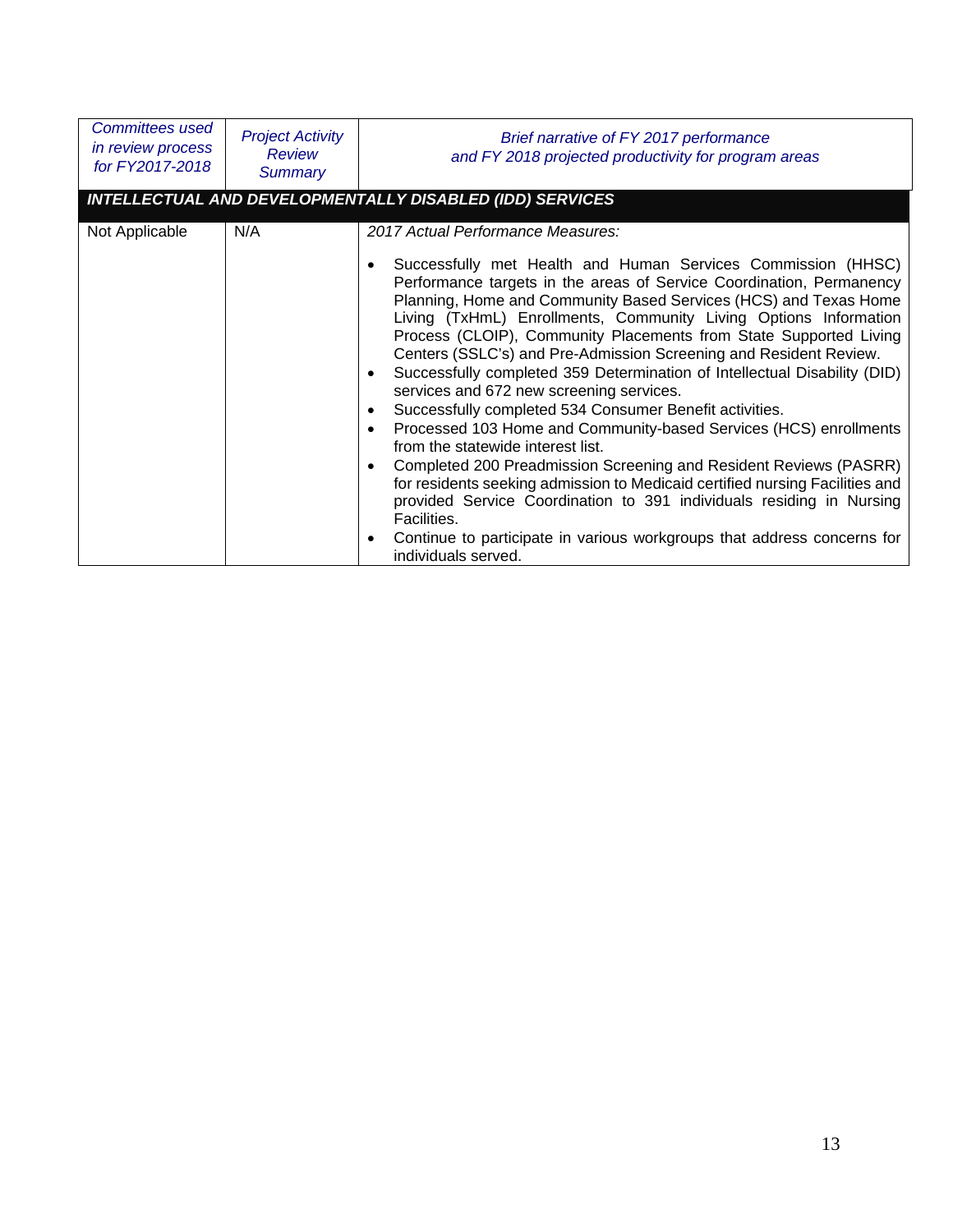| Comparison of Projected 2017 Performance Measures vs. Actual 2017<br>Performance Measures:                                                                                                                                                                                                                                                                                                                                                                                                       |
|--------------------------------------------------------------------------------------------------------------------------------------------------------------------------------------------------------------------------------------------------------------------------------------------------------------------------------------------------------------------------------------------------------------------------------------------------------------------------------------------------|
| Projection: Continue serving General Revenue funded consumers at level.<br>$\bullet$<br>Actual: Continued serving General Revenue funded consumers at level.                                                                                                                                                                                                                                                                                                                                     |
| Projection: Maintain an agency wide electronic documentation system.<br>$\bullet$<br>Actual: Maintained utilization and continued development of local<br>electronic documentation system.                                                                                                                                                                                                                                                                                                       |
| Projection: Maintain level of participation by established General Revenue<br>$\bullet$<br>Provider Network.<br>Actual: Maintained level of participation by established General Revenue<br>Provider Network.                                                                                                                                                                                                                                                                                    |
| Projection: Continue to facilitate Community Placements from SSLC's.<br>Actual: AACOG continues to facilitate community placements from SSLCs<br>as referrals are received.                                                                                                                                                                                                                                                                                                                      |
| Projection: Continue to meet HHSC Performance targets in the areas of<br>Service Coordination, Permanency Plans, HCS and TxHmL Enrollments,<br>CLOIP and Community Placement's from SSLC's and Preadmission<br>Screening and Resident Review (PASRR).<br>Actual: AACOG successfully met HHSC Performance targets for all the<br>identified areas for FY 2017, and provided a monthly average of 316<br>individuals with General Revenue services, 40 individuals over the HHSC<br>target of 276. |
| Projection: Continue to provide Service Coordination, specifically to reduce<br>$\bullet$<br>the IDD interest list services.<br>Actual: Service Coordination was offered and provided to all eligible<br>individuals who requested SC during the intake and eligibility process.                                                                                                                                                                                                                 |
| Projection: Assure AACOG readiness for HHSC on-site Quality Assurance<br>٠<br>(QA) reviews.<br>Actual: Assurance efforts included maintaining Compliance Reviewer<br>staffing levels, increased Service Coordination staffing to decrease<br>caseload size and continued development of a shared database to track<br>standardized audit protocols.                                                                                                                                              |
| Projection: Continue to participate in the Community Resource<br>Coordination Groups (CRCG).<br>Actual: AACOG continues to participate in the Bexar County CRCG.                                                                                                                                                                                                                                                                                                                                 |
| Projection: Continue to provide screenings and eligibility intakes for<br>$\bullet$<br>consumers interested in accessing services.<br>Actual: Provided 756 intake and eligibility services to interested individuals.                                                                                                                                                                                                                                                                            |
| Projection: Continue to provide Determination of Intellectual Disability<br>٠<br>(DID) to consumers in order to access a variety of needed IDD services.<br>Actual: Provided 275 Determination of Intellectual Disability Assessments.                                                                                                                                                                                                                                                           |
| Projection: Continue to participate in community outreach events with local<br>school districts, Region 20 and other community programs.<br>Actual: Participated in over 50 Outreach Events.                                                                                                                                                                                                                                                                                                     |
| Projection: Provide Crisis Intervention Services to individuals with IDD<br>experiencing a crisis.                                                                                                                                                                                                                                                                                                                                                                                               |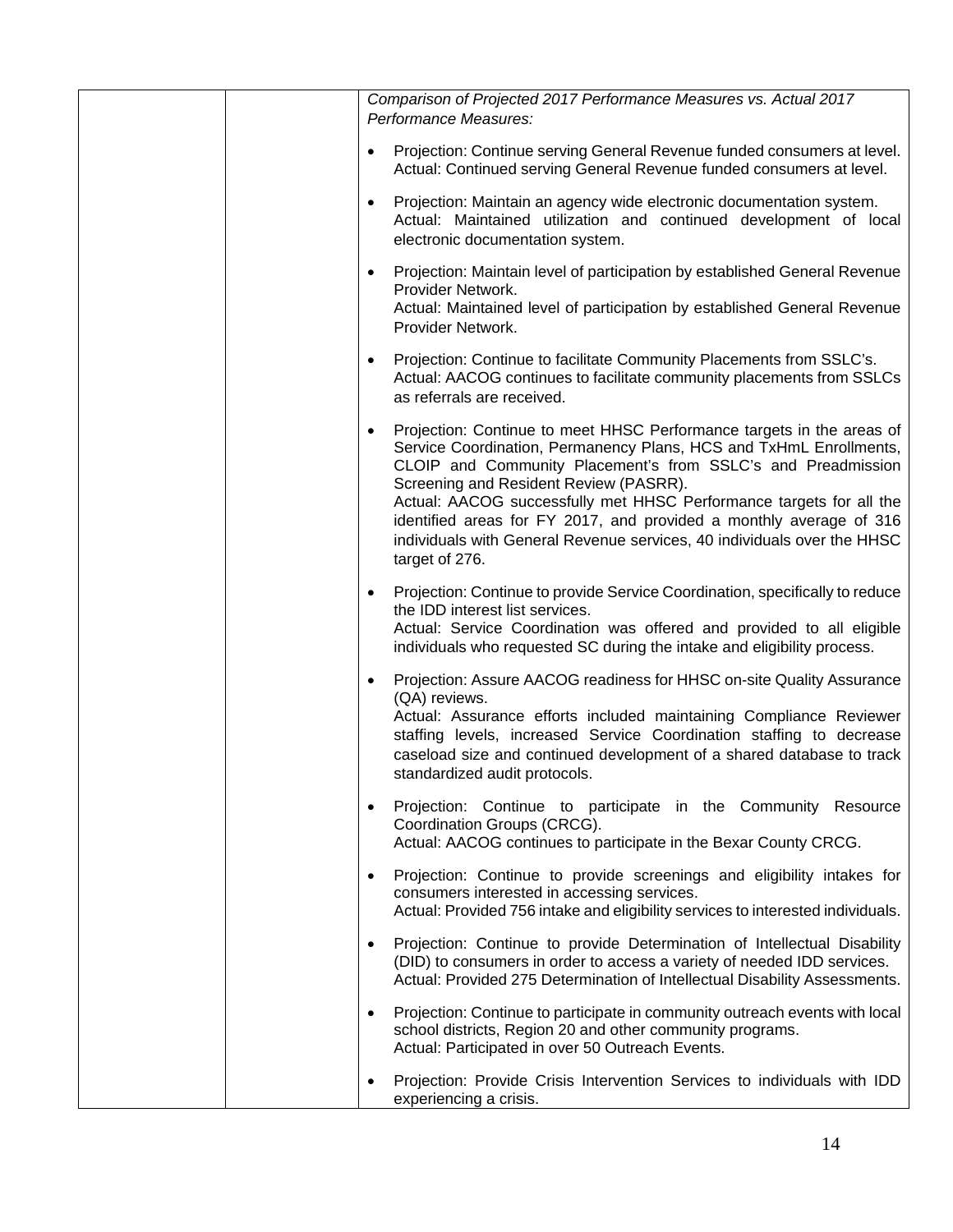|  | Actual: Provided 1670 Crisis Intervention Services to individuals with IDD<br>experiencing a crisis and provided 1581 Crisis Respite Services.                                                                                                                                                                                                                                                                                                                                                                                                                                                                                                                                                                                                                                                                                                                                                                                                                                                                                                                                                                                                                                                                                                                                                                                                                                                                                                                                                                           |
|--|--------------------------------------------------------------------------------------------------------------------------------------------------------------------------------------------------------------------------------------------------------------------------------------------------------------------------------------------------------------------------------------------------------------------------------------------------------------------------------------------------------------------------------------------------------------------------------------------------------------------------------------------------------------------------------------------------------------------------------------------------------------------------------------------------------------------------------------------------------------------------------------------------------------------------------------------------------------------------------------------------------------------------------------------------------------------------------------------------------------------------------------------------------------------------------------------------------------------------------------------------------------------------------------------------------------------------------------------------------------------------------------------------------------------------------------------------------------------------------------------------------------------------|
|  | 2018 Projected Productivity/Performance Measures:                                                                                                                                                                                                                                                                                                                                                                                                                                                                                                                                                                                                                                                                                                                                                                                                                                                                                                                                                                                                                                                                                                                                                                                                                                                                                                                                                                                                                                                                        |
|  | Successfully meet Health and Human Services Commission (HHSC)<br>Performance targets in the areas of:<br>General Revenue Services, 276 individuals served monthly each<br>$\circ$<br>quarter.<br>Permanency Planning, 95% of referrals served timely each quarter.<br>$\circ$<br>Home and Community Based Services (HCS) Enrollments, 95% of<br>$\circ$<br>referrals served timely each quarter.<br>Texas Home Living (TxHmL) Enrollments, 95% of referrals served<br>$\circ$<br>timely each quarter.<br>Community Living Options Information Process (CLOIP) at SSLC,<br>$\circ$<br>100% of referrals served timely.<br>Pre-Admission Screening and Resident Review (PASRR) evaluations,<br>$\circ$<br>95% completed timely each quarter.<br>PASSR service coordinator, 95% assigned timely each quarter.<br>$\circ$<br>PASRR Individual Service Plan, 95% developed timely each quarter.<br>$\circ$<br>Community Living Options (CLO) at Nursing Facility, 95% completed<br>$\circ$<br>timely each quarter.<br>Continue to provide Service Coordination, specifically to reduce the IDD<br>interest list services.<br>Continue to provide screenings, eligibility, intakes, and benefits assistance<br>$\bullet$<br>for consumers interested in accessing services.<br>Continue to participate in community outreach events with local school<br>$\bullet$<br>districts, Region 20 and other community programs.<br>Continue to provide Crisis Intervention Services to individuals with IDD<br>experiencing a crisis. |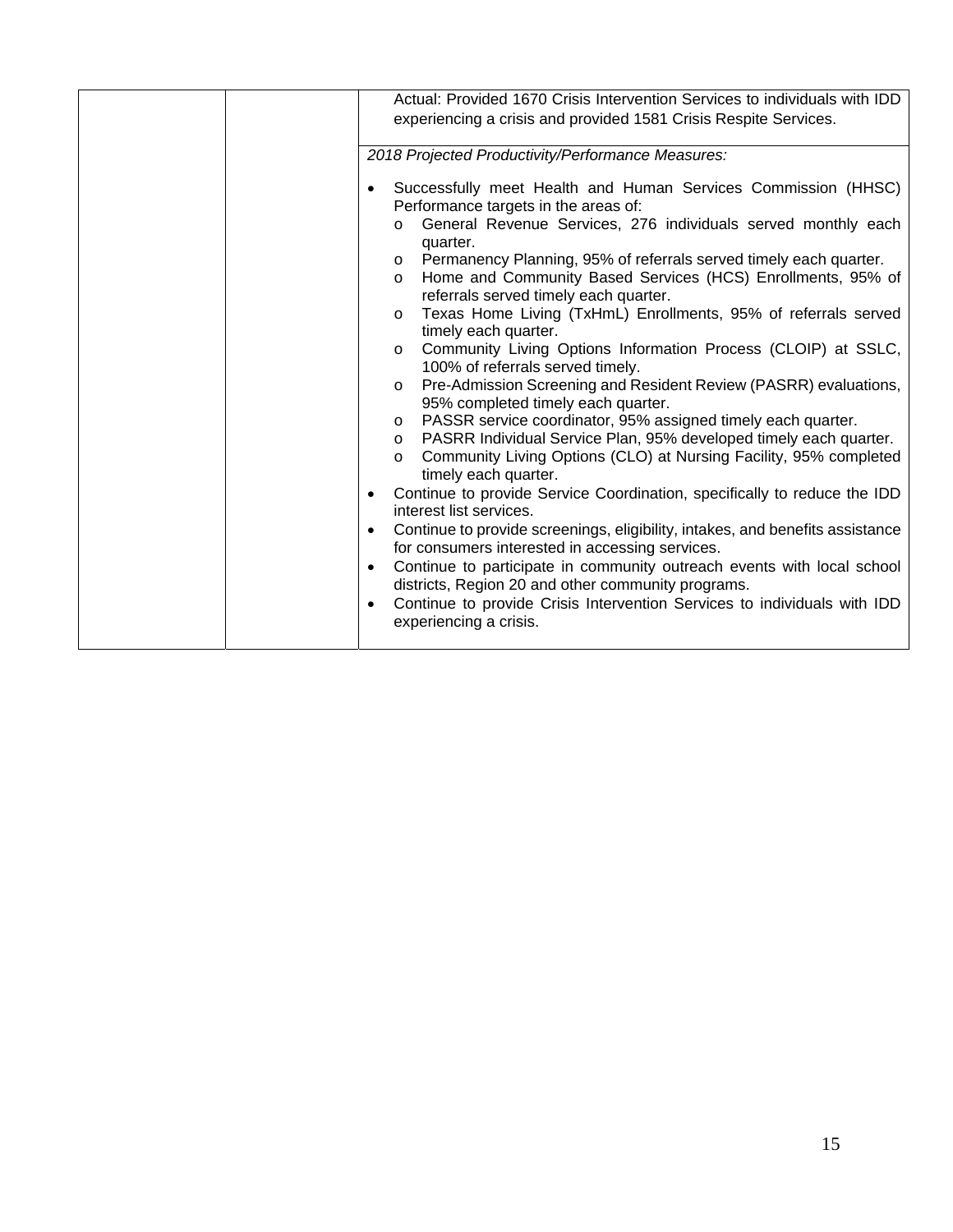| Committees used in<br>review process for<br>FY2017-2018 | <b>Project Activity</b><br><b>Review</b><br><b>Summary</b>                                                                                                                                                                                                                                                                                                  | Brief narrative of FY 2017 performance measures, comparison<br>of projected to actual 2017 productivity,<br>and FY 2018 projected productivity                                                                                                                                                                                                                                                                                                                                                                                                                                                                                                                                                                                                                                                                                                                                                                                                                                                                                                                                                                                                                                                                    |
|---------------------------------------------------------|-------------------------------------------------------------------------------------------------------------------------------------------------------------------------------------------------------------------------------------------------------------------------------------------------------------------------------------------------------------|-------------------------------------------------------------------------------------------------------------------------------------------------------------------------------------------------------------------------------------------------------------------------------------------------------------------------------------------------------------------------------------------------------------------------------------------------------------------------------------------------------------------------------------------------------------------------------------------------------------------------------------------------------------------------------------------------------------------------------------------------------------------------------------------------------------------------------------------------------------------------------------------------------------------------------------------------------------------------------------------------------------------------------------------------------------------------------------------------------------------------------------------------------------------------------------------------------------------|
| 9-1-1 / TECHNICAL ASSISTANCE                            |                                                                                                                                                                                                                                                                                                                                                             |                                                                                                                                                                                                                                                                                                                                                                                                                                                                                                                                                                                                                                                                                                                                                                                                                                                                                                                                                                                                                                                                                                                                                                                                                   |
| 911 Area Judges                                         | <b>AACOG</b><br>administers the<br>911 Program for<br>the counties of<br>Atascosa,<br>Bandera, Frio,<br>Gillespie,<br>Karnes, Kendall,<br>McMullen and<br>Wilson in<br>compliance with<br>the Commission<br>on State<br>Emergency<br>Communications<br>(CSEC) rules<br>and guidelines.<br><b>Total Number of</b><br><b>PSAPs Serviced</b><br>for FY 2017: 8 | 2017 Actual Performance Measures:<br>Increased biannual PSAP Monitoring visits to quarterly<br>$\bullet$<br>monitoring visits.<br>Completed strategic planning for the FY2018-FY2019<br>$\bullet$<br>biennium.<br>Completed 2017 Initial Risk Assessment with a "Low Risk"<br>Rating" from CSEC (the most favorable assessment).<br>Brought Texas 9-1-1 Trainers/Pub Ed Trainers of TX<br>$\bullet$<br>meeting to our region.<br>Initiated Text-to-9-1-1 project.<br>$\bullet$<br>Met new performance measures for GIS data (Match rate).<br>$\bullet$<br>9-1-1 staff participated in the STARC Strategic Planning<br>$\bullet$<br>Subcommittee.<br>Coordinated reconfiguration of AACOG 9-1-1 network to<br>increase reliability.<br>Comparison of Projected to Actual 2017 Productivity:<br>Expanded GIS/database requirements to match those<br>established by CSEC.<br>Expanded coordination between CPS/MedCo911 and<br>AACOG for addressing issues in Lytle, Texas.<br>Reestablished ALI Database Interlocal agreements for<br>the AACOG 9-1-1 Program with increased input from<br>CSEC.<br>Launched Emergency Medical Dispatch (EMD) in<br>Gillespie Co.<br>Formulated a 9-1-1 GIS Course for "topology." |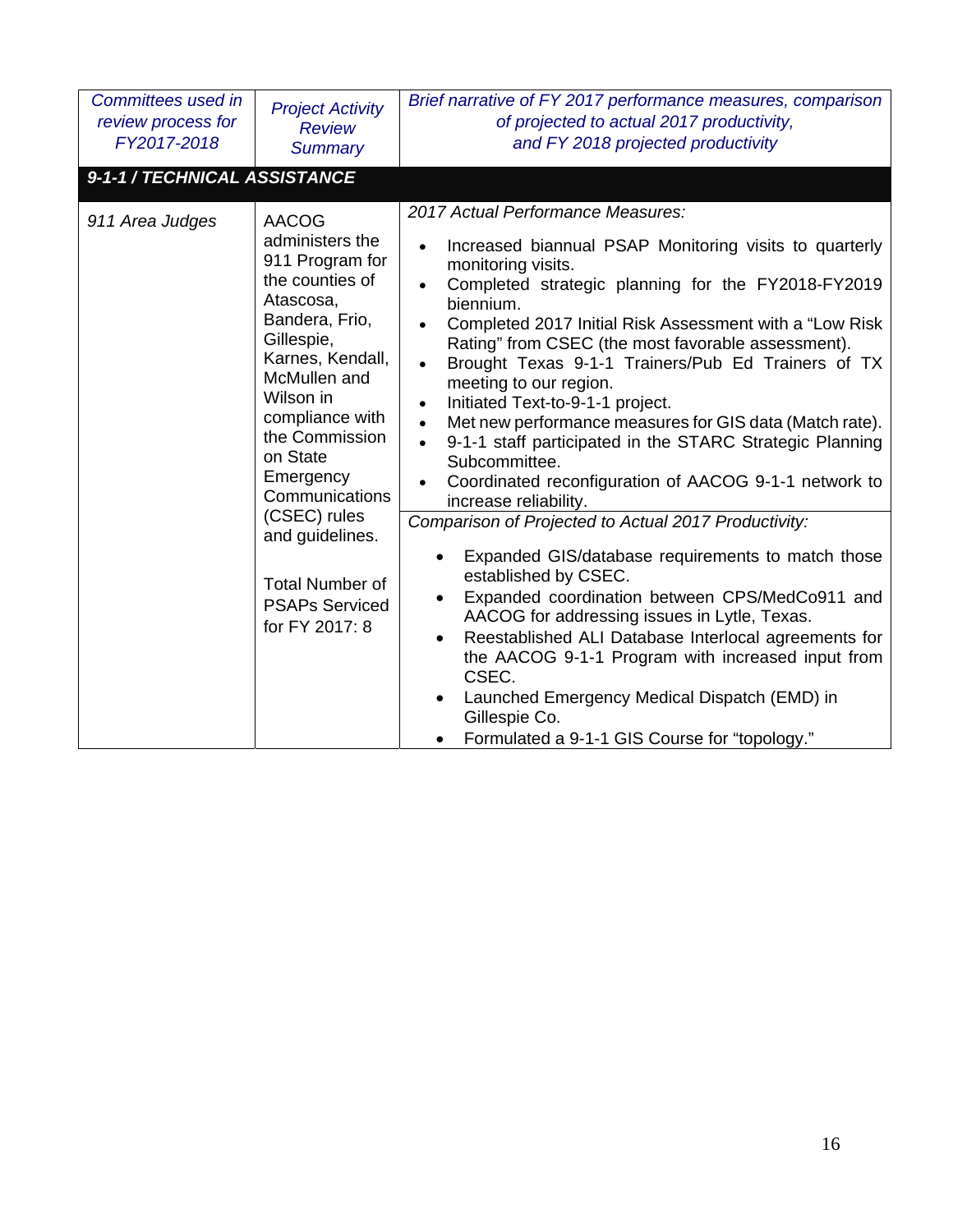| Total Number of                                                                                                                                                                | 2018 Projected Productivity/Performance Measures:                                                                                                                                                                                                                                                                                                                                                                                                                                                                                                                                      |
|--------------------------------------------------------------------------------------------------------------------------------------------------------------------------------|----------------------------------------------------------------------------------------------------------------------------------------------------------------------------------------------------------------------------------------------------------------------------------------------------------------------------------------------------------------------------------------------------------------------------------------------------------------------------------------------------------------------------------------------------------------------------------------|
| Projected<br><b>PSAPs Serviced</b><br>for FY 2018: 8                                                                                                                           | Work with CAD vendors to integrate existing 9-1-1 map<br>into CAD information.<br>Assist in Atascosa County PSAP refresh.<br>Establish "time stamp sync" at all PSAPs.                                                                                                                                                                                                                                                                                                                                                                                                                 |
| <b>Total Dollar</b><br>Value of Project<br>Reviews for FY<br>2017:<br>\$1,588,782.00<br><b>Total Dollar</b><br>Value of<br>Projected<br><b>Project Reviews</b><br>for FY 2018: | Evaluate GIS mapping options outside of MapFlex to<br>$\bullet$<br>better assist our counties.<br>Fully implement all stages of Text-to-9-1-1.<br>Expand the COG Interlocal Agreement to include<br>transfers to LaSalle and Live Oak counties.<br>Migrate counties from existing database to a<br>"Geospatial" database.<br>Initiate Tandem to Tandem trunks for McMullen and<br>Live Oak counties.<br>Continue participation in our region at TARC as a<br>member of TARC's ECAC strategic planning<br>subcommittee and Customer Focus Group.<br>Move back-up PSAP to Pleasanton PD. |
| \$1,594,607.00                                                                                                                                                                 |                                                                                                                                                                                                                                                                                                                                                                                                                                                                                                                                                                                        |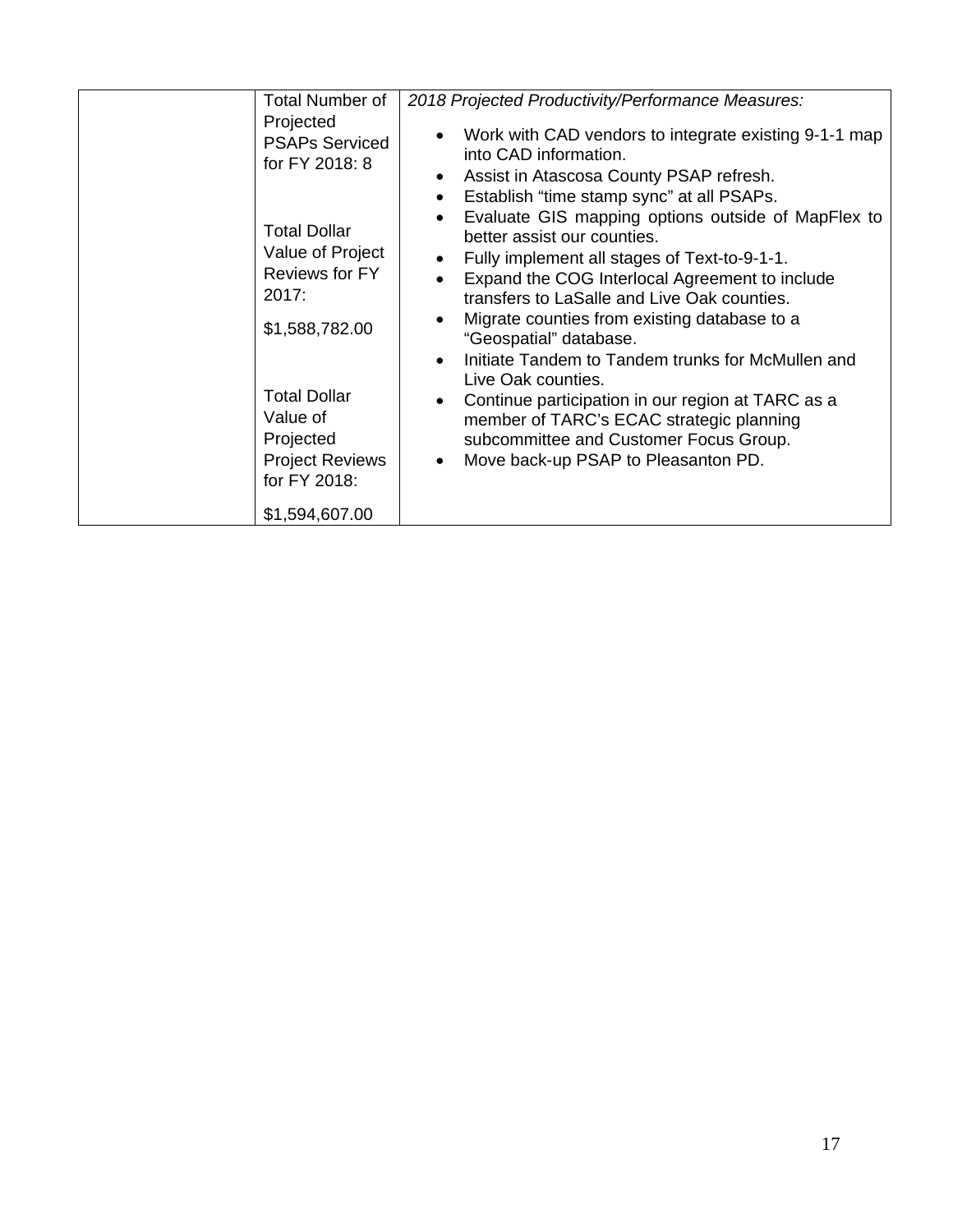| <b>Committees</b><br>used in review<br>process for<br>FY2017-2018 | <b>Project Activity</b><br><b>Review Summary</b>                                                                                                                                                                              | Brief narrative of FY 2017 performance measures,<br>comparison of projected to actual 2017 productivity,<br>and FY 2018 projected productivity                                                                                                                                                                                                                                                                                                                                                                                                                                                                                                                                                                                                                                                                                                                                                                                                                                                                                                                                                                                                                                                                                                                                            |
|-------------------------------------------------------------------|-------------------------------------------------------------------------------------------------------------------------------------------------------------------------------------------------------------------------------|-------------------------------------------------------------------------------------------------------------------------------------------------------------------------------------------------------------------------------------------------------------------------------------------------------------------------------------------------------------------------------------------------------------------------------------------------------------------------------------------------------------------------------------------------------------------------------------------------------------------------------------------------------------------------------------------------------------------------------------------------------------------------------------------------------------------------------------------------------------------------------------------------------------------------------------------------------------------------------------------------------------------------------------------------------------------------------------------------------------------------------------------------------------------------------------------------------------------------------------------------------------------------------------------|
|                                                                   | <b>REGIONAL SERVICES / ECONOMIC DEVELOPMENT</b>                                                                                                                                                                               |                                                                                                                                                                                                                                                                                                                                                                                                                                                                                                                                                                                                                                                                                                                                                                                                                                                                                                                                                                                                                                                                                                                                                                                                                                                                                           |
| Regional<br>Review<br>Committee<br>(RRC)                          | 23 TxCDBG grant<br>applications were<br>reviewed for 2017.<br><b>Total Dollar Value of</b><br>Projects Reviewed in<br><b>Fiscal 2017:</b><br>\$6,325,000.00<br><b>Review Timeline</b><br>(Average Number of<br>Days): 20 days | 2017 Actual Performance Measures:<br>Medina County has established a nonprofit organization<br>to promote to businesses the county as a whole. Go<br>Medina has 25 members and meets monthly; the<br>organization has created a webpage and advertises on<br>Facebook.<br>The launch of GrantFinder resource database has<br>$\bullet$<br>provided a free resource to member governments to<br>search<br>funding<br>for<br>grant<br>and<br>opportunities.<br>Approximately 50 licenses have been issued.<br>Director of Regional Services was appointed as chair of<br>$\bullet$<br>the TARC Economic Development Staff Association for a<br>second year.<br>Regional Services conducted a total of three workshops<br>to benefit AACOG members; Newly Elected Officials,<br>Federal and State Resources and LUCA. More than 135<br>registrants attended.<br>Regional Services was the liaison for City of Comfort and<br>$\bullet$<br>the National Association of Latino Community Asset                                                                                                                                                                                                                                                                                                 |
| Comprehensive<br>Economic<br>Development<br>Committee<br>(CEDS)   | New committee<br>made up of 22<br>members was<br>initiated in 2017 to<br>assist in the<br>development of the<br>2018-2023 CEDS<br>document.                                                                                   | Builders to conduct a needs assessment and strategic<br>plan for Comfort.<br>AACOG is hosting a VISTA intern -- in partnership with<br>Economic Development Administration (EDA) -- to<br>conduct capacity-building activities in Frio and Medina<br>counties.<br>Regional Services implemented the JLUS grant and<br>$\bullet$<br>initiated program services along with JBSA. Three staff<br>were hired, a regional stakeholders committee and three<br>local committees were created.<br>Regional Services partnered with Converse EDC to host<br>the Governor's Small Business Provider Workshop.<br>Approximately 125 attendees benefitted.<br>Hosted the Governor's Women's Business Workshop on<br>September 28, 2016.<br>Comparison of Projected to Actual 2017 Productivity:<br>Regional Services met its 2017 program performance<br>measures for the Texas Department of Agriculture grant<br>through administrative and technical assistance services.<br>Regional Services is in compliance with requirements for<br>the EDA 2017 grant deliverables.<br>All workshop attendance goals were met.<br>Regional Services has developed excellent working<br>٠<br>relationships with additional community partners and<br>agencies in an effort to expand services in the region. |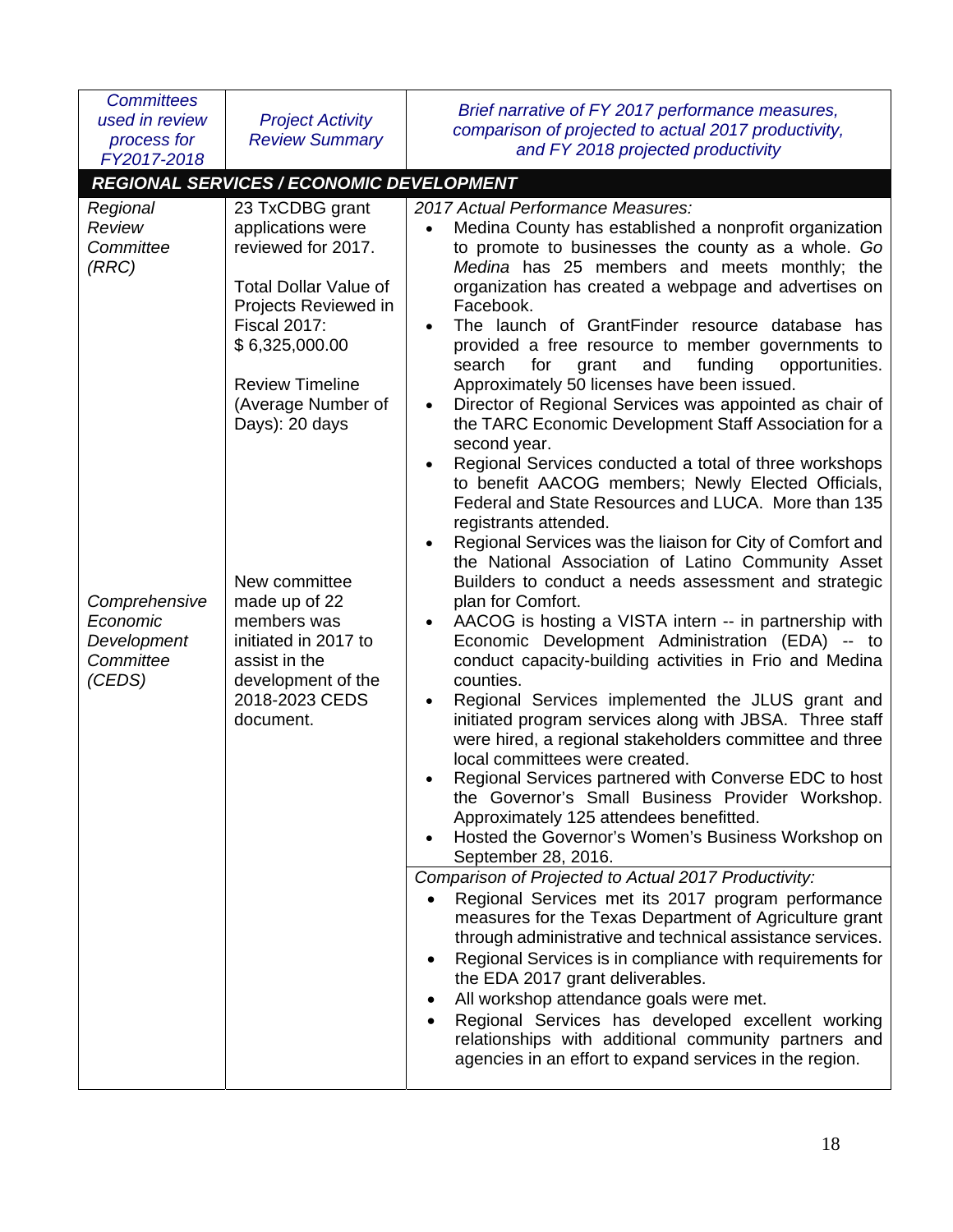|  | 2018 Projected Productivity/Performance Measures:<br>• Revolving Loan Fund is under consideration. Priority<br>is to assist rural communities apply and possibly                                                                                                                                                                                                                                              |
|--|---------------------------------------------------------------------------------------------------------------------------------------------------------------------------------------------------------------------------------------------------------------------------------------------------------------------------------------------------------------------------------------------------------------|
|  | administer grants.<br>• Working to develop investment value to attract Alamo<br>Area school districts to become AACOG members.<br>• Engage and continue to develop CEDS committee<br>work and agenda.<br>• Working with local partners to apply for EDA grant<br>funding for new job creation in the region.<br>• Initiate and facilitate Disaster Relief/Recovery Funding<br>in non-entitlement communities. |
|  |                                                                                                                                                                                                                                                                                                                                                                                                               |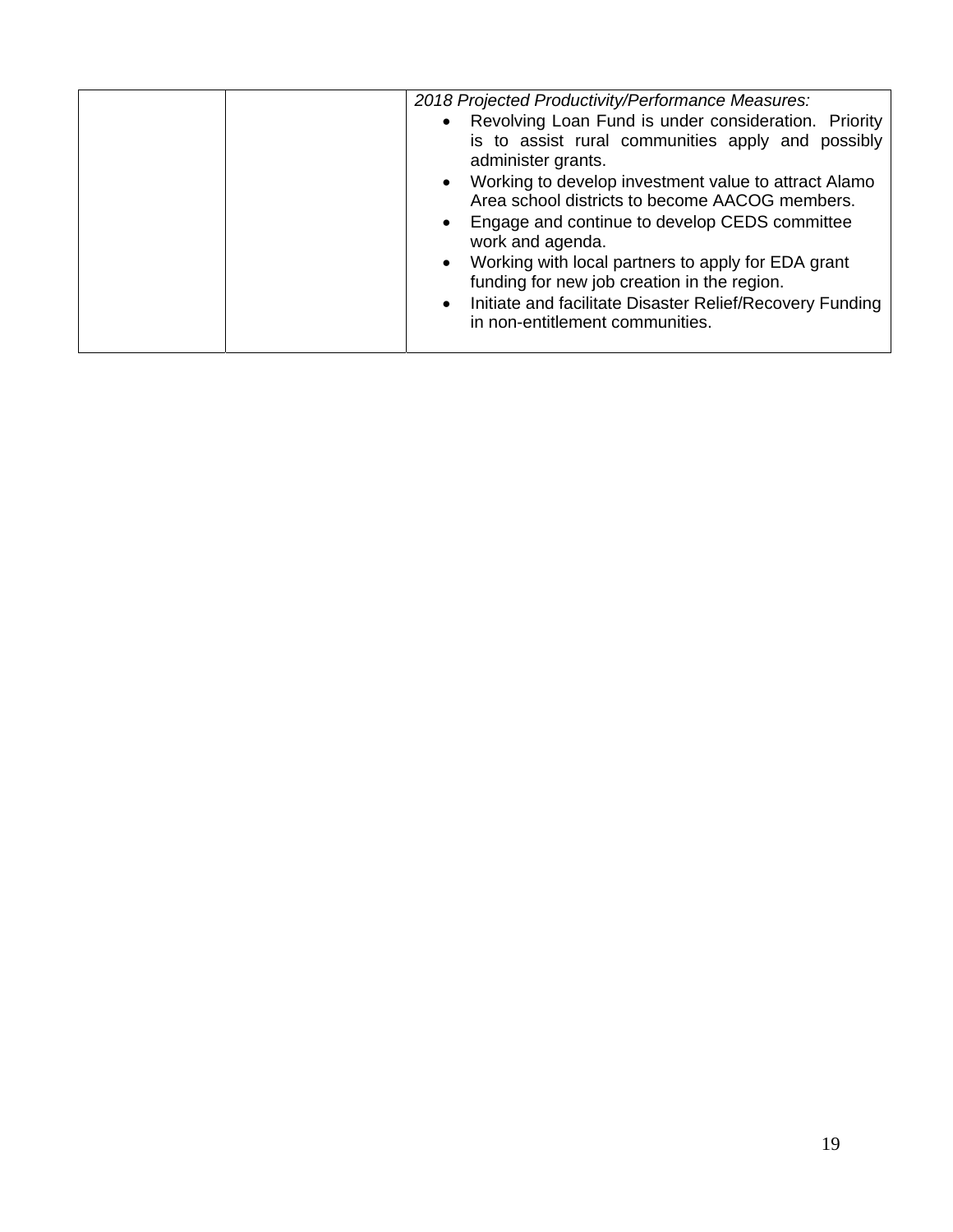| Committees used in<br>review process for FY<br>2017-2018                                                                                                                                                | Project<br><b>Activity</b><br><b>Review</b><br><b>Summary</b>                                                                                                                                                                                                                                                                                                                                                                                                                                                                                               | Brief narrative of FY 2017 performance measures, comparison of<br>projected to actual 2017 productivity,<br>and FY 2018 projected productivity                                                                                                                                                                                                                                                                                                                                                                                                                                                                                                                                                                                                                                                                                                                                                                                                                                                                                                                                                                                                                                                                                                                                                                                                                                                                                                                                                                                                                                                                                                                                                                                                                                                                                                                                                                                                                                                                                                                                                                                                                                                                                                      |
|---------------------------------------------------------------------------------------------------------------------------------------------------------------------------------------------------------|-------------------------------------------------------------------------------------------------------------------------------------------------------------------------------------------------------------------------------------------------------------------------------------------------------------------------------------------------------------------------------------------------------------------------------------------------------------------------------------------------------------------------------------------------------------|-----------------------------------------------------------------------------------------------------------------------------------------------------------------------------------------------------------------------------------------------------------------------------------------------------------------------------------------------------------------------------------------------------------------------------------------------------------------------------------------------------------------------------------------------------------------------------------------------------------------------------------------------------------------------------------------------------------------------------------------------------------------------------------------------------------------------------------------------------------------------------------------------------------------------------------------------------------------------------------------------------------------------------------------------------------------------------------------------------------------------------------------------------------------------------------------------------------------------------------------------------------------------------------------------------------------------------------------------------------------------------------------------------------------------------------------------------------------------------------------------------------------------------------------------------------------------------------------------------------------------------------------------------------------------------------------------------------------------------------------------------------------------------------------------------------------------------------------------------------------------------------------------------------------------------------------------------------------------------------------------------------------------------------------------------------------------------------------------------------------------------------------------------------------------------------------------------------------------------------------------------|
| <b>NATURAL RESOURCES</b>                                                                                                                                                                                |                                                                                                                                                                                                                                                                                                                                                                                                                                                                                                                                                             |                                                                                                                                                                                                                                                                                                                                                                                                                                                                                                                                                                                                                                                                                                                                                                                                                                                                                                                                                                                                                                                                                                                                                                                                                                                                                                                                                                                                                                                                                                                                                                                                                                                                                                                                                                                                                                                                                                                                                                                                                                                                                                                                                                                                                                                     |
| Air Improvement<br>Resources (AIR)<br><b>Executive Committee</b><br>Air Improvement<br>Resources (AIR)<br><b>Advisory Committee</b><br>Air Improvement<br>Resources )AIR)<br><b>Technical Committee</b> | The Air<br>Quality<br>program<br>encompasses<br>a variety of<br>projects that<br>help us to<br>better<br>understand<br>the quality of<br>our air and<br>what may be<br>most<br>effectively<br>done to<br>improve it.<br><b>These</b><br>projects<br>include<br>characterizing<br>the<br>meteorological<br>factors that<br>influence local<br>ozone<br>pollution,<br>identifying<br>appropriate<br>measures for<br>ozone<br>reduction,<br>apprising local<br>leaders of<br>state and<br>federal<br>regulatory<br>actions that<br>target air<br>pollution and | 2017 Actual Performance Measures:<br>Maintain a network of six continuous air monitoring stations in<br>$\bullet$<br>the AACOG region that measure and report ambient ozone<br>concentrations.<br>Update Ozone Conceptual Model through the 2016 ozone<br>$\bullet$<br>season.<br>Deploy new air quality equipment based on recommendations<br>$\bullet$<br>from a network design analysis; complete a report documenting<br>the additional monitoring.<br>Update the regional emissions inventory for the Eagle Ford<br>$\bullet$<br>Commercial and Residential Fuel Combustion sources by<br>collecting data specific to those sources.<br>Develop improved surrogates for local emissions.<br>$\bullet$<br>Review Point, Area, and Non-road portions of the 2011 or 2014<br>$\bullet$<br><b>National Emissions Inventories.</b><br>Conduct sensitivity runs and emissions control runs using the<br>$\bullet$<br>photochemical model in order to predict the impact of selected<br>control strategies.<br>Analyze potential local control strategies.<br>$\bullet$<br>Complete a Cost of Nonattainment Economic Study.<br>$\bullet$<br>Develop a regional air quality plan to coordinate local voluntary<br>$\bullet$<br>control strategy adoption,<br>Conduct a review of control strategies implemented in other<br>$\bullet$<br>regions in Texas and the U.S., and identify those that could<br>potentially be adopted in our area.<br>Continue to facilitate air quality planning in the region by<br>$\bullet$<br>organizing and hosting the Air Improvement Resources (AIR)<br>Executive, Advisory and Technical Committees and<br>encouraging participation by local governments, businesses,<br>industries, environmental and health organizations, and<br>residents.<br>Develop and implement a public education campaign in support<br>$\bullet$<br>of ozone reduction.<br>Develop and implement a media campaign to raise awareness<br>$\bullet$<br>regarding the need to reduce ozone and to promote voluntary<br>control measures.<br>Monitor information sources for proposals of new or expanding<br>$\bullet$<br>businesses or industrial operations in the AACOG area.<br>Update AACOG's clean school bus program.<br>$\bullet$ |
|                                                                                                                                                                                                         | distributing<br>educational                                                                                                                                                                                                                                                                                                                                                                                                                                                                                                                                 | Develop and get approval for a work plan for the 2018-2019<br>$\bullet$<br>biennium.                                                                                                                                                                                                                                                                                                                                                                                                                                                                                                                                                                                                                                                                                                                                                                                                                                                                                                                                                                                                                                                                                                                                                                                                                                                                                                                                                                                                                                                                                                                                                                                                                                                                                                                                                                                                                                                                                                                                                                                                                                                                                                                                                                |
|                                                                                                                                                                                                         | messages that                                                                                                                                                                                                                                                                                                                                                                                                                                                                                                                                               |                                                                                                                                                                                                                                                                                                                                                                                                                                                                                                                                                                                                                                                                                                                                                                                                                                                                                                                                                                                                                                                                                                                                                                                                                                                                                                                                                                                                                                                                                                                                                                                                                                                                                                                                                                                                                                                                                                                                                                                                                                                                                                                                                                                                                                                     |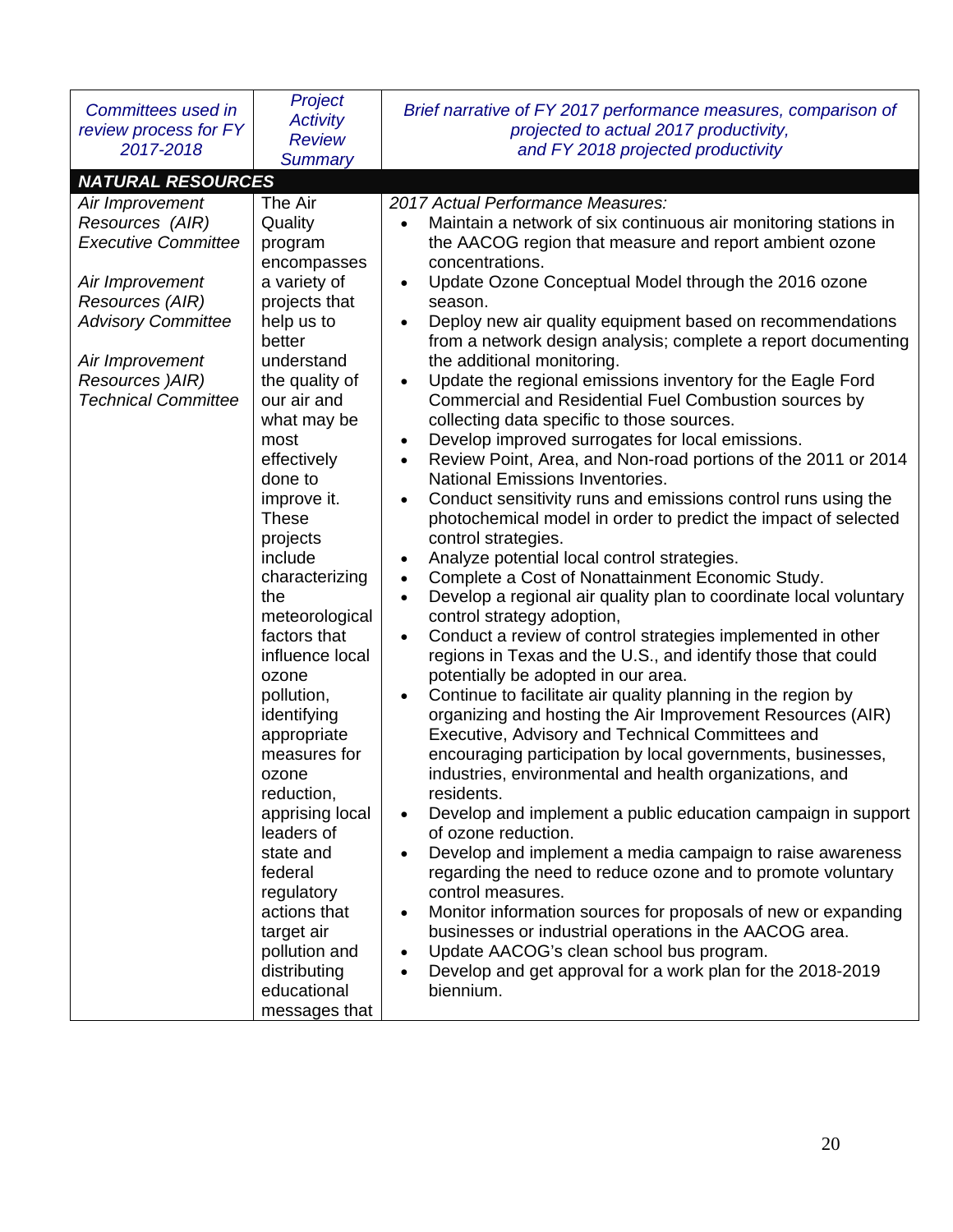| keep the                      | Comparison of Projected to Actual 2017 Productivity:                                                                               |
|-------------------------------|------------------------------------------------------------------------------------------------------------------------------------|
| community                     |                                                                                                                                    |
| informed of                   | Governor Abbott vetoed Rider 7 funding for the 2018-2019 biennium.                                                                 |
| pollution-<br>related issues. | This decision created the need for AACOG and TCEQ to amend the                                                                     |
|                               | contract and scope of work under the 2016-2017 work plan. TCEQ<br>has allowed AACOG until June 2018 to spend the rest of the money |
|                               | allocated for the 2016-2017 biennium and complete the work                                                                         |
|                               | described in the PGA. Some projects were removed from the work                                                                     |
|                               | plan if there wasn't enough progress made by June 2017. The due                                                                    |
|                               | dates for the rest of the uncompleted projects were extended.                                                                      |
|                               |                                                                                                                                    |
|                               | 2017 Projected Productivity/Performance<br>Measures<br>Partially                                                                   |
|                               | Completed/Due Dates Extended:                                                                                                      |
|                               | Conduct sensitivity runs and emissions control runs using the                                                                      |
|                               | photochemical model in order to predict the impact of selected                                                                     |
|                               | control strategies.                                                                                                                |
|                               | Analyze potential local control strategies.                                                                                        |
|                               | Conduct a review of control strategies implemented in other<br>$\bullet$                                                           |
|                               | regions in Texas and the U.S., and identify those that could<br>potentially be adopted in our area.                                |
|                               | Develop a regional air quality plan to coordinate local voluntary                                                                  |
|                               | control strategy adoption.                                                                                                         |
|                               |                                                                                                                                    |
|                               | 2017 Projected Productivity/Performance Measures Cancelled:                                                                        |
|                               | Deploy new air quality equipment based on recommendations                                                                          |
|                               | from a network design analysis due to funding cuts; however, a                                                                     |
|                               | monitor at Government Canyon was recommended, which CPS                                                                            |
|                               | Energy purchased and deployed.                                                                                                     |
|                               | Industrial equipment emissions inventory will be completed using<br>private industry funds.                                        |
|                               | Develop improved surrogates for local emissions.                                                                                   |
|                               | Review Point, Area, and Non-road portions of the 2011 or 2014                                                                      |
|                               | National Emissions Inventories.                                                                                                    |
|                               | Maintain public website to facilitate public access to air quality                                                                 |
|                               | information and technical or outreach activities.                                                                                  |
|                               | Monitor information sources for proposals of new or expanding                                                                      |
|                               | businesses or industrial operations in the AACOG area.                                                                             |
|                               | AIR Technical and Advisory Committees were suspended until                                                                         |
|                               | other sources of funding can be identified.                                                                                        |
|                               | Conduct seminars regarding grants and alternative funding from<br>penalty contributions to raise awareness of grants and funding   |
|                               | for the reduction of ozone in the AACOG area.                                                                                      |
|                               | Update AACOG's clean school bus program.                                                                                           |
|                               | Develop and get approval for a work plan for the 2018-2019                                                                         |
|                               | biennium.                                                                                                                          |
|                               | Maintain a network of six continuous air monitoring stations in                                                                    |
|                               | the AACOG region that measure and report ambient ozone                                                                             |
|                               | concentrations (now being handled by CPS Energy).                                                                                  |
|                               |                                                                                                                                    |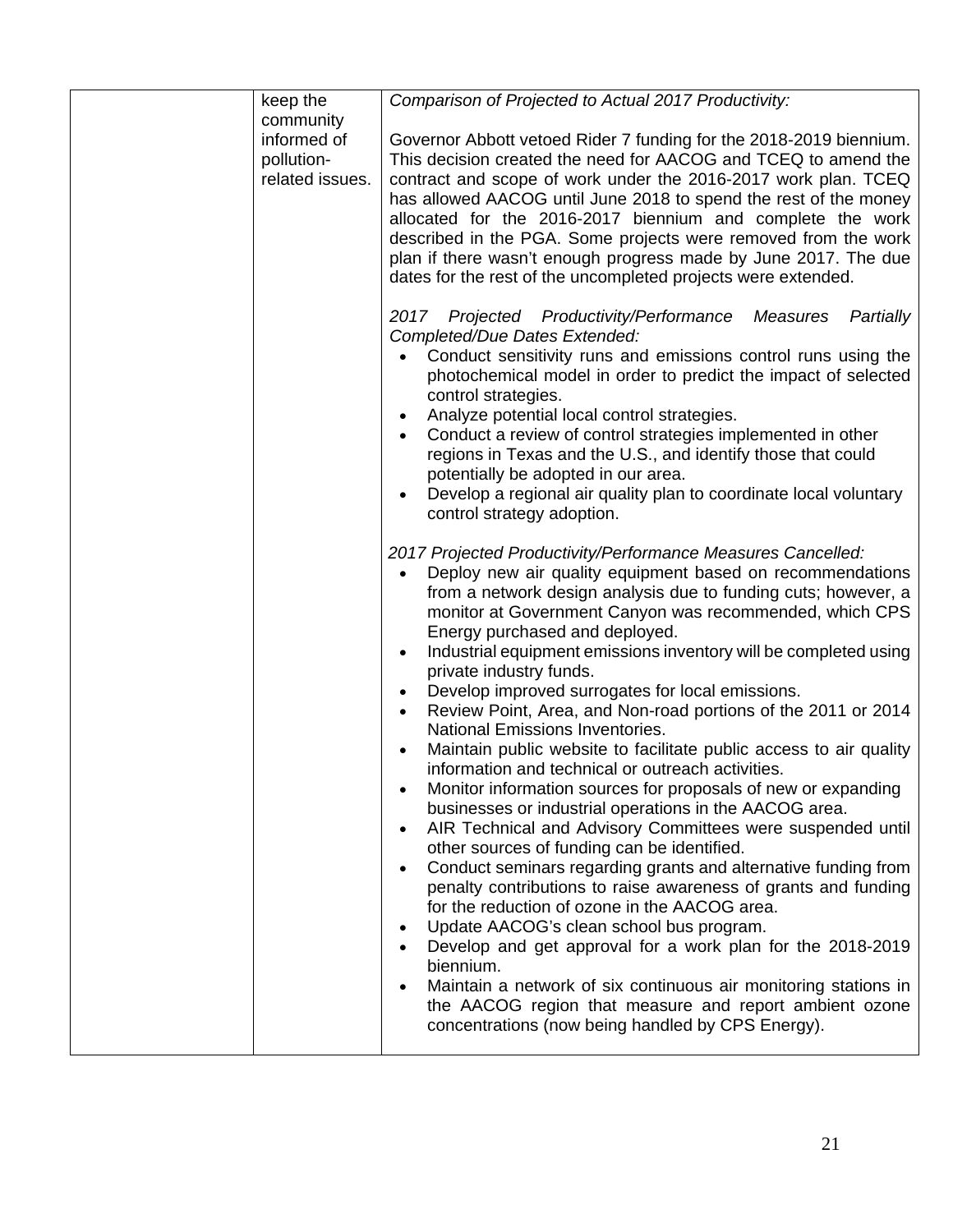| 2017 Performance Measures met:<br>Completed monitoring network assessment.<br>Implemented a public education campaign in support of ozone<br>$\bullet$<br>reduction.<br>Implemented a media campaign to raise awareness regarding<br>$\bullet$<br>the need to reduce ozone and to promote voluntary control<br>measures.<br>Prepared improved local emissions inventory data for insertion<br>$\bullet$<br>into future year emissions inventories for the selected<br>photochemical modeling episode; improve the spatial and/or<br>temporal allocation of emissions for the baseline scenario.<br>Analyzed on-road emissions control strategies, estimated their<br>emission reductions and modeled them to estimate ozone<br>impact.<br>Completed Cost of Nonattainment economic study.<br>$\bullet$<br>Updated the regional emissions inventory for the Eagle Ford<br>$\bullet$<br>Commercial and Residential Fuel Combustion sources.<br>Updated Ozone Conceptual Model through the 2016 ozone<br>season.<br>2018 Projected Productivity/Performance Measures:<br>Complete analysis of potential local control strategies, including<br>$\bullet$<br>modeling their emissions reductions.<br>Complete industrial equipment emissions inventory using<br>$\bullet$<br>private industry funding.<br>Develop a regional air quality plan to coordinate local voluntary<br>$\bullet$<br>control strategy adoption.<br>Conduct a review of control strategies implemented in other<br>$\bullet$<br>regions in Texas and the U.S., and identify those that could<br>potentially be adopted in our area.<br>Conduct a truck Idling Emissions Inventory by surveying truck<br>$\bullet$<br>stops, rest areas, and picnic areas across the AACOG region<br>and by collecting data specific to those sources.<br>Conduct a Construction Equipment Emissions Inventory by<br>$\bullet$<br>collecting data specific to those sources.<br>Provide technical support, as related to mobile sources, for a<br>potential nonattainment designation and subsequent<br>transportation conformity analysis.<br>Continue to facilitate air quality planning in the region by<br>organizing and hosting the Air Improvement Resources (AIR)<br>Executive Committee and encouraging participation by local |
|------------------------------------------------------------------------------------------------------------------------------------------------------------------------------------------------------------------------------------------------------------------------------------------------------------------------------------------------------------------------------------------------------------------------------------------------------------------------------------------------------------------------------------------------------------------------------------------------------------------------------------------------------------------------------------------------------------------------------------------------------------------------------------------------------------------------------------------------------------------------------------------------------------------------------------------------------------------------------------------------------------------------------------------------------------------------------------------------------------------------------------------------------------------------------------------------------------------------------------------------------------------------------------------------------------------------------------------------------------------------------------------------------------------------------------------------------------------------------------------------------------------------------------------------------------------------------------------------------------------------------------------------------------------------------------------------------------------------------------------------------------------------------------------------------------------------------------------------------------------------------------------------------------------------------------------------------------------------------------------------------------------------------------------------------------------------------------------------------------------------------------------------------------------------------------------------------------------------------------------------------------------------------------------|
| governments, businesses, industries, environmental and health<br>organizations and residents (contingent upon funding beyond<br>June 2018).                                                                                                                                                                                                                                                                                                                                                                                                                                                                                                                                                                                                                                                                                                                                                                                                                                                                                                                                                                                                                                                                                                                                                                                                                                                                                                                                                                                                                                                                                                                                                                                                                                                                                                                                                                                                                                                                                                                                                                                                                                                                                                                                              |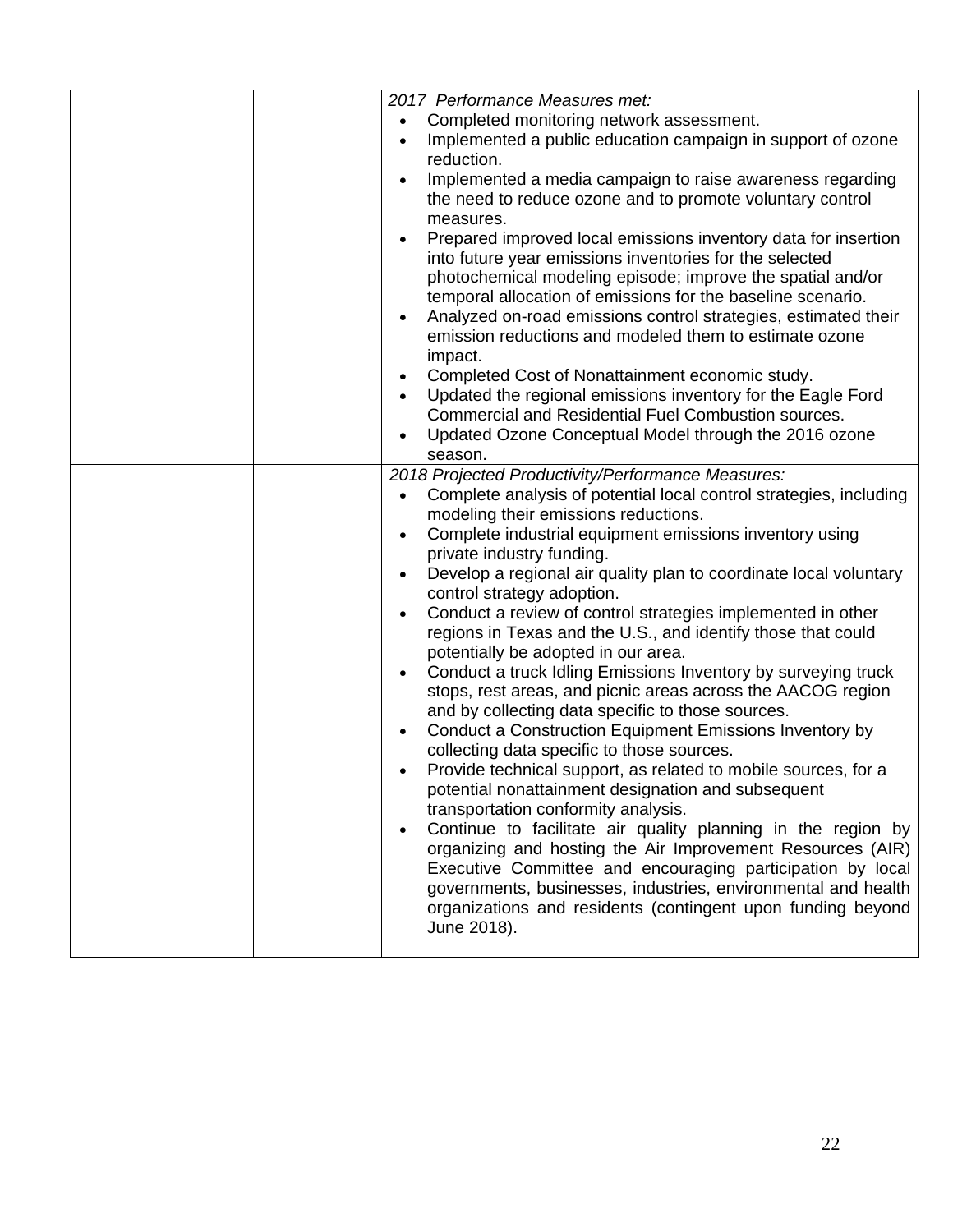| Committees used in                                                                                        | <b>Project Activity</b>                                                                                                                                                                                                                                                                                                                                                                                                                                                                                                                                                                                  | Brief narrative of FY 2017 performance measures, comparison                                                                                                                                                                                                                                                                                                                                                                                                                                                                                                                                                                                                                                                                                                                                                                                                                                                                                                                                                                                                                                                                                                                                                                                                                                                                                                                                                                                                                                                                                                                                                                                                                                                                                                                                                                                                                                                                                                                                                                                                                                                                                                             |
|-----------------------------------------------------------------------------------------------------------|----------------------------------------------------------------------------------------------------------------------------------------------------------------------------------------------------------------------------------------------------------------------------------------------------------------------------------------------------------------------------------------------------------------------------------------------------------------------------------------------------------------------------------------------------------------------------------------------------------|-------------------------------------------------------------------------------------------------------------------------------------------------------------------------------------------------------------------------------------------------------------------------------------------------------------------------------------------------------------------------------------------------------------------------------------------------------------------------------------------------------------------------------------------------------------------------------------------------------------------------------------------------------------------------------------------------------------------------------------------------------------------------------------------------------------------------------------------------------------------------------------------------------------------------------------------------------------------------------------------------------------------------------------------------------------------------------------------------------------------------------------------------------------------------------------------------------------------------------------------------------------------------------------------------------------------------------------------------------------------------------------------------------------------------------------------------------------------------------------------------------------------------------------------------------------------------------------------------------------------------------------------------------------------------------------------------------------------------------------------------------------------------------------------------------------------------------------------------------------------------------------------------------------------------------------------------------------------------------------------------------------------------------------------------------------------------------------------------------------------------------------------------------------------------|
| review process for                                                                                        | <b>Review</b>                                                                                                                                                                                                                                                                                                                                                                                                                                                                                                                                                                                            | of projected to actual 2017 productivity,                                                                                                                                                                                                                                                                                                                                                                                                                                                                                                                                                                                                                                                                                                                                                                                                                                                                                                                                                                                                                                                                                                                                                                                                                                                                                                                                                                                                                                                                                                                                                                                                                                                                                                                                                                                                                                                                                                                                                                                                                                                                                                                               |
| FY 2017-2018                                                                                              | <b>Summary</b>                                                                                                                                                                                                                                                                                                                                                                                                                                                                                                                                                                                           | and FY 2018 projected productivity                                                                                                                                                                                                                                                                                                                                                                                                                                                                                                                                                                                                                                                                                                                                                                                                                                                                                                                                                                                                                                                                                                                                                                                                                                                                                                                                                                                                                                                                                                                                                                                                                                                                                                                                                                                                                                                                                                                                                                                                                                                                                                                                      |
| <b>COMMUTE SOLUTIONS</b>                                                                                  |                                                                                                                                                                                                                                                                                                                                                                                                                                                                                                                                                                                                          |                                                                                                                                                                                                                                                                                                                                                                                                                                                                                                                                                                                                                                                                                                                                                                                                                                                                                                                                                                                                                                                                                                                                                                                                                                                                                                                                                                                                                                                                                                                                                                                                                                                                                                                                                                                                                                                                                                                                                                                                                                                                                                                                                                         |
| Air Improvement<br><b>Resources</b><br>Executive/Advisory/<br>Technical/Public<br>Education<br>Committees | The objective<br>of this program<br>is to reduce<br>traffic<br>congestion,<br>and thus<br>ozone<br>emissions,<br>through the<br>promotion and<br>facilitation of<br>transportation<br>alternatives<br>such as<br>carpooling,<br>taking transit,<br>biking, and<br>walking, along<br>with such<br>commuting<br>options as<br>compressed<br>work weeks<br>and<br>telecommuting.<br>The program<br>meets with<br>business and<br>school<br>administrators,<br>provides<br>presentations<br>to<br>organizations,<br>and reaches<br>out to the<br>public through<br>social media,<br>news media<br>and public | 2017 Actual Performance Measures:<br>Contact 48 employers to discuss Commute Solutions<br>$\bullet$<br>program and commuter benefits.<br>Contact 12 school administrators to discuss Commute<br>$\bullet$<br>Solutions program for schools.<br>Make at least 4 presentations or conduct workshops among<br>$\bullet$<br>employees, human resource administrators, or<br>professional/community organizations.<br>Participate in at least 12 transportation, environmental, and<br>$\bullet$<br>health-related public events,<br>Promote and host an ozone season kick-off that emphasizes<br>$\bullet$<br>alternative transportation choices.<br>Distribute a minimum of 12 news or informational items to<br>$\bullet$<br>mass media / community organization publications.<br>Comparison of Projected to Actual 2017 Productivity:<br>Exceeded: Outreach to 78 area employers to inform them of<br>$\bullet$<br>Commute Solutions and Commuter Benefits and offer<br>assistance in establishing employer-based programs (Goal:<br>48).<br>Greatly exceeded: Outreach to 400+ school administrators<br>٠<br>to inform them of Commute solutions for Schools and offer<br>assistance in establishing school-based programs (Goal:<br>12).<br>Greatly exceeded: 21 presentations about transportation<br>$\bullet$<br>alternatives to organizations as diverse as Seguin Chamber<br>of Commerce, San Antonio Traffic Coalition and the San<br>Antonio Manufacturers Association Environmental Affairs<br>Committee (Goal: 4).<br>Exceeded: Information tables at 21 area transportation,<br>$\bullet$<br>environment, or health events (Goal: 12).<br>Exceeded: 20 program-related news releases, requests for<br>coverage, blog articles, or community/school newsletter<br>articles to area outlets (Goal: 12).<br>A record 20 employers participating in the 2017 Walk & Roll<br>$\bullet$<br>Challenge in May.<br>An annual reduction of VMTs by transportation and<br>$\bullet$<br>scheduling alternatives of over 21 million reported on the<br>NuRide emissions tracking site with a corresponding<br>reduction in of nearly 30 tons of ozone-forming pollutants. |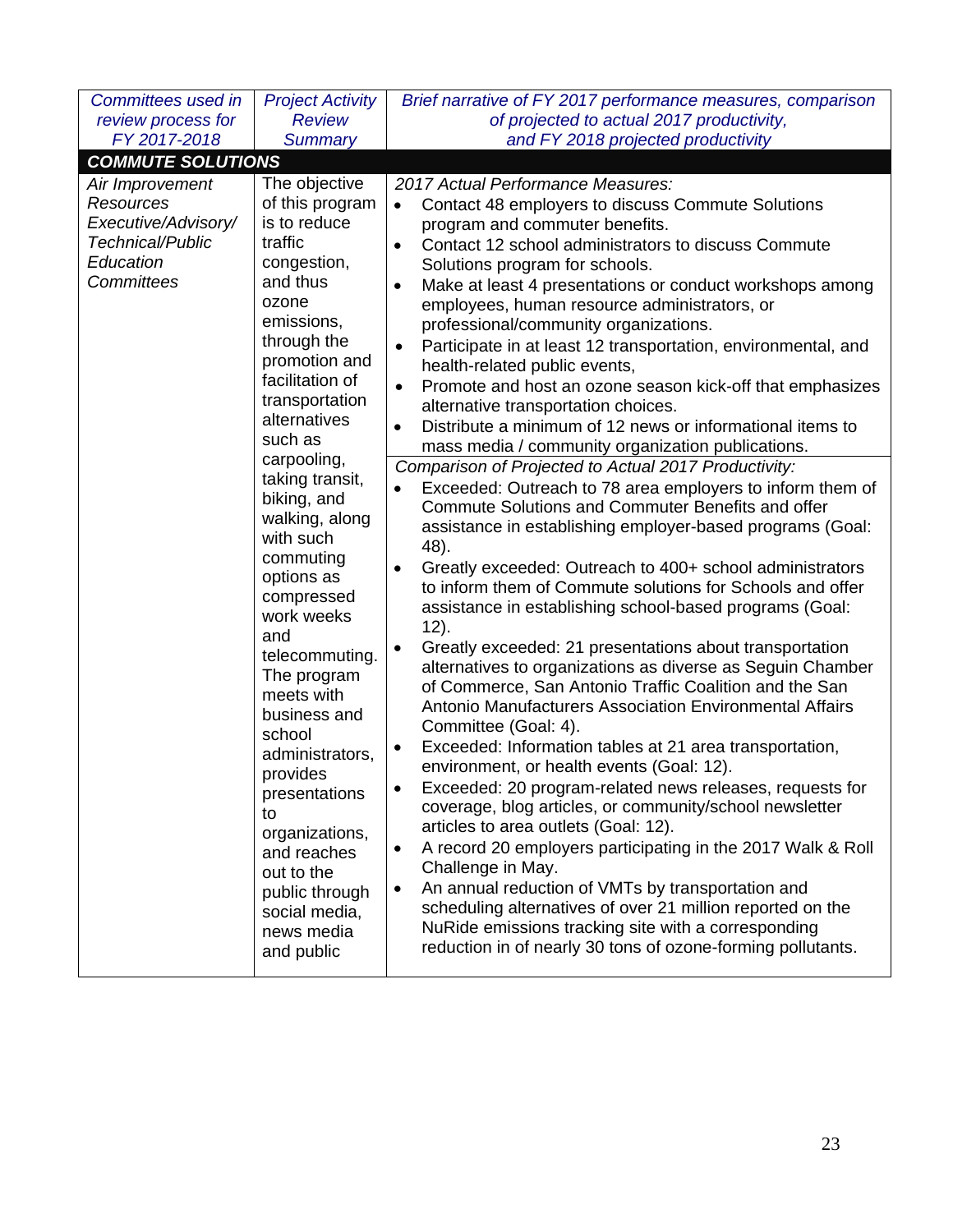| events. It<br>features a<br>carpool<br>matching and<br>emergency<br>ride home<br>service, as well<br>as notification<br>of "Ozone<br>Action Days." | 2018 Projected Productivity/Performance Measures:<br>Contact 48 employers to discuss Commute Solutions<br>$\bullet$<br>program and commuter benefits.<br>Contact 12 school administrators to discuss Commute<br>$\bullet$<br>Solutions program for schools.<br>Make at least 4 presentations or conduct workshops among<br>$\bullet$<br>employees, human resource administrators, or<br>professional/community organizations.<br>Participate in at least 12 transportation, environmental, and<br>$\bullet$<br>health-related public events.<br>Promote and host an ozone season kick-off that emphasizes<br>$\bullet$<br>alternative transportation choices.<br>Distribute a minimum of 12 news or informational items to<br>$\bullet$<br>mass media / community organization publications.<br>Maintain a database to determine numbers of participants in<br>$\bullet$<br>the Commute Solutions program, levels of participation,<br>reduction in vehicle miles traveled and reductions in air<br>pollutant emissions. This previously included NuRide, which<br>will be rebranded and relaunched in 2018 under a different<br>name. |
|----------------------------------------------------------------------------------------------------------------------------------------------------|----------------------------------------------------------------------------------------------------------------------------------------------------------------------------------------------------------------------------------------------------------------------------------------------------------------------------------------------------------------------------------------------------------------------------------------------------------------------------------------------------------------------------------------------------------------------------------------------------------------------------------------------------------------------------------------------------------------------------------------------------------------------------------------------------------------------------------------------------------------------------------------------------------------------------------------------------------------------------------------------------------------------------------------------------------------------------------------------------------------------------------------|
|                                                                                                                                                    |                                                                                                                                                                                                                                                                                                                                                                                                                                                                                                                                                                                                                                                                                                                                                                                                                                                                                                                                                                                                                                                                                                                                        |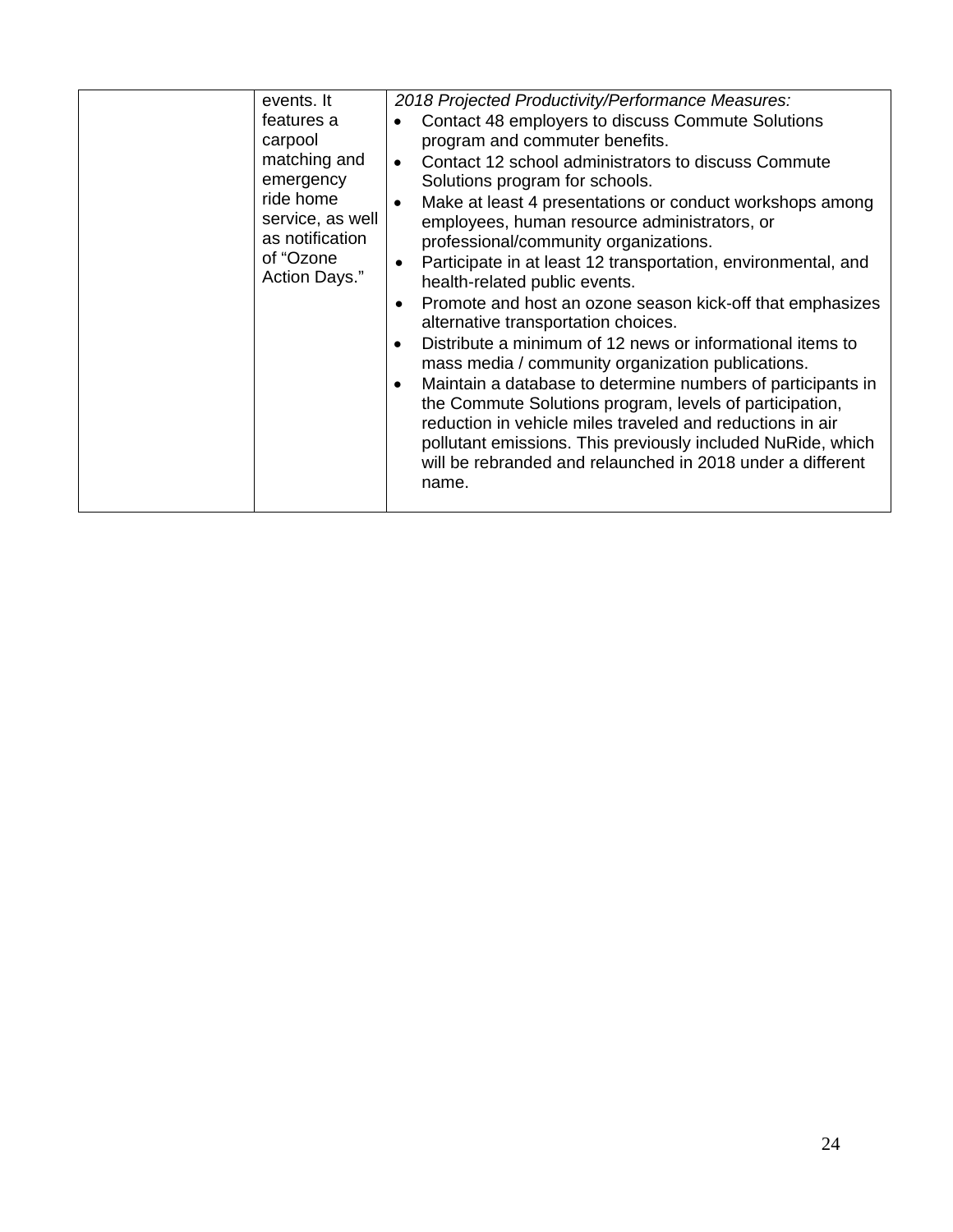| <b>Committees used</b>                       |                                                                                                                                                              | Brief narrative of FY 2017 performance measures, comparison                                                                                                                                                                                                                                                                                                          |
|----------------------------------------------|--------------------------------------------------------------------------------------------------------------------------------------------------------------|----------------------------------------------------------------------------------------------------------------------------------------------------------------------------------------------------------------------------------------------------------------------------------------------------------------------------------------------------------------------|
| in review process                            | <b>Project Activity</b>                                                                                                                                      | of projected to actual 2017 productivity,                                                                                                                                                                                                                                                                                                                            |
| for FY 2017-2018                             | <b>Review Summary</b>                                                                                                                                        | and FY 2018 projected productivity                                                                                                                                                                                                                                                                                                                                   |
|                                              |                                                                                                                                                              |                                                                                                                                                                                                                                                                                                                                                                      |
| <b>RESOURCE RECOVERY</b>                     |                                                                                                                                                              |                                                                                                                                                                                                                                                                                                                                                                      |
| <b>Resource Review</b><br>Committee<br>(RRC) | <b>Total Number of</b><br><b>Projects Reviewed</b><br>for FY 2017: 8<br><b>Total Number of</b><br>Projected Project<br><b>Reviews for FY</b>                 | 2017 Actual Performance Measures:<br>Monitored 8 grants in 2017.<br>$\bullet$<br>Participated in 3 Earth day events, Road Shows, Health<br>$\bullet$<br>Fairs.<br>Served on EDA CAG Committee for Leon Valley and<br>$\bullet$<br>Alamo RC&D Board of Directors.                                                                                                     |
|                                              | 2018: 7                                                                                                                                                      | Comparison of Projected to Actual 2017 Productivity:                                                                                                                                                                                                                                                                                                                 |
|                                              |                                                                                                                                                              | All tasks for 2017 were completed in 2017.                                                                                                                                                                                                                                                                                                                           |
|                                              | <b>Total Dollar Value</b><br>of Projects<br><b>Reviewed in Fiscal</b><br>2017:                                                                               |                                                                                                                                                                                                                                                                                                                                                                      |
|                                              | \$191,887.50                                                                                                                                                 | 2018 Projected Productivity/Performance Measures:                                                                                                                                                                                                                                                                                                                    |
|                                              | <b>Total Value of</b><br><b>Projected Project</b><br><b>Reviews for FY</b><br>2018: \$157,185.63<br><b>Review Timeline</b><br>(Average Number<br>of Days): 2 | Assist all FY 2018 grantees in starting their projects.<br>Participate in Earth Day events and other outreach<br>$\bullet$<br>events.<br>Continue Working with Leon Valley EPS Superfund<br>Committee.<br>Continue to serve on the Alamo RC&D Board as<br>$\bullet$<br>AACOG's representative.<br>Ensure all FY 2018 projects are completed by<br>November 30, 2018. |
|                                              | <b>Number of State</b><br>and Regional<br>Plans/<br>Environmental<br><b>Impact Statements</b><br><b>Reviewed for Fiscal</b><br>Year 2017: 0                  |                                                                                                                                                                                                                                                                                                                                                                      |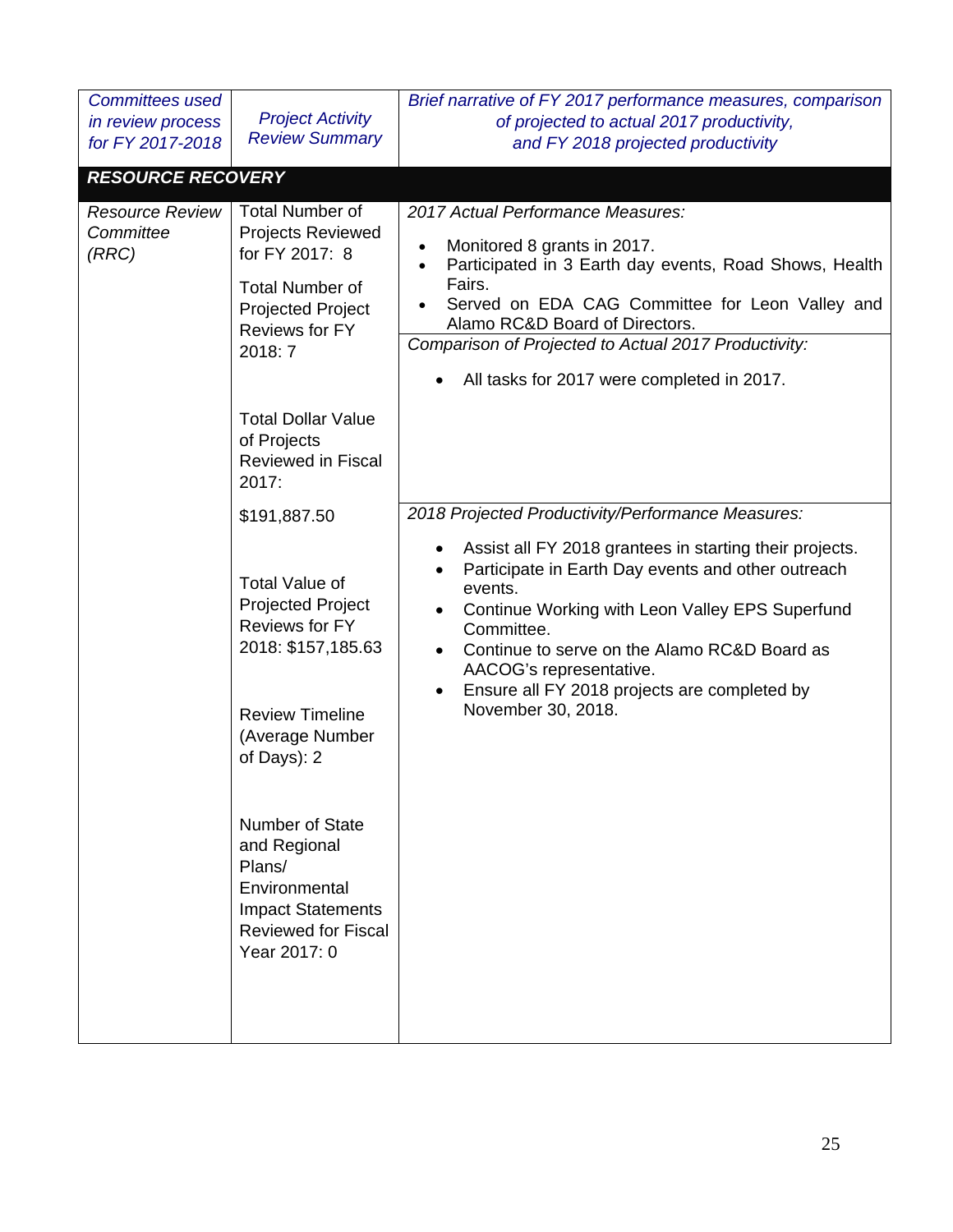| <b>Committees</b><br>used in review<br>process for<br>FY2017-2018 | <b>Project Activity</b><br><b>Review</b><br><b>Summary</b>                    | Brief narrative of FY 2017 performance measures, comparison of<br>projected to actual 2017 productivity,<br>and FY 2018 projected productivity                                                                                                                                                                                                                                                                                                                                                                                                                                       |
|-------------------------------------------------------------------|-------------------------------------------------------------------------------|--------------------------------------------------------------------------------------------------------------------------------------------------------------------------------------------------------------------------------------------------------------------------------------------------------------------------------------------------------------------------------------------------------------------------------------------------------------------------------------------------------------------------------------------------------------------------------------|
|                                                                   | <b>WEATHERIZATION ASSISTANCE PROGRAM</b>                                      |                                                                                                                                                                                                                                                                                                                                                                                                                                                                                                                                                                                      |
|                                                                   | Weatherization<br>and energy<br>efficiency;<br>accessibility<br>modifications | 2017 Actual Performance Measures:<br>In January 2017, WAP received \$1.3 million LIHEAP funds;<br>expended as of November 2017 is \$941,039.55 at 117 households.<br>DOE continues to be a split calendar year. Funds awarded July<br>2016-June 2017 totaled \$386,272. Funds spent at the end of the<br>contract year totaled \$380,014 at 47 households.<br>The Program received a 2017-2018 allocation of \$389,343 of DOE<br>funds to be spent by July 2018.<br>Amy Young funds administered between January and November<br>2017 totals \$120,000. 6 households were completed. |
|                                                                   |                                                                               | Comparison of Projected to Actual 2017 Productivity:<br>LIHEAP 2017 initial award of \$1,394,831 is similar to 2016 funding<br>as projected. With additional funds grant increased to \$1,571,484;<br>the goal was 179 units and the program completed 177 units.<br>DOE contract effective July 2016 through June 2017 was amended,<br>$\bullet$<br>increasing the initial award from \$320,829 to \$386,272; the goal was<br>38 units and the program completed 47 units.<br>Homes for Texas Heroes contract grant was not awarded to our<br>Agency.                               |
|                                                                   |                                                                               | 2018 Projected Productivity/Performance Measures:<br>2018 LIHEAP award is expected to be similar to prior years,<br>\$1.3 million.<br>DOE 2018 contract effective between July 2017 and June 2018<br>٠<br>has been received, totaling \$389,000 (amount is similar to prior<br>year's award).<br>Seeking home modifications funds from Texas Veterans<br>Commission for Homes for Texas Heroes and Texas<br>Department of Housing and Community Affairs for Amy Young<br>Barrier Removal program.                                                                                    |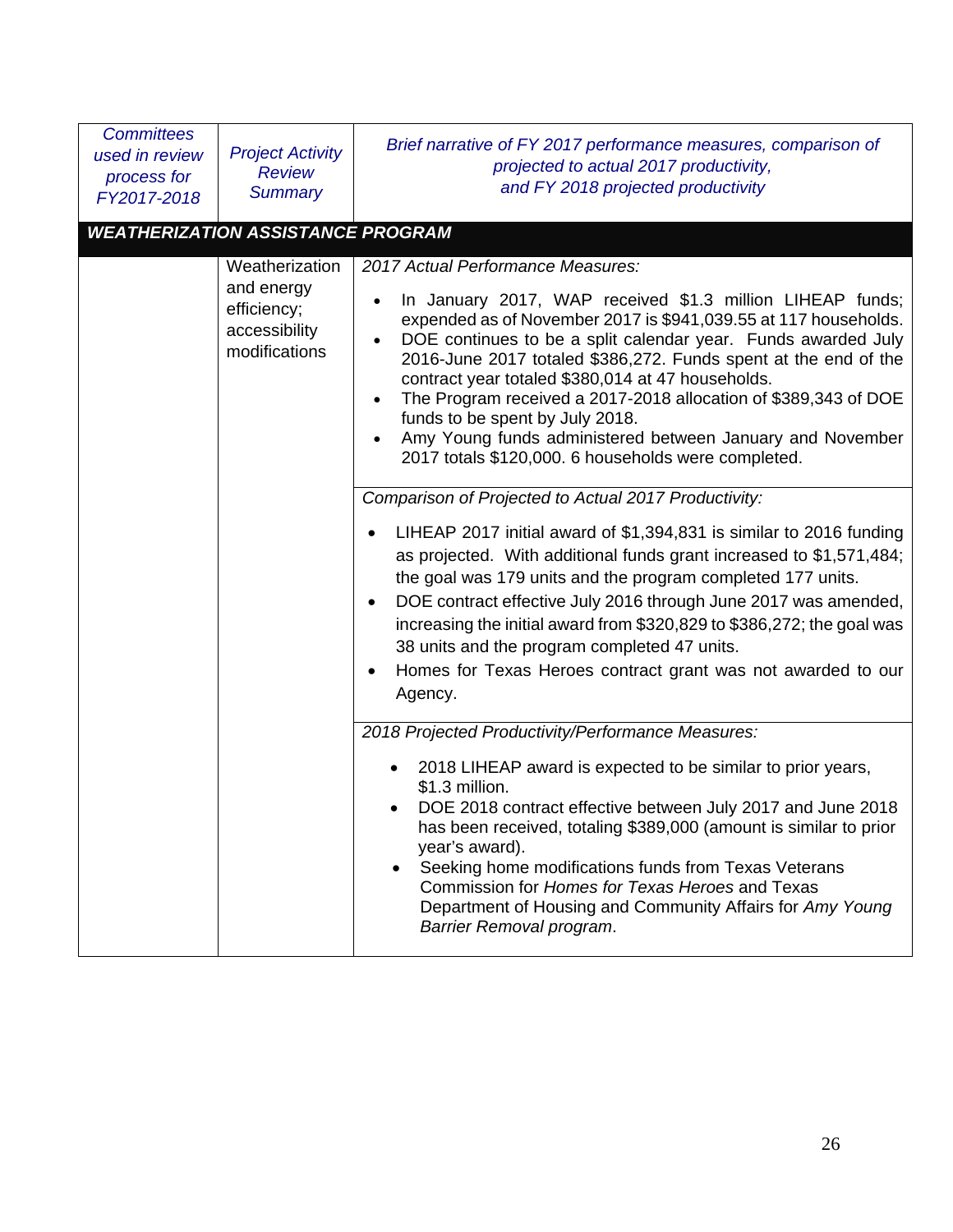### **Assistance to Local Governments (2017 Actual and 2018 Projected)**

Please list all training activities and their corresponding contact hours and students for **FY2017** and projected training activities for **FY 2018**:

|                                                                                                                                                                                                                                                                                                                                                                       | <b>NUMBER OF CONTACT HOURS</b> |                                                                                |           | <b>NUMBER OF STUDENTS</b> |             |           |
|-----------------------------------------------------------------------------------------------------------------------------------------------------------------------------------------------------------------------------------------------------------------------------------------------------------------------------------------------------------------------|--------------------------------|--------------------------------------------------------------------------------|-----------|---------------------------|-------------|-----------|
| <b>NAME OF COURSE</b>                                                                                                                                                                                                                                                                                                                                                 |                                | 2017                                                                           | 2018      | 2017                      |             | 2018      |
|                                                                                                                                                                                                                                                                                                                                                                       | Projected                      | Actual                                                                         | Projected | Projected                 | Actual      | Projected |
| <b>CRIMINAL JUSTICE</b>                                                                                                                                                                                                                                                                                                                                               |                                |                                                                                |           |                           |             |           |
| Grant Application Workshops: ARRA JAG, Criminal<br>Justice Program Solicitation, General Juvenile Justice<br>Delinquency Prevention Program Solicitations, General<br>Victim Assistance-Direct Services Program Solicitation,<br>and Violent Crimes Against Women Criminal Justice<br>and Training Projects Solicitation Training; and Post-<br>Award Grant Workshop. | 290                            | 270                                                                            | 290       | 145                       | 135         | 145       |
| Alamo Area Law Enforcement Academy                                                                                                                                                                                                                                                                                                                                    | 140.000                        | 162.575                                                                        | 150,000   | 8000                      | 8.698       | 8000      |
| Basic Peace Officer Course                                                                                                                                                                                                                                                                                                                                            | 65.000                         | 73,351                                                                         | 70,000    | 80                        | 164         | 80        |
| <b>Basic Jailer Course</b>                                                                                                                                                                                                                                                                                                                                            | 2,500                          | 6.240                                                                          | 5.000     | 50                        | 63          | 50        |
| <b>Basic Telecommunication Officer Course</b>                                                                                                                                                                                                                                                                                                                         | 700                            | 1240                                                                           | 1000      | 20                        | 31          | 20        |
| In-Service, Advanced and Specialized Courses*                                                                                                                                                                                                                                                                                                                         | 1,500                          | 81,744                                                                         | 50,000    | 50                        | 8440        | 50        |
|                                                                                                                                                                                                                                                                                                                                                                       |                                | Dec 2017 accounts for 12 of the total 24 months of the TCLEOSE training cycle. |           |                           |             |           |
| <b>HOMELAND SECURITY</b>                                                                                                                                                                                                                                                                                                                                              |                                |                                                                                |           |                           |             |           |
| Homeland Security Grant Worksop (2 hrs)                                                                                                                                                                                                                                                                                                                               | 80                             | 70                                                                             | 70        | 40                        | 35          | 30        |
| THIRA Training (2 hrs)<br>eGrants Workshop (3 hrs)                                                                                                                                                                                                                                                                                                                    | 80<br>$\Omega$                 | 54<br>72                                                                       | 50<br>70  | 40<br>$\Omega$            | 27<br>23    | 25<br>20  |
|                                                                                                                                                                                                                                                                                                                                                                       |                                |                                                                                |           |                           |             |           |
| 911                                                                                                                                                                                                                                                                                                                                                                   |                                |                                                                                |           |                           |             |           |
| Working GIS Group                                                                                                                                                                                                                                                                                                                                                     | 12                             | 12                                                                             | 12        | 12                        | 12          | 13        |
| <b>GIS User Group</b>                                                                                                                                                                                                                                                                                                                                                 | 12                             | 12                                                                             | 12        | 12                        | 12          | 13        |
| <b>REGIONAL SERVICES</b>                                                                                                                                                                                                                                                                                                                                              |                                |                                                                                |           |                           |             |           |
| Newly Elected Officials Workshop                                                                                                                                                                                                                                                                                                                                      | 8                              | 8                                                                              | 8         | 20                        | 30          | 20        |
| US Census LUCA/Decennial                                                                                                                                                                                                                                                                                                                                              | 4                              | 4                                                                              |           | 25                        | 32          | 25        |
| <b>EPA Brownfields workshop</b>                                                                                                                                                                                                                                                                                                                                       | $\mathbf 0$                    | $\Omega$                                                                       | Δ         | 0                         | $\mathbf 0$ | 20        |
| Federal & State Resource                                                                                                                                                                                                                                                                                                                                              | 6                              | 6                                                                              | 6         | 45                        | 75          | 75        |
|                                                                                                                                                                                                                                                                                                                                                                       |                                |                                                                                |           |                           |             |           |
| Totals:                                                                                                                                                                                                                                                                                                                                                               | 210.192                        | 325.658                                                                        | 276.526   | 8.539                     | 17.777      | 8.586     |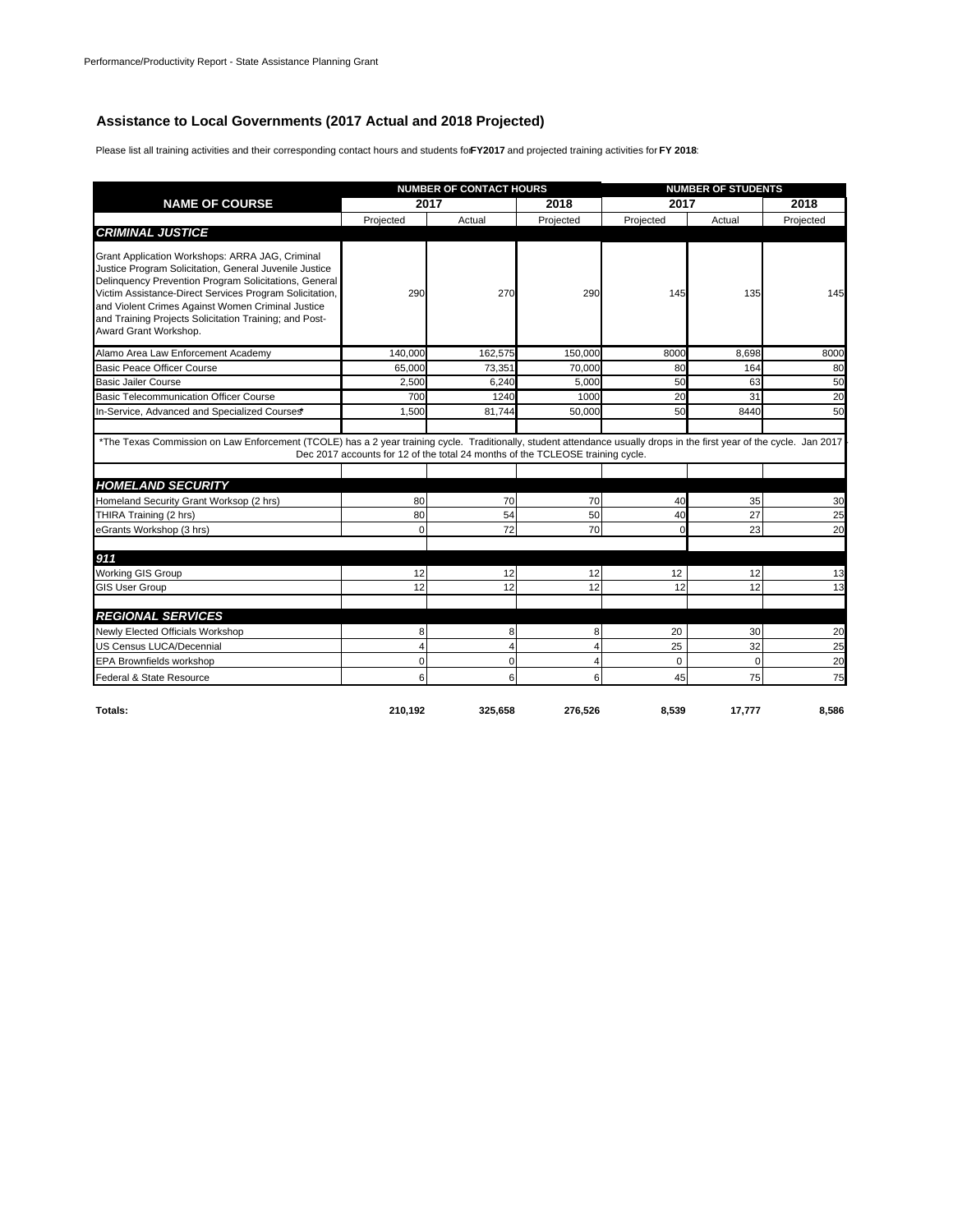#### **General Technical Assistance (2017 Actual and 2018 Projected)**

Please tell us about the general technical assistance you provided (name of recipient government, approximate number of contact hours, and type of assistance provided):

|                                                             |                | <b>IXIMATE NUMBER OF CONTACT H</b> | <b>ASSISTANCE PROVIDED</b>                                                                                                                                                                                                                                                                                                                                                                                                                                                                                                                                                                                                                                                                                                                                                                                                                                                                                                                       |                                                                                                                                                                                                                                                                                                                                                                                                                                                                                                                                                                                                                                                                                                                                                                                                                                   |  |  |
|-------------------------------------------------------------|----------------|------------------------------------|--------------------------------------------------------------------------------------------------------------------------------------------------------------------------------------------------------------------------------------------------------------------------------------------------------------------------------------------------------------------------------------------------------------------------------------------------------------------------------------------------------------------------------------------------------------------------------------------------------------------------------------------------------------------------------------------------------------------------------------------------------------------------------------------------------------------------------------------------------------------------------------------------------------------------------------------------|-----------------------------------------------------------------------------------------------------------------------------------------------------------------------------------------------------------------------------------------------------------------------------------------------------------------------------------------------------------------------------------------------------------------------------------------------------------------------------------------------------------------------------------------------------------------------------------------------------------------------------------------------------------------------------------------------------------------------------------------------------------------------------------------------------------------------------------|--|--|
| <b>NAME OF RECIPIENT GOVERNMENT</b>                         | Actual<br>2017 | Projected<br>2018                  | <b>Actual 2017 Performance</b>                                                                                                                                                                                                                                                                                                                                                                                                                                                                                                                                                                                                                                                                                                                                                                                                                                                                                                                   | Projected 2018 Performance                                                                                                                                                                                                                                                                                                                                                                                                                                                                                                                                                                                                                                                                                                                                                                                                        |  |  |
| <b>CRIMINAL JUSTICE</b>                                     |                |                                    |                                                                                                                                                                                                                                                                                                                                                                                                                                                                                                                                                                                                                                                                                                                                                                                                                                                                                                                                                  |                                                                                                                                                                                                                                                                                                                                                                                                                                                                                                                                                                                                                                                                                                                                                                                                                                   |  |  |
| All Counties                                                | 2542           |                                    | 2630 Notification of potential applicants regarding<br>grant application submission deadlines;<br>Assisting with grant applications, vendor hold<br>notification and financial and programmatic<br>reporting and to provide technical assistance<br>to grantees and applicants upon request;<br>community planning; conduct grant<br>workshops and post-award grant<br>management workshops: Preliminary review<br>of applications submitted to The Office of the<br>Governor, Criminal Justice Division; and on-<br>site visits to each first year grant project as<br>requested by grantee. During grant<br>application submission times, we reported in<br>excess of 2,628 contacts with grant<br>applicants in a yearly period. It is very difficult<br>to keep track of each contact for technical<br>assistance because of the dynamic nature of<br>the interaction and the number of calls and e-<br>mails we receive during this period. | Application assistance, technical review,<br>funding information, strategic planning,<br>preliminary review of application submitted to<br>The Office of the Governor, Criminal Justice<br>Division, and grant implementation services<br>will be provided to these jurisdictions in the<br>areas of Criminal Justice grants through the<br>Governor's Office.                                                                                                                                                                                                                                                                                                                                                                                                                                                                    |  |  |
|                                                             |                |                                    |                                                                                                                                                                                                                                                                                                                                                                                                                                                                                                                                                                                                                                                                                                                                                                                                                                                                                                                                                  |                                                                                                                                                                                                                                                                                                                                                                                                                                                                                                                                                                                                                                                                                                                                                                                                                                   |  |  |
| 9-1-1 / TECHNICAL ASSISTANCE<br>Atascosa County             |                |                                    | Provided technical assistance for database                                                                                                                                                                                                                                                                                                                                                                                                                                                                                                                                                                                                                                                                                                                                                                                                                                                                                                       |                                                                                                                                                                                                                                                                                                                                                                                                                                                                                                                                                                                                                                                                                                                                                                                                                                   |  |  |
| Bandera County                                              |                |                                    | management, maintained contracts for                                                                                                                                                                                                                                                                                                                                                                                                                                                                                                                                                                                                                                                                                                                                                                                                                                                                                                             | Maintain services for contracts for service                                                                                                                                                                                                                                                                                                                                                                                                                                                                                                                                                                                                                                                                                                                                                                                       |  |  |
| Frio County                                                 |                |                                    | service from Centurylink, Intrado, Verizon,                                                                                                                                                                                                                                                                                                                                                                                                                                                                                                                                                                                                                                                                                                                                                                                                                                                                                                      | from Centurylink, Intrado, Verizon, AT&T, and                                                                                                                                                                                                                                                                                                                                                                                                                                                                                                                                                                                                                                                                                                                                                                                     |  |  |
| <b>Gillespie County</b>                                     |                |                                    | AT&T, and Datamaster 911. Initated and                                                                                                                                                                                                                                                                                                                                                                                                                                                                                                                                                                                                                                                                                                                                                                                                                                                                                                           | Datamaster 911. Complete fourth position                                                                                                                                                                                                                                                                                                                                                                                                                                                                                                                                                                                                                                                                                                                                                                                          |  |  |
| <b>Karnes County</b>                                        |                |                                    | received CSEC approval for fourth positions                                                                                                                                                                                                                                                                                                                                                                                                                                                                                                                                                                                                                                                                                                                                                                                                                                                                                                      | console and equipment installs. Schedule                                                                                                                                                                                                                                                                                                                                                                                                                                                                                                                                                                                                                                                                                                                                                                                          |  |  |
|                                                             |                |                                    | in four PSAP locations. Encumbered all                                                                                                                                                                                                                                                                                                                                                                                                                                                                                                                                                                                                                                                                                                                                                                                                                                                                                                           | training requested for telecommunicators in all                                                                                                                                                                                                                                                                                                                                                                                                                                                                                                                                                                                                                                                                                                                                                                                   |  |  |
| <b>Kendall County</b>                                       |                |                                    | equipment and training expenses budgeted                                                                                                                                                                                                                                                                                                                                                                                                                                                                                                                                                                                                                                                                                                                                                                                                                                                                                                         | counties in partnership with the Alamo Area                                                                                                                                                                                                                                                                                                                                                                                                                                                                                                                                                                                                                                                                                                                                                                                       |  |  |
| <b>Wilson County</b>                                        |                |                                    | for 2015 for all PSAP locations.                                                                                                                                                                                                                                                                                                                                                                                                                                                                                                                                                                                                                                                                                                                                                                                                                                                                                                                 | Regional Law Enforcement Academy. Expand<br>database management to include GIS                                                                                                                                                                                                                                                                                                                                                                                                                                                                                                                                                                                                                                                                                                                                                    |  |  |
| McMullen County                                             |                |                                    |                                                                                                                                                                                                                                                                                                                                                                                                                                                                                                                                                                                                                                                                                                                                                                                                                                                                                                                                                  | maintenance.                                                                                                                                                                                                                                                                                                                                                                                                                                                                                                                                                                                                                                                                                                                                                                                                                      |  |  |
| 12 Counties and 58 Cities                                   |                |                                    | Provided technical assistance for data<br>requests, grant information and application<br>review relating to resources available for<br>economic development and community<br>development needs. Application assistance,<br>technical review, funding information,<br>strategic planning, and grant implementation<br>services have been provided to these<br>jurisdictions in the areas of State Homeland<br>Security Grants through the Texas Division of<br>Emergency Management. We have worked<br>closely with our region in the Phase II of our<br>Regional Interoperability Communications<br>Plan. We completed the update to our<br>Regional Mitigation Plan. It was approved by<br>FEMA on July 12, 2012. Assisted the State<br>of Texas with the Region 53 700 MHz Puclic<br>Safety Regional Planning. We have had<br>good participation from all of the COG's that<br>comprise Region 53.                                             | Continue to provide technical assistance for<br>data requests, grant information and<br>application review relating to resources<br>available for economic development and<br>community development needs. Application<br>assistance, technical review, funding<br>information, strategic planning, and grant<br>implementation services will be provided to<br>these jurisdictions in the areas of State<br>Homeland Security Grants through the Texas<br>Division of Emergency Management. We will<br>be working closely with our region in the<br>Phase II of our Regional Interoperability<br>Communications Plan. We will be helping the<br>EMPG jursdictions with their required<br>exercises. Continue to assist with the Region<br>53 (Texas-San Antonio)1 700 MHz Public<br>Safety Regional Planning Committee<br>(RPC). |  |  |
|                                                             |                |                                    |                                                                                                                                                                                                                                                                                                                                                                                                                                                                                                                                                                                                                                                                                                                                                                                                                                                                                                                                                  |                                                                                                                                                                                                                                                                                                                                                                                                                                                                                                                                                                                                                                                                                                                                                                                                                                   |  |  |
| <b>GOVERNMENT SERVICES</b><br>13 counties/55 municipalities | 315            | 300                                | Technical Assistance for demographic data<br>requests, grant information and application<br>review relating to availlable resources for<br>economic and community development<br>needs.                                                                                                                                                                                                                                                                                                                                                                                                                                                                                                                                                                                                                                                                                                                                                          | Technical Assistance for demographic data<br>requests, grant information and application<br>review relating to available resources for<br>economic and community development<br>needs.                                                                                                                                                                                                                                                                                                                                                                                                                                                                                                                                                                                                                                            |  |  |

**TOTALS: 2,857 2,930**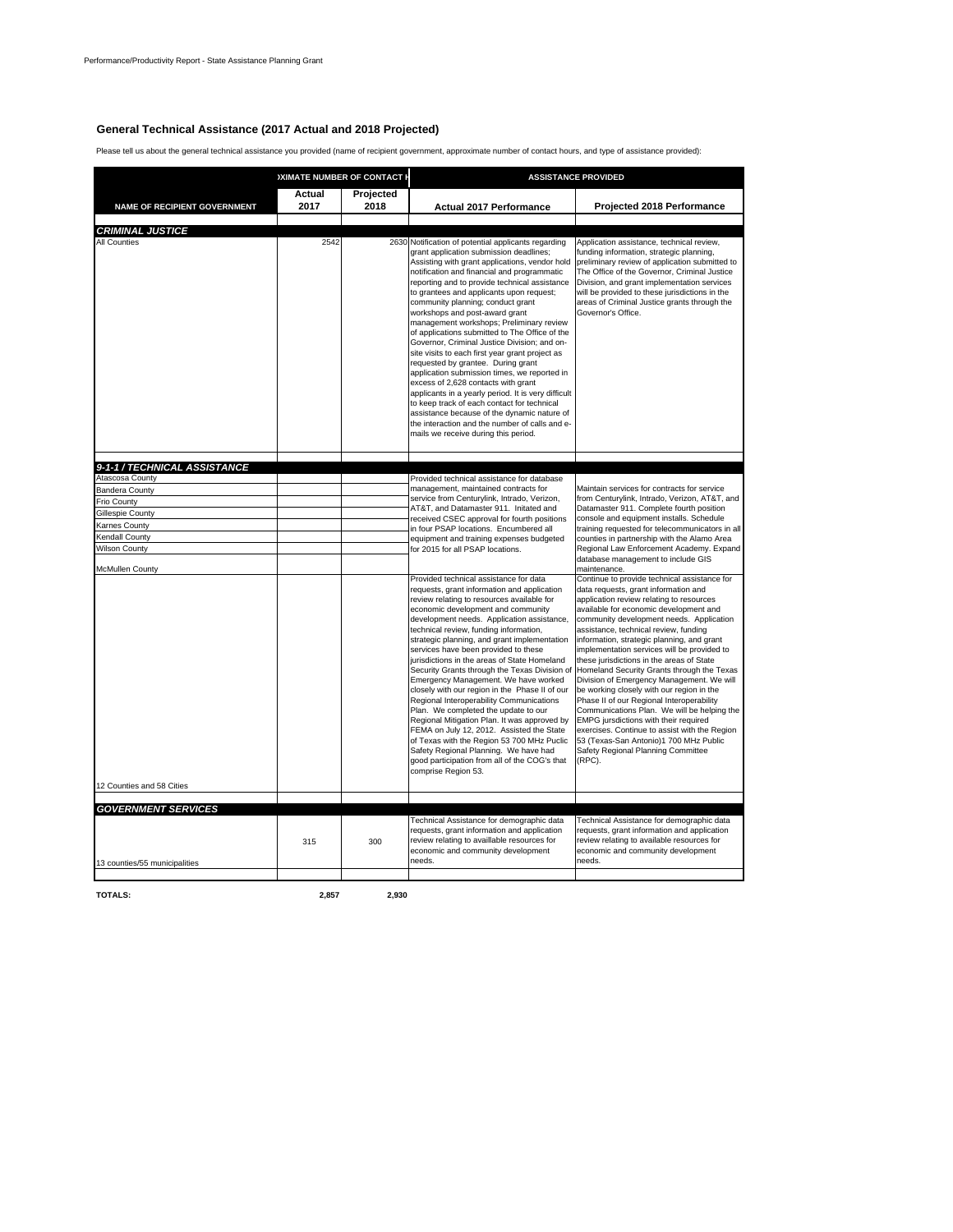## **Grant Application Assistance (2018 Projected)**

List projections of all entities your COG will help to apply for grant assistance for FY2018:

| <b>Name of Receiving Entity</b>         | <b>Funding Agency</b>                                                                                                                                       | Number of<br><b>Applicants</b> | <b>Dollar amount</b><br>sought |
|-----------------------------------------|-------------------------------------------------------------------------------------------------------------------------------------------------------------|--------------------------------|--------------------------------|
|                                         |                                                                                                                                                             |                                |                                |
| <b>CRIMINAL JUSTICE</b>                 |                                                                                                                                                             |                                |                                |
| City of La Vernia                       | Criminal Justice Program - CJD                                                                                                                              |                                | \$49.558.99                    |
| City of New Braunfels                   | Criminal Justice Program - CJD                                                                                                                              | 1                              | \$22,546.00                    |
| City of Seguin                          | Criminal Justice Program - CJD                                                                                                                              | 1                              | \$117,306.00                   |
| <b>Bexar County</b>                     | Criminal Justice Program - CJD                                                                                                                              | $\mathbf{1}$                   | \$194,503.00                   |
| <b>Bexar County</b>                     | Criminal Justice Program - CJD                                                                                                                              | $\mathbf{1}$                   | \$113,212.12                   |
| City of San Antonio                     | Criminal Justice Program - CJD                                                                                                                              | $\mathbf{1}$                   | \$102,604.00                   |
| City of Grey Forest                     | Criminal Justice Program - CJD                                                                                                                              | 1                              | \$35,231.85                    |
| City of Bulverde                        | Criminal Justice Program - CJD                                                                                                                              | 1                              | \$70,740.00                    |
| City of Fredericksburg                  | Criminal Justice Program - CJD                                                                                                                              | 1                              | \$44,814.88                    |
| Bexar County Sheriff's Office           | Criminal Justice Program - CJD                                                                                                                              | $\mathbf{1}$                   | \$126,827.00                   |
| City of San Antonio                     | Criminal Justice Program - CJD                                                                                                                              | $\mathbf{1}$                   | \$100,978.00                   |
| <b>Floresville ISD</b>                  | Criminal Justice Program - CJD                                                                                                                              | 1                              | \$94,400.00                    |
| City of Poteet                          | Criminal Justice Program - CJD                                                                                                                              | 1                              | \$34,396.84                    |
| <b>Bexar County CSCD</b>                | Criminal Justice Program - CJD                                                                                                                              | 1                              | \$56,441.00                    |
| <b>Comal County</b>                     | General Juvenile Justice Delinquency Prevention<br>Program - CJD                                                                                            | 1                              | \$67,405.00                    |
| San Antonio Independent School District | General Juvenile Justice Delinquency Prevention<br>Program - CJD                                                                                            | 1                              | \$60,363.60                    |
| Bexar County Juvenile Board             | General Juvenile Justice Delinquency Prevention<br>Program - CJD                                                                                            | $\mathbf{1}$                   | \$102,368.00                   |
| <b>Karnes County</b>                    | General Juvenile Justice Delinquency Prevention<br>Program - CJD                                                                                            | 1                              | \$103,740.00                   |
| City of Seguin                          | General Juvenile Justice Delinquency Prevention<br>Program - CJD                                                                                            | $\mathbf{1}$                   | \$110,803.00                   |
| <b>Kerr County</b>                      | General Juvenile Justice Delinquency Prevention<br>Program - CJD                                                                                            | $\mathbf{1}$                   | \$90,000,00                    |
| Alamo Area Council of Governments       | Violent Crimes Against Women Criminal Justice<br>and Training Project - Domestic Violence, Sexual<br>Assault, Dating Violence and Stalking Program -<br>CJD |                                | \$56,508.24                    |
|                                         | Violent Crimes Against Women Criminal Justice<br>and Training Project - Domestic Violence, Sexual<br>Assault, Dating Violence and Stalking Program -        |                                |                                |
| Medina County                           | CJD                                                                                                                                                         | 1                              | \$77,901.03                    |
|                                         | Violent Crimes Against Women Criminal Justice<br>and Training Project - Domestic Violence, Sexual<br>Assault, Dating Violence and Stalking Program -        |                                |                                |
| Alamo Area Rape Crisis Center           | CJD                                                                                                                                                         | 1                              | \$65,784.00                    |
|                                         | Violent Crimes Against Women Criminal Justice<br>and Training Project - Domestic Violence, Sexual                                                           |                                |                                |
| <b>Bexar County</b>                     | Assault, Dating Violence and Stalking Program -<br>CJD                                                                                                      | 1                              | \$47,120.00                    |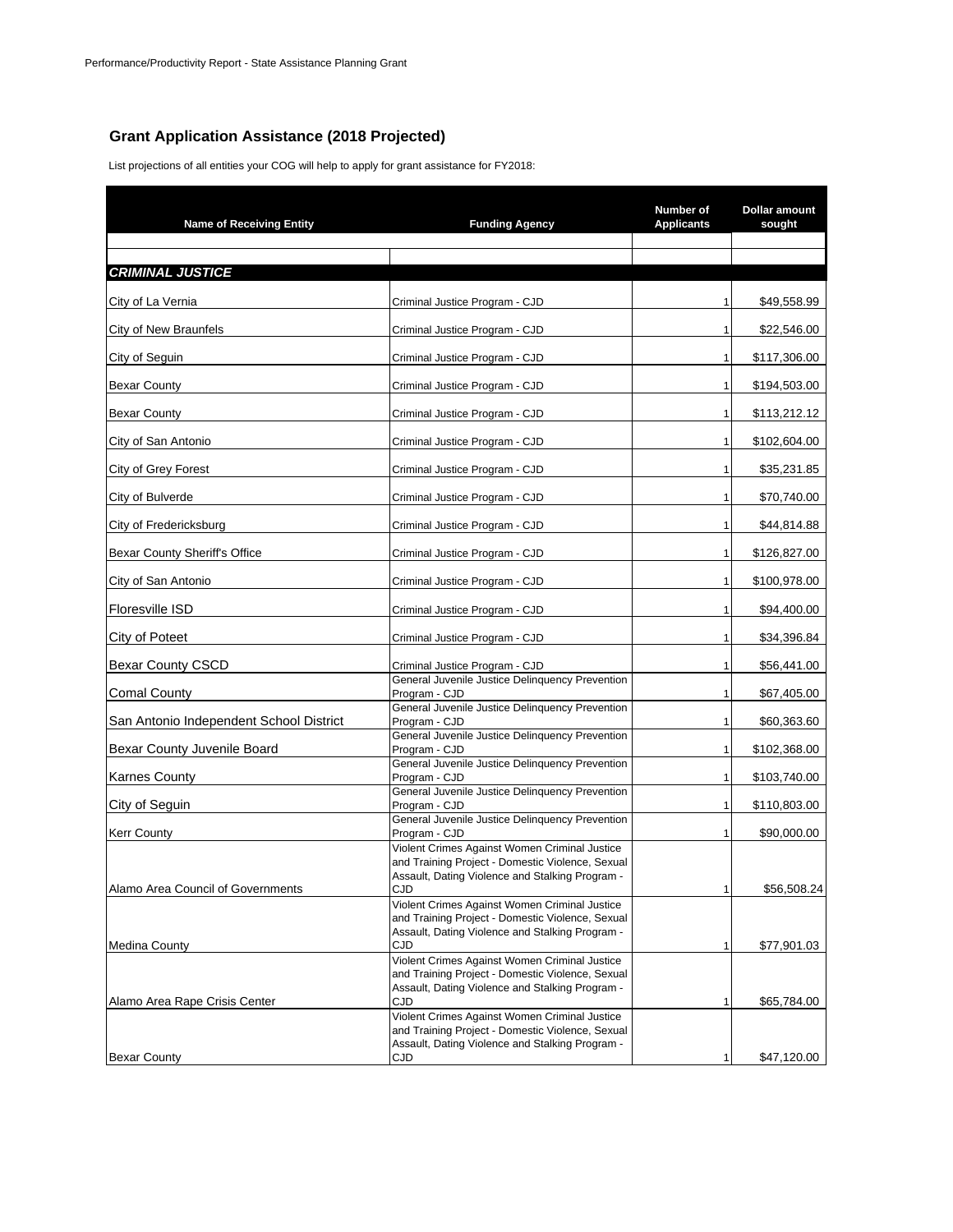| Comal County Sheriff's Office                    | Violent Crimes Against Women Criminal Justice<br>and Training Project - Domestic Violence, Sexual<br>Assault, Dating Violence and Stalking Program -<br>CJD | 1            | \$50,655.02  |
|--------------------------------------------------|-------------------------------------------------------------------------------------------------------------------------------------------------------------|--------------|--------------|
|                                                  | Violent Crimes Against Women Criminal Justice<br>and Training Project - Domestic Violence, Sexual<br>Assault, Dating Violence and Stalking Program -        |              |              |
| City of New Braunfels                            | CJD                                                                                                                                                         | 1            | \$59,086.26  |
|                                                  | Violent Crimes Against Women Criminal Justice<br>and Training Project - Domestic Violence, Sexual<br>Assault, Dating Violence and Stalking Program -        |              |              |
| Wilson County Attorney's Office                  | CJD                                                                                                                                                         | 1            | \$110,879.41 |
|                                                  | Violent Crimes Against Women Criminal Justice<br>and Training Project - Domestic Violence, Sexual<br>Assault, Dating Violence and Stalking Program -        |              |              |
| Comal County Family Violence Shelter, Inc.       | CJD                                                                                                                                                         | 1            | \$19,200.00  |
|                                                  | Violent Crimes Against Women Criminal Justice<br>and Training Project - Domestic Violence, Sexual<br>Assault, Dating Violence and Stalking Program -        |              |              |
| Bexar County Commissioner's Court                | CJD                                                                                                                                                         | 1            | \$200,000.00 |
| Seton Home                                       | General Victim Assistance - Direct Services<br>Program - CJD                                                                                                | 1            | \$446,516.48 |
| Family Violence Prevention Services, Inc.        | General Victim Assistance - Direct Services<br>Program - CJD                                                                                                | 1            | \$283,975.00 |
| San Antonio Metropolitan Ministry, Inc.          | General Victim Assistance - Direct Services<br>Program - CJD                                                                                                | 1            | \$136,950.00 |
| Guadalupe Valley Family Violence Shelter, Inc.   | General Victim Assistance - Direct Services<br>Program - CJD                                                                                                | 1            | \$99,629.43  |
| <b>Bexar County</b>                              | General Victim Assistance - Direct Services<br>Program - CJD                                                                                                | $\mathbf{1}$ | \$203,335.00 |
| St. Peter- St. Joseph Children's Home            | General Victim Assistance - Direct Services<br>Program - CJD                                                                                                | 1            | \$687,846.00 |
| Alamo Area Rape Crisis Center                    | General Victim Assistance - Direct Services<br>Program - CJD                                                                                                | 1            | \$120,590.00 |
| Comal County Family Violence Shelter             | General Victim Assistance - Direct Services<br>Program - CJD                                                                                                | 1            | \$77,522.00  |
| Family Violence Prevention Services, Inc.        | General Victim Assistance - Direct Services<br>Program - CJD                                                                                                | 1            | \$967,628.00 |
| Jewish Family Service of San Antonio, Texas, Inc | General Victim Assistance - Direct Services<br>Program - CJD                                                                                                | 1            | \$389,955.00 |
| <b>Kerr County</b>                               | General Victim Assistance - Direct Services<br>Program - CJD<br>General Victim Assistance - Direct Services                                                 | $\mathbf{1}$ | \$111,024.00 |
| <b>Bexar County</b>                              | Program - CJD<br>General Victim Assistance - Direct Services                                                                                                | 1            | \$97,013.00  |
| <b>Kendall County</b>                            | Program - CJD                                                                                                                                               | 1            | \$338,782.40 |
| <b>Karnes County</b>                             | General Victim Assistance - Direct Services<br>Program - CJD<br>General Victim Assistance - Direct Services                                                 | 1            | \$97,882.28  |
| Kendall County Women's Shelter                   | Program - C.ID                                                                                                                                              | $\mathbf{1}$ | \$593,338.00 |
| Not Above The Law (NATL)                         | General Victim Assistance - Direct Services<br>Program - CJD                                                                                                | 1            | \$74,100.00  |
| <b>Catholic Charities</b>                        | General Victim Assistance - Direct Services<br>Program - CJD                                                                                                | $\mathbf{1}$ | \$214,592.48 |
| <b>Elite Counseling</b>                          | General Victim Assistance - Direct Services<br>Program - CJD                                                                                                | $\mathbf{1}$ | \$124,260.00 |
| Southwest Family Life Center                     | General Victim Assistance - Direct Services<br>Program - CJD                                                                                                | 1            | \$128,530.40 |
|                                                  |                                                                                                                                                             |              |              |

| <b>HOMELAND SECURITY</b> |                                               |           |
|--------------------------|-----------------------------------------------|-----------|
| <b>STRAC</b>             | <b>OOG- Homeland Security Grants Division</b> | \$90,000  |
| AACOG                    | <b>OOG- Homeland Security Grants Division</b> | \$228,960 |
| <b>STRAC</b>             | OOG- Homeland Security Grants Division        | \$80,000  |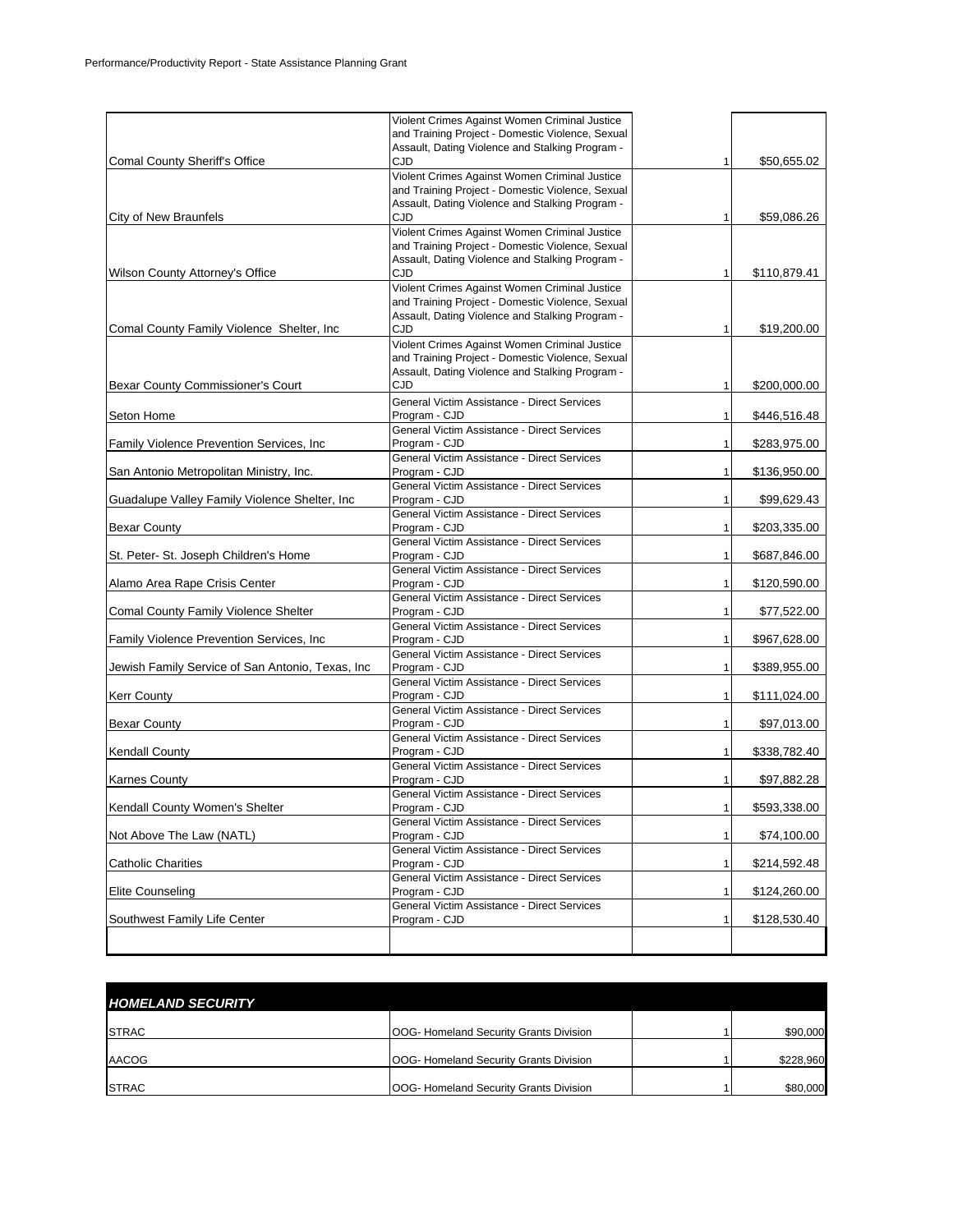| <b>Bexar County</b> | <b>OOG- Homeland Security Grants Division</b> | \$76,040  |
|---------------------|-----------------------------------------------|-----------|
| City of San Antonio | <b>OOG- Homeland Security Grants Division</b> | \$207,000 |
| City of San Antonio | OOG- Homeland Security Grants Division        | \$349,000 |
| City of San Antonio | <b>OOG- Homeland Security Grants Division</b> | \$178,802 |
| City of San Antonio | OOG- Homeland Security Grants Division        | \$275,904 |
| <b>Bexar County</b> | OOG- Homeland Security Grants Division        | \$40,696  |

| <b>REGIONAL SERVICES</b>           |                                        |    |           |
|------------------------------------|----------------------------------------|----|-----------|
| Municipalities in the AACOG region | <b>Texas Department of Agriculture</b> | 23 | \$275,000 |

**TOTALS: 80 \$9,380,245**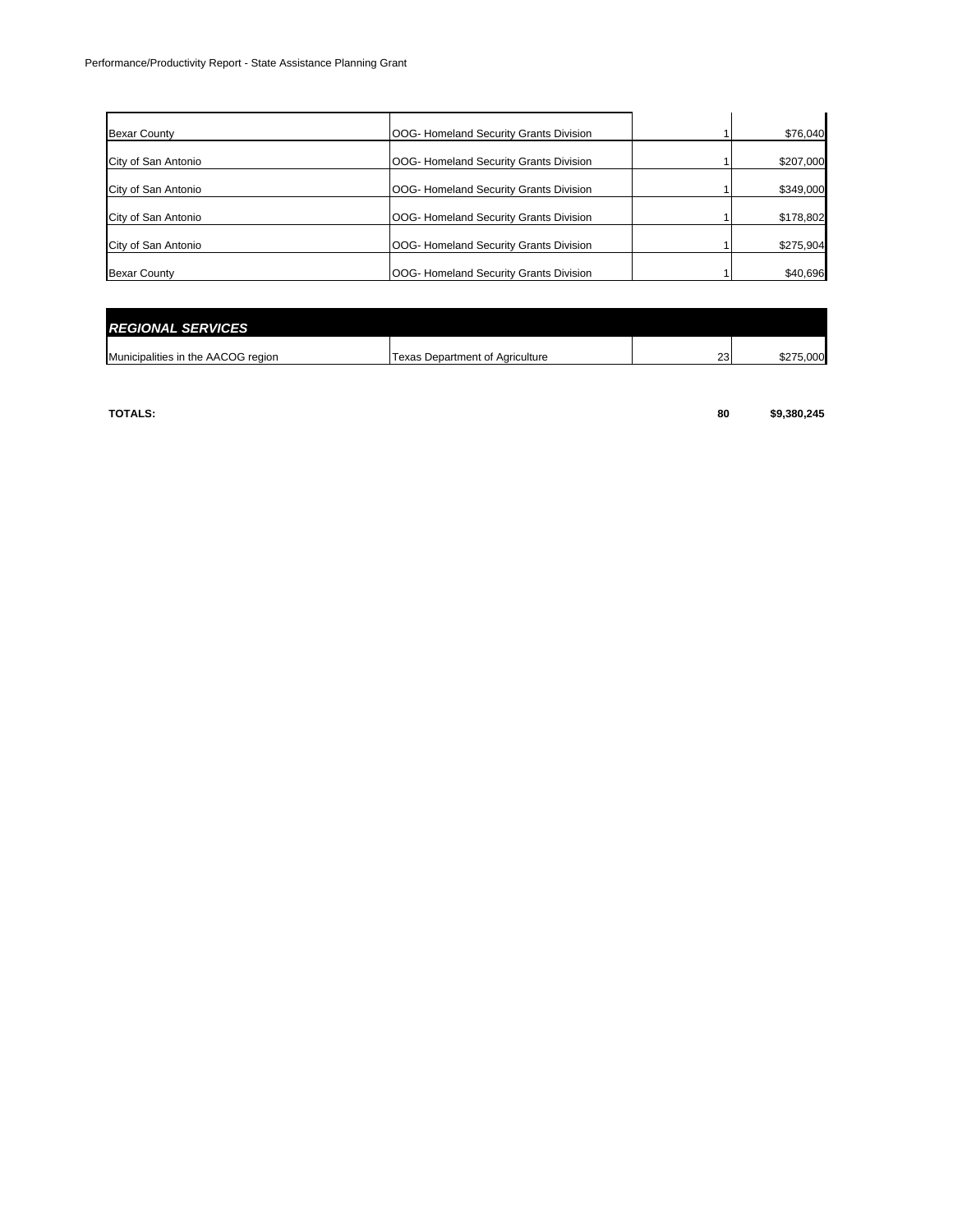## **Grant Application Assistance (2017 Actual)**

List all entities your COG helped to apply for grant assistance in **FY2017**:

| <b>Name of Receiving Entity</b>           | <b>Funding Agency</b>                                                                                                                                | Number of<br><b>Applicants</b> | Dollar amount<br>sought |
|-------------------------------------------|------------------------------------------------------------------------------------------------------------------------------------------------------|--------------------------------|-------------------------|
| <b>CRIMINAL JUSTICE:</b>                  |                                                                                                                                                      |                                |                         |
| Fredericksburg, City of - PD              | Criminal Justice Program - CJD                                                                                                                       |                                | \$67,049                |
| Bulverde, City of - PD                    | Criminal Justice Program - CJD                                                                                                                       | 1                              | \$52,329                |
| Kerrville, City of - PD                   | Criminal Justice Program - CJD                                                                                                                       | 1                              | \$92,102                |
| Atascosa County - SO                      | Criminal Justice Program - CJD                                                                                                                       | 1                              | \$56,992                |
| McMullen County - Sheriff's Office        | Criminal Justice Program - CJD                                                                                                                       | 1                              | \$100,000               |
| Bexar County - Sheriff's Office           | Criminal Justice Program - CJD                                                                                                                       | 1                              | \$73,080                |
| Bexar County - DA                         | Criminal Justice Program - CJD                                                                                                                       | 1                              | \$100,000               |
| Comal County - Sheriff's Office           | Criminal Justice Program - CJD                                                                                                                       | 1                              | \$34,542                |
| Seguin, City of - PD                      | Criminal Justice Program - CJD                                                                                                                       | 1                              | \$99,320                |
| Floresville ISD                           | Criminal Justice Program - CJD                                                                                                                       |                                | \$98,493                |
| Bexar County                              | Criminal Justice Program - CJD                                                                                                                       | 1                              | \$100,000               |
| La Vernia, City of - PD                   | Criminal Justice Program - CJD<br>General Juvenile Justice Delinquency Prevention                                                                    | 1                              | \$30,638                |
| Karnes Wilson County JPO                  | Program - CJD                                                                                                                                        | 1                              | \$93,306                |
| <b>Communities in Schools</b>             | General Juvenile Justice Delinquency Prevention<br>Program - CJD                                                                                     | 1                              | \$53,091                |
| Seguin, City of                           | General Juvenile Justice Delinquency Prevention<br>Program - CJD                                                                                     |                                | \$30,600                |
| Bexar County Juvenile Board               | General Juvenile Justice Delinquency Prevention<br>Program - CJD                                                                                     | 1                              | \$91,406                |
| <b>BCFS - Health and Human Services</b>   | General Juvenile Justice Delinquency Prevention<br>Program - CJD                                                                                     | 1                              | \$79,324                |
| San Antonio ISD                           | General Juvenile Justice Delinquency Prevention<br>Program - CJD                                                                                     | 1                              | \$90,449                |
| <b>Big Brothers Big Sisters</b>           | General Juvenile Justice Delinquency Prevention<br>Program - CJD                                                                                     | 1                              | \$98,954                |
|                                           | Violent Crimes Against Women Criminal Justice<br>and Training Project - Domestic Violence, Sexual                                                    |                                |                         |
| <b>AACOG</b>                              | Assault, Dating Violence and Stalking Program -<br>CJD                                                                                               | 1                              | \$80,000                |
|                                           | Violent Crimes Against Women Criminal Justice<br>and Training Project - Domestic Violence, Sexual<br>Assault, Dating Violence and Stalking Program - |                                |                         |
| Comal County - District Attorney's Office | CJD<br>Violent Crimes Against Women Criminal Justice                                                                                                 | 1                              | \$57,096                |
|                                           | and Training Project - Domestic Violence, Sexual<br>Assault, Dating Violence and Stalking Program -                                                  |                                |                         |
| Bexar County - Juvenile Probation Office  | CJD<br>Violent Crimes Against Women Criminal Justice                                                                                                 | 1                              | \$67,527                |
|                                           | and Training Project - Domestic Violence, Sexual<br>Assault, Dating Violence and Stalking Program -                                                  |                                |                         |
| Medina County - 81st District Attorney    | CJD                                                                                                                                                  | 1                              | \$87,372                |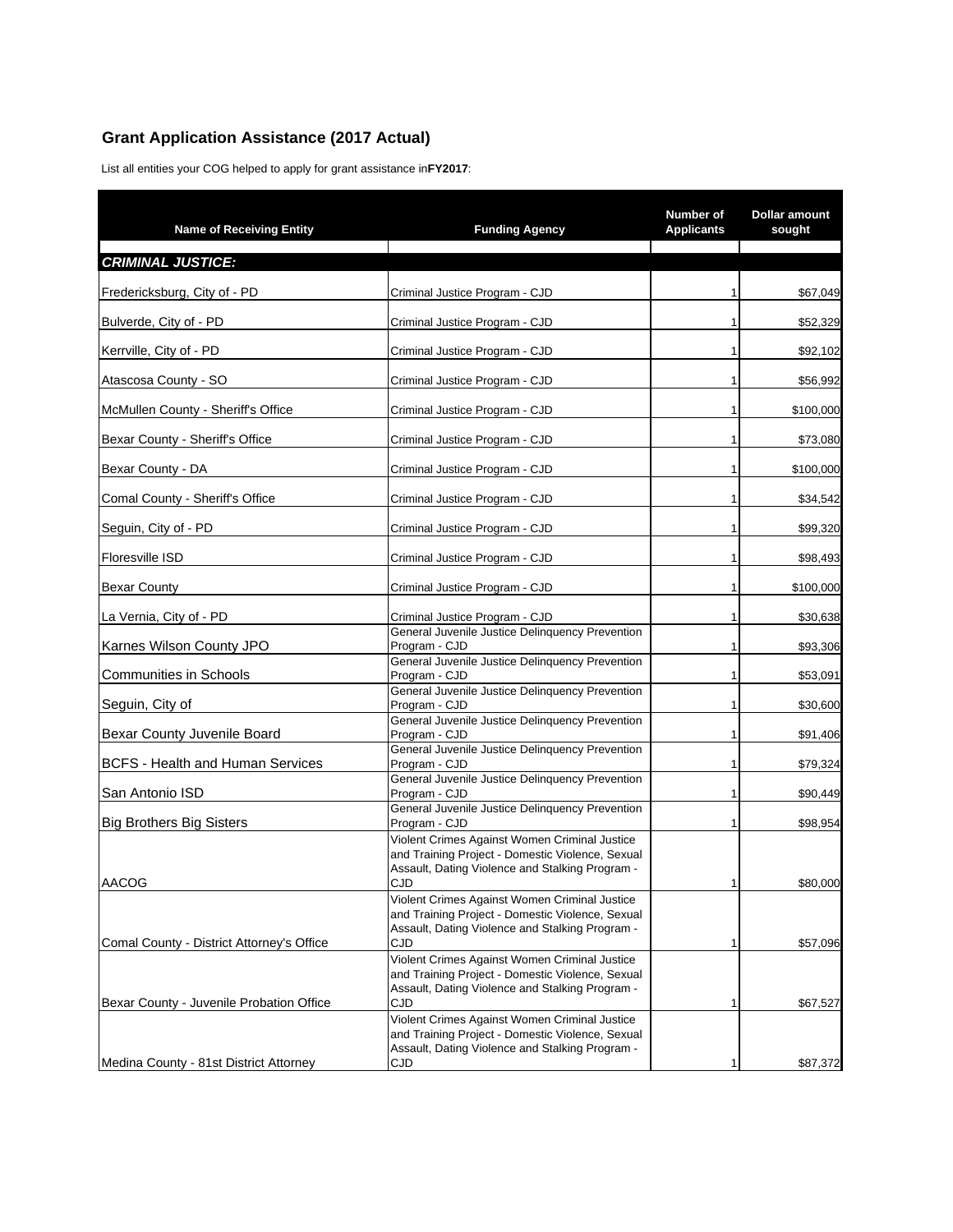|                                              | Violent Crimes Against Women Criminal Justice                                                       |              |             |
|----------------------------------------------|-----------------------------------------------------------------------------------------------------|--------------|-------------|
|                                              | and Training Project - Domestic Violence, Sexual<br>Assault, Dating Violence and Stalking Program - |              |             |
| New Braunfels, City of - PD                  | CJD                                                                                                 | 1            | \$69,839    |
|                                              | Violent Crimes Against Women Criminal Justice<br>and Training Project - Domestic Violence, Sexual   |              |             |
|                                              | Assault, Dating Violence and Stalking Program -                                                     |              |             |
| Wilson County - County Attorney              | CJD                                                                                                 | 1            | \$78,187    |
|                                              | Violent Crimes Against Women Criminal Justice                                                       |              |             |
|                                              | and Training Project - Domestic Violence, Sexual<br>Assault, Dating Violence and Stalking Program - |              |             |
| Alamo Area Rape Crisis Center                | CJD                                                                                                 | 1            | \$65,392    |
|                                              | General Victim Assistance - Direct Services                                                         |              |             |
| Communities in Schools SA                    | Program - CJD                                                                                       | 1            | \$21,391    |
| City of Seguin                               | General Victim Assistance - Direct Services<br>Program - CJD                                        | 1            |             |
|                                              | General Victim Assistance - Direct Services                                                         |              | \$40,000    |
| St. Jude's Ranch for Children                | Program - CJD                                                                                       | 1            | \$465,544   |
|                                              | General Victim Assistance - Direct Services                                                         |              |             |
| Bexar County - 150th Civil District Court    | Program - CJD<br>General Victim Assistance - Direct Services                                        | 1            | \$279,873   |
| Magdalena Ministries                         | Program - CJD                                                                                       | 1            | \$187,644   |
|                                              | General Victim Assistance - Direct Services                                                         |              |             |
| Comal Co - DA                                | Program - CJD                                                                                       | 1            | \$38,625    |
|                                              | General Victim Assistance - Direct Services                                                         |              |             |
| Bexar County Family Justice Center           | Program - CJD<br>General Victim Assistance - Direct Services                                        | 1            | \$97,130    |
| CHRISTUS Santa Rosa Healthcare Corp.         | Program - CJD                                                                                       | 1            | \$246,277   |
|                                              | General Victim Assistance - Direct Services                                                         |              |             |
| <b>Family Service Association</b>            | Program - CJD                                                                                       | 1            | \$631,810   |
|                                              | General Victim Assistance - Direct Services                                                         |              |             |
| Atascosa Family Crisis Center                | Program - CJD<br>General Victim Assistance - Direct Services                                        | 1            | \$829,043   |
| <b>Hill Country Crisis Council</b>           | Program - CJD                                                                                       | 1            | \$573,581   |
|                                              | General Victim Assistance - Direct Services                                                         |              |             |
| San Antonio Metropolitan Ministry            | Program - CJD                                                                                       | 1            | \$299,101   |
|                                              | General Victim Assistance - Direct Services                                                         |              |             |
| Connections                                  | Program - CJD<br>General Victim Assistance - Direct Services                                        | 1            | \$124,956   |
| Children's Shelter                           | Program - CJD                                                                                       |              | \$244,338   |
|                                              | General Victim Assistance - Direct Services                                                         |              |             |
| Seton Home                                   | Program - CJD                                                                                       | 1            | \$135,764   |
| Wilson County - County Attorney              | General Victim Assistance - Direct Services<br>Program - CJD                                        | 1            |             |
|                                              | General Victim Assistance - Direct Services                                                         |              | \$47,192    |
| <b>City of New Braunfels</b>                 | Program - CJD                                                                                       | 1            | \$48,531    |
|                                              | General Victim Assistance - Direct Services                                                         |              |             |
| Children's Bereavement Center of San Antonio | Program - CJD<br>General Victim Assistance - Direct Services                                        | $\mathbf{1}$ | \$109,371   |
| Boys Town Texas                              | Program - CJD                                                                                       | 1            | \$568,058   |
|                                              | General Victim Assistance - Direct Services                                                         |              |             |
| <b>BCFS - Health and Human Services</b>      | Program - CJD                                                                                       | 1            | \$407,409   |
|                                              | General Victim Assistance - Direct Services                                                         |              |             |
| Bexar County Juvenile Probation Office       | Program - CJD<br>General Victim Assistance - Direct Services                                        | 1            | \$576,663   |
| Family Endeavors, Inc                        | Program - CJD                                                                                       | 1            | \$240,945   |
|                                              | General Victim Assistance - Direct Services                                                         |              |             |
| Guardian House                               | Program - CJD                                                                                       | 1            | \$311,709   |
|                                              | General Victim Assistance - Direct Services                                                         |              |             |
| Bexar County - District Attorney's Office    | Program - CJD<br>General Victim Assistance - Direct Services                                        | 1            | \$444,720   |
| Roy Maas Youth Alternatives                  | Program - CJD                                                                                       | 1            | \$270,640   |
|                                              | General Victim Assistance - Direct Services                                                         |              |             |
| <b>Family Violence Prevention Services</b>   | Program - CJD                                                                                       | 1            | \$651,600   |
|                                              | General Victim Assistance - Direct Services<br>Program - CJD                                        |              |             |
| Girls Inc. of San Antonio                    | General Victim Assistance - Direct Services                                                         | 1            | \$194,527   |
| Rape Crisis Center                           | Program - CJD                                                                                       | 1            | \$1,190,762 |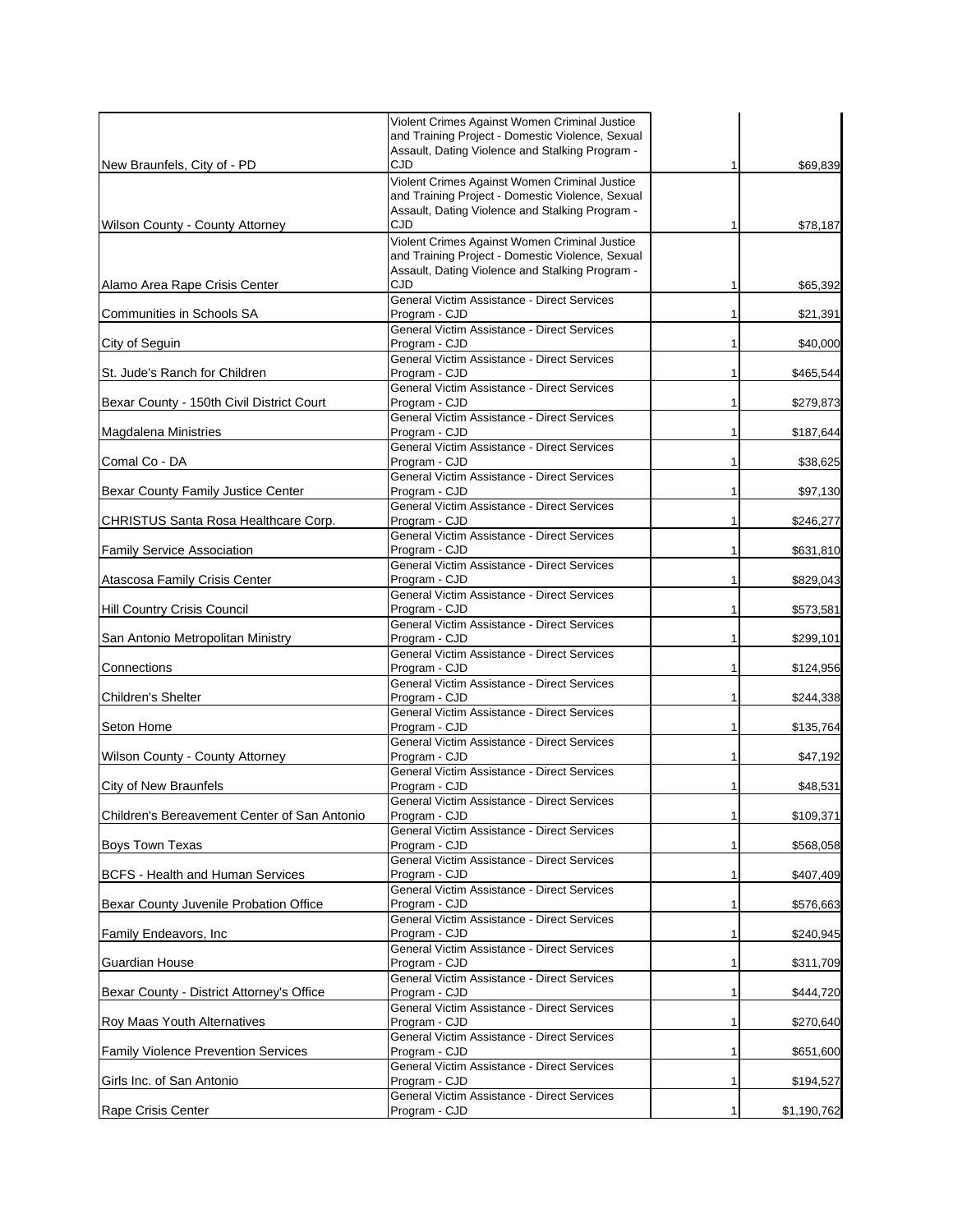|                                         | General Victim Assistance - Direct Services |    |              |
|-----------------------------------------|---------------------------------------------|----|--------------|
| <b>Comal County Crisis Council</b>      | Program - CJD                               |    | \$1,363,114  |
|                                         | General Victim Assistance - Direct Services |    |              |
| Elite Counseling Inc.                   | Program - CJD                               |    | \$257,520    |
|                                         | General Victim Assistance - Direct Services |    |              |
| Acts of Hope Center                     | Program - CJD                               |    | \$35,450     |
|                                         | General Victim Assistance - Direct Services |    |              |
| <b>Big Brothers Big Sisters</b>         | Program - CJD                               |    | \$214,509    |
|                                         | General Victim Assistance - Direct Services |    |              |
| <b>SA Youth</b>                         | Program - CJD                               |    | \$292,860    |
|                                         | General Victim Assistance - Direct Services |    |              |
| Bexar County - Juvenile Probation Dept. | Program - CJD                               |    | \$67,527     |
| <b>HOMELAND SECURITY</b>                |                                             |    |              |
| <b>STRAC</b>                            | OOG- Homeland Security Grants Division      |    | \$90,000     |
| <b>AACOG</b>                            | OOG- Homeland Security Grants Division      |    | \$228,960    |
| <b>STRAC</b>                            | OOG- Homeland Security Grants Division      |    | \$80,000     |
| <b>Bexar County</b>                     | OOG- Homeland Security Grants Division      |    | \$76,040     |
| City of San Antonio                     | OOG- Homeland Security Grants Division      |    | \$207,000    |
| City of San Antonio                     | OOG- Homeland Security Grants Division      |    | \$349,000    |
| City of San Antonio                     | OOG- Homeland Security Grants Division      |    | \$178,802    |
| City of San Antonio                     | OOG- Homeland Security Grants Division      |    | \$275,904    |
| <b>Bexar County</b>                     | OOG- Homeland Security Grants Division      |    | \$40,696     |
| <b>REGIONAL SERVICES</b>                |                                             |    |              |
| Port San Antonio                        | <b>EDA</b>                                  |    | \$1,500,000  |
| Von Ormy EDC                            | <b>EDA</b>                                  |    | \$1,500,000  |
| City of Natalia                         | <b>TCEQ/EPA</b>                             |    | \$250,000    |
| <b>TRTF</b>                             | <b>EDA</b>                                  |    | \$1,500,000  |
| <b>TOTALS:</b>                          |                                             | 73 | \$19,731,673 |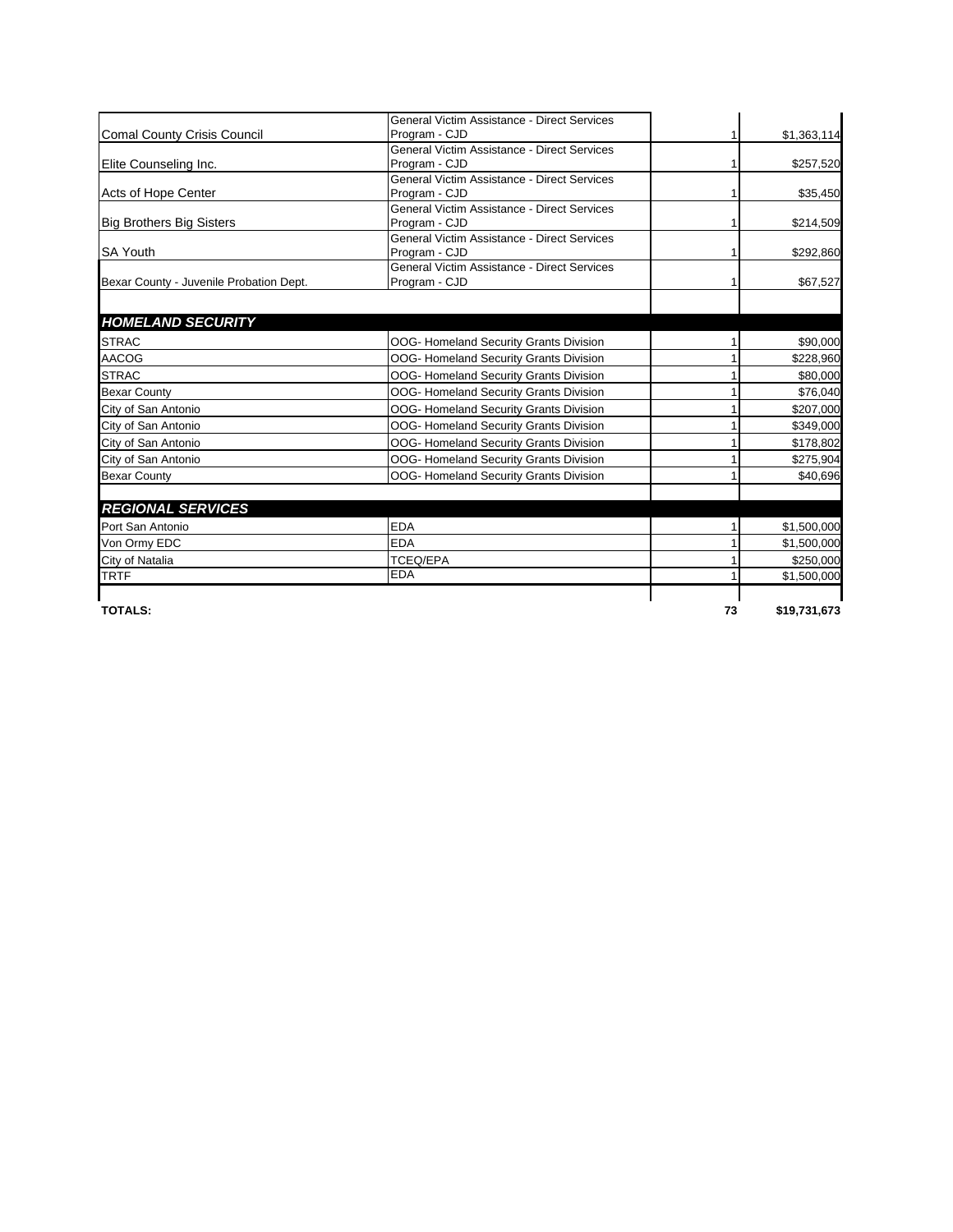#### **2017 Services to State Agencies (Actual)**

List the various services your regional council has provided for state agencies in your regional council's **Fiscal Year 2017** and check the appropriate column to the right regarding whether the services were compensated, or not compensated.

| <b>AGENCY</b>                                                             | <b>SERVICE</b>                                                                                                                                                                                                                                                                                                                                                                                                                                                                                                                                                           | Compensated | <b>Partially</b><br>Compensated | <b>Not</b><br>Compensated | Approx. Value<br>(if Known) |
|---------------------------------------------------------------------------|--------------------------------------------------------------------------------------------------------------------------------------------------------------------------------------------------------------------------------------------------------------------------------------------------------------------------------------------------------------------------------------------------------------------------------------------------------------------------------------------------------------------------------------------------------------------------|-------------|---------------------------------|---------------------------|-----------------------------|
|                                                                           |                                                                                                                                                                                                                                                                                                                                                                                                                                                                                                                                                                          |             |                                 |                           |                             |
| <b>CRIMINAL JUSTICE:</b>                                                  |                                                                                                                                                                                                                                                                                                                                                                                                                                                                                                                                                                          |             |                                 |                           |                             |
| Interlocal Agreement between the Governor's Office and<br>AACOG (FY 2017) | The purpose of this Agreement is for the Governors<br>Office - Criminal Justice Division to promote and enable<br>intergovernmental communication performed by AACOG<br>specific to grants awarded by CJD within the COG's<br>geographic region. In consideration of CJD providing the<br>funds, the COG agrees to perform the requirements and<br>duties described by this Agreement. This includes grant<br>monitoring, workshops, technical assistance, training,<br>Preliminary Review Reporting, and duties specific to the<br>Criminal Justice Advisory Committee. |             |                                 |                           | \$175,000.00                |
|                                                                           |                                                                                                                                                                                                                                                                                                                                                                                                                                                                                                                                                                          |             |                                 |                           |                             |
| <b>HOMELAND SECURITY</b>                                                  |                                                                                                                                                                                                                                                                                                                                                                                                                                                                                                                                                                          |             |                                 |                           |                             |
| <b>Texas Division of Homeland Security</b>                                | Planning, training, exercises and grant monitoring                                                                                                                                                                                                                                                                                                                                                                                                                                                                                                                       | X           |                                 |                           | \$323,813.05                |
| 9-1-1 / TECHNICAL ASSISTANCE:                                             |                                                                                                                                                                                                                                                                                                                                                                                                                                                                                                                                                                          |             |                                 |                           |                             |
| Commission on State Emergency Communications (CSEC)                       | AACOG administers the 9-1-1 Program for the seven<br>counties of Atascosa, Bandera, Frio, Gillespie, Karnes,<br>Kendall, and Wilson in compliance with the Commission<br>on State Emergency Communications (CSEC) rules and<br>quidelines.                                                                                                                                                                                                                                                                                                                               | X           |                                 |                           | \$1,538,265.00              |
|                                                                           |                                                                                                                                                                                                                                                                                                                                                                                                                                                                                                                                                                          |             |                                 |                           |                             |
| <b>RESOURCE RECOVERY</b><br><b>TCEQ</b>                                   | Administer Solid Waste Program including Pass Through<br>Grants.                                                                                                                                                                                                                                                                                                                                                                                                                                                                                                         | Χ           |                                 |                           | \$397,173.00                |
|                                                                           |                                                                                                                                                                                                                                                                                                                                                                                                                                                                                                                                                                          |             |                                 | <b>TOTAL</b>              | \$2.434.251.05              |